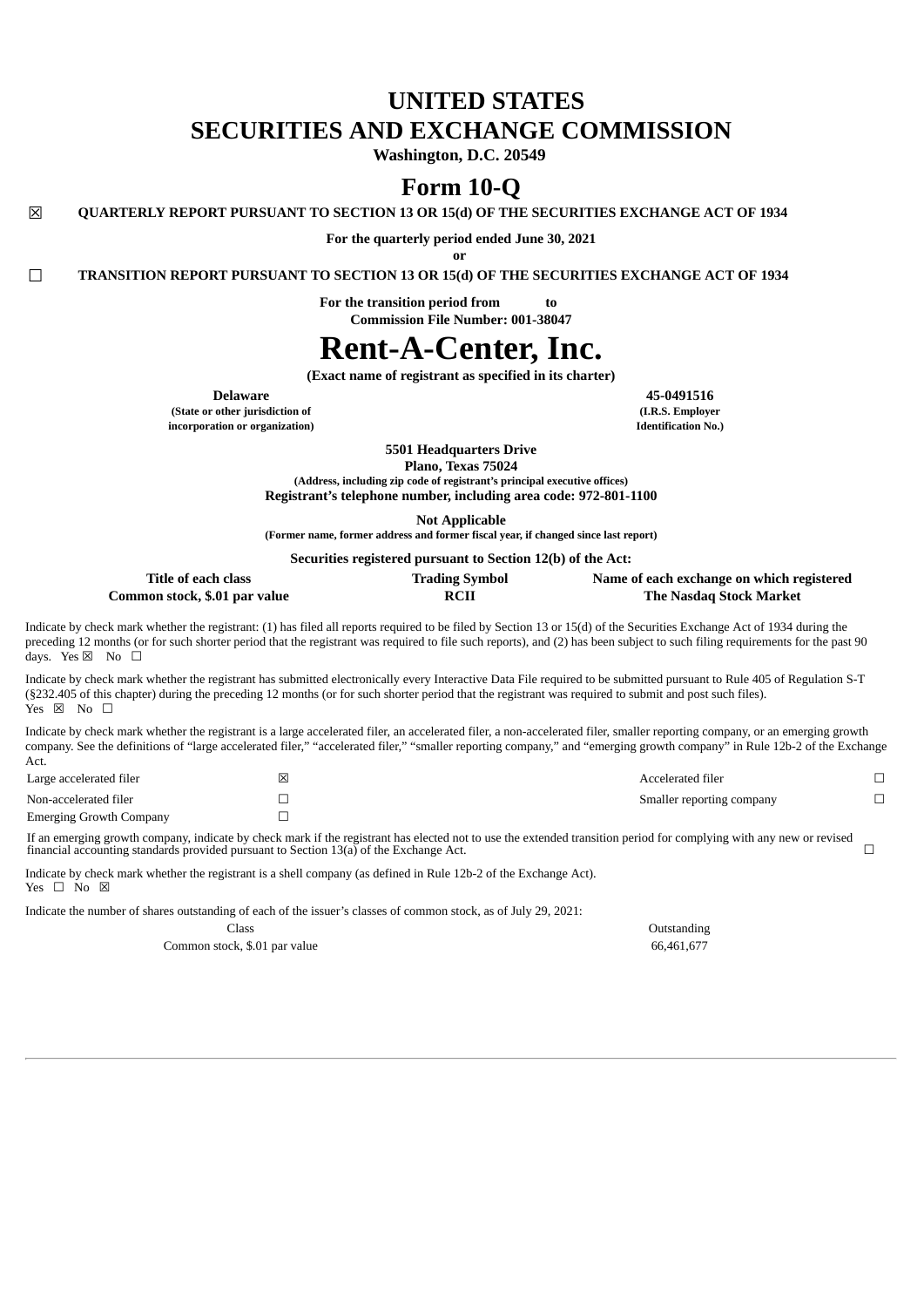## **TABLE OF CONTENTS**

|                   |                                                                                                                                     | Page No.       |
|-------------------|-------------------------------------------------------------------------------------------------------------------------------------|----------------|
| PART I.           | <b>FINANCIAL INFORMATION</b>                                                                                                        |                |
| Item 1.           | <b>Condensed Consolidated Financial Statements</b>                                                                                  |                |
|                   | Condensed Consolidated Statements of Operations for the three-month and six-month periods ended June 30, 2021 and 2020              | 1              |
|                   | Condensed Consolidated Statements of Comprehensive Income for the three-month and six-month periods ended June 30, 2021<br>and 2020 | $\overline{2}$ |
|                   | Condensed Consolidated Balance Sheets as of June 30, 2021 and December 31, 2020                                                     | 3              |
|                   | Condensed Consolidated Statement of Stockholders' Equity for the six-month periods ending June 30, 2021 and 2020                    | 4              |
|                   | Condensed Consolidated Statements of Cash Flows for the six-month periods ended June 30, 2021 and 2020                              | 5              |
|                   | Notes to Condensed Consolidated Financial Statements                                                                                | 6              |
| Item 2.           | Management's Discussion and Analysis of Financial Condition and Results of Operations                                               | 23             |
| Item 3.           | Quantitative and Qualitative Disclosures About Market Risk                                                                          | 36             |
| Item 4.           | <b>Controls and Procedures</b>                                                                                                      | 36             |
| PART II.          | <b>OTHER INFORMATION</b>                                                                                                            |                |
| Item 1.           | <b>Legal Proceedings</b>                                                                                                            | 36             |
| Item 1A.          | <b>Risk Factors</b>                                                                                                                 | 36             |
| Item 2.           | Unregistered Sales of Equity Securities and Use of Proceeds                                                                         | 37             |
| Item 3.           | Defaults Upon Senior Securities                                                                                                     | 37             |
| Item 4.           | <b>Mine Safety Disclosures</b>                                                                                                      | 37             |
| Item 5.           | Other Information                                                                                                                   | 37             |
| Item 6.           | Exhibits                                                                                                                            | 38             |
| <b>SIGNATURES</b> |                                                                                                                                     |                |

<span id="page-1-0"></span>i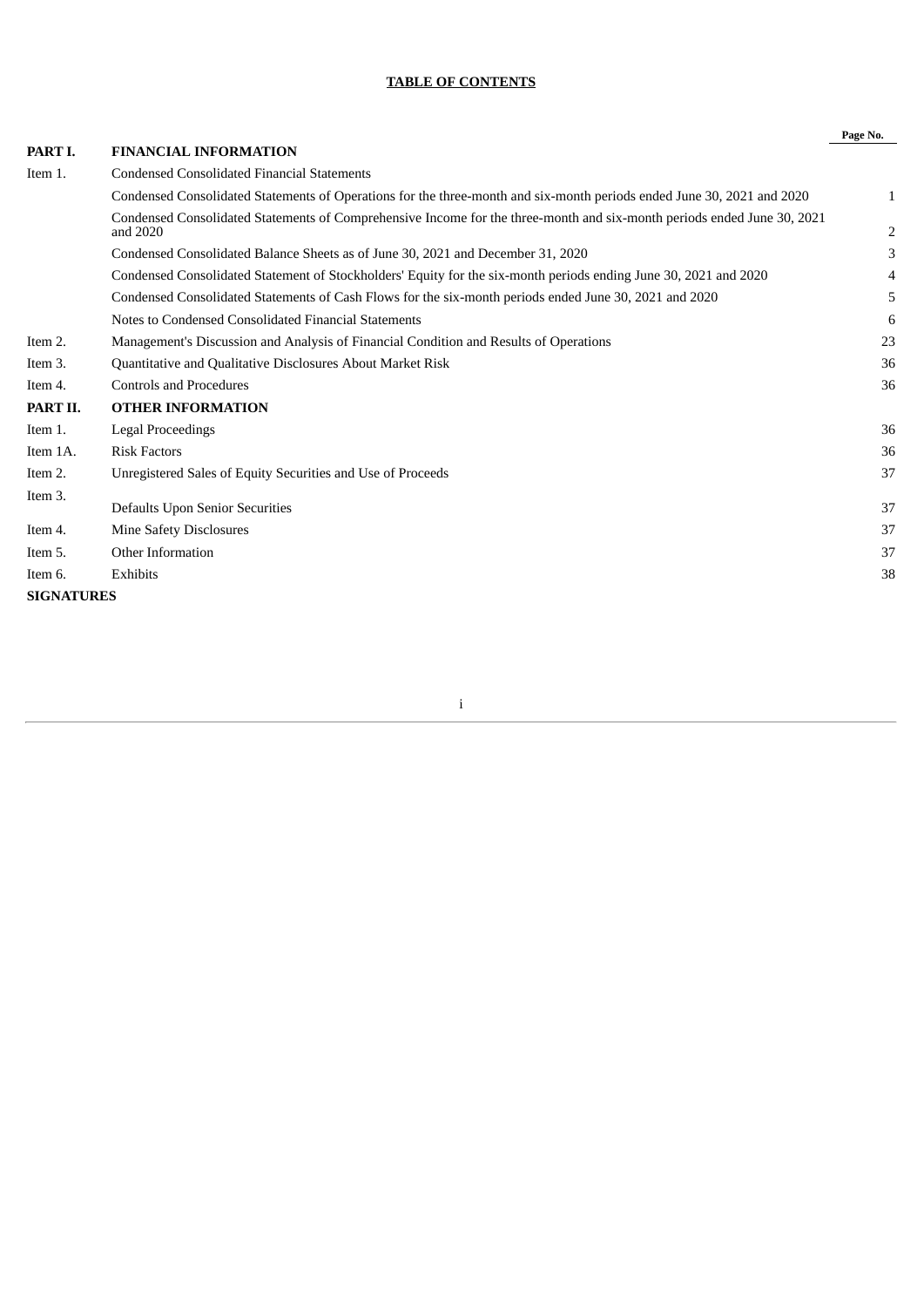## **CONDENSED CONSOLIDATED STATEMENTS OF OPERATIONS**

#### **(Unaudited)**

<span id="page-2-0"></span>

|                                          | Three Months Ended June 30, |            |         |              |           | <b>Six Months Ended June 30,</b> |           |  |
|------------------------------------------|-----------------------------|------------|---------|--------------|-----------|----------------------------------|-----------|--|
|                                          | 2021                        |            | 2020    |              | 2021      |                                  | 2020      |  |
| (In thousands, except per share data)    |                             |            |         |              |           |                                  |           |  |
| <b>Revenues</b>                          |                             |            |         |              |           |                                  |           |  |
| Store                                    |                             |            |         |              |           |                                  |           |  |
| Rentals and fees                         | \$<br>916,405               | \$         | 534,737 | \$           | 1,661,939 | \$                               | 1,102,737 |  |
| Merchandise sales                        | 221,229                     |            | 108,080 |              | 454,022   |                                  | 209,460   |  |
| <b>Installment sales</b>                 | 18,191                      |            | 17,643  |              | 35,964    |                                  | 32,390    |  |
| Other                                    | 1,035                       |            | 775     |              | 1,953     |                                  | 1,497     |  |
| Total store revenues                     | 1,156,860                   |            | 661,235 |              | 2,153,878 |                                  | 1,346,084 |  |
| Franchise                                |                             |            |         |              |           |                                  |           |  |
| Merchandise sales                        | 29,616                      |            | 18,047  |              | 62,671    |                                  | 30,484    |  |
| Royalty income and fees                  | 7,499                       |            | 4,464   |              | 14,208    |                                  | 9,117     |  |
| <b>Total revenues</b>                    | 1,193,975                   |            | 683,746 |              | 2,230,757 |                                  | 1,385,685 |  |
| Cost of revenues                         |                             |            |         |              |           |                                  |           |  |
| <b>Store</b>                             |                             |            |         |              |           |                                  |           |  |
| Cost of rentals and fees                 | 320,873                     |            | 157,124 |              | 567,908   |                                  | 322,579   |  |
| Cost of merchandise sold                 | 249,853                     |            | 102,960 |              | 489,959   |                                  | 201,717   |  |
| Cost of installment sales                | 6,234                       |            | 6,092   |              | 12,275    |                                  | 11,117    |  |
| Total cost of store revenues             | 576,960                     |            | 266,176 |              | 1,070,142 |                                  | 535,413   |  |
| Franchise cost of merchandise sold       | 29,543                      |            | 18,038  |              | 62,620    |                                  | 30,562    |  |
| Total cost of revenues                   | 606,503                     |            | 284,214 |              | 1,132,762 |                                  | 565,975   |  |
| Gross profit                             | 587,472                     |            | 399,532 |              | 1,097,995 |                                  | 819,710   |  |
| <b>Operating expenses</b>                |                             |            |         |              |           |                                  |           |  |
| Store expenses                           |                             |            |         |              |           |                                  |           |  |
| Labor                                    | 159,337                     |            | 129,929 |              | 316,044   |                                  | 283,723   |  |
| Other store expenses                     | 181,012                     |            | 160,756 |              | 351,145   |                                  | 322,474   |  |
| General and administrative expenses      | 54,385                      |            | 32,943  |              | 103,510   |                                  | 72,118    |  |
| Depreciation and amortization            | 13,566                      |            | 14,348  |              | 26,959    |                                  | 29,261    |  |
| Other charges                            | 72,653                      |            | 7,921   |              | 123,772   |                                  | 9,624     |  |
| Total operating expenses                 | 480,953                     |            | 345,897 |              | 921,430   |                                  | 717,200   |  |
| <b>Operating profit</b>                  | 106,519                     |            | 53,635  |              | 176,565   |                                  | 102,510   |  |
| Debt refinancing charges                 |                             |            |         |              | 8,743     |                                  |           |  |
| Interest expense                         | 20,435                      |            | 4,161   |              | 32,425    |                                  | 8,608     |  |
| Interest income                          | (44)                        |            | (265)   |              | (118)     |                                  | (409)     |  |
| Earnings before income taxes             | 86,128                      |            | 49,739  |              | 135,515   |                                  | 94,311    |  |
| Income tax expense                       | 24,819                      |            | 11,246  |              | 31,654    |                                  | 6,526     |  |
| Net earnings                             | \$<br>61,309                | $\sqrt{2}$ | 38,493  | $\mathbb{S}$ | 103,861   | $\sqrt{2}$                       | 87,785    |  |
| Basic earnings per common share          | \$<br>1.05                  | \$         | 0.72    | \$           | 1.81      | \$                               | 1.62      |  |
| Diluted earnings per common share        | \$<br>0.90                  | \$         | 0.70    | \$           | 1.55      | $\mathbb{S}$                     | 1.58      |  |
| Cash dividends declared per common share | \$<br>0.31                  | \$         | 0.58    | \$           | 0.62      | \$                               | 0.58      |  |

<span id="page-2-1"></span>See accompanying notes to condensed consolidated financial statements.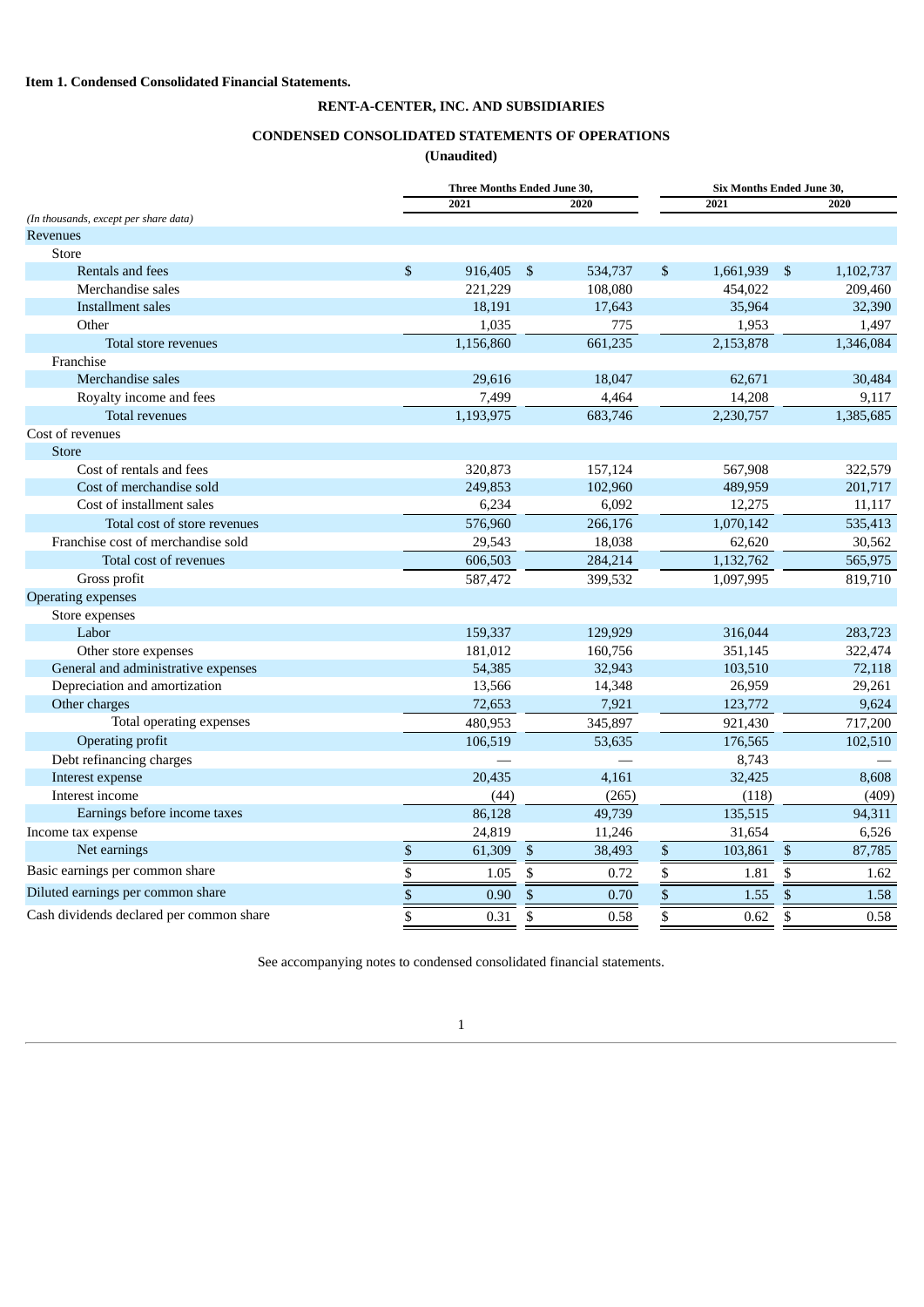## **CONDENSED CONSOLIDATED STATEMENTS OF COMPREHENSIVE INCOME (Unaudited)**

|                                                                                                                    | Three Months Ended June 30, |        | <b>Six Months Ended June 30.</b> |         |    |         |  |
|--------------------------------------------------------------------------------------------------------------------|-----------------------------|--------|----------------------------------|---------|----|---------|--|
|                                                                                                                    | 2021                        | 2020   |                                  | 2021    |    | 2020    |  |
| (In thousands)                                                                                                     |                             |        |                                  |         |    |         |  |
| Net earnings                                                                                                       | 61,309                      | 38,493 |                                  | 103.861 | -8 | 87,785  |  |
| Other comprehensive income (loss):                                                                                 |                             |        |                                  |         |    |         |  |
| Foreign currency translation adjustments, net of tax of \$238<br>and \$5, \$11 and \$(1,034) for the three and six |                             |        |                                  |         |    |         |  |
| months ended June 30, 2021 and 2020, respectively                                                                  | 896                         | 17     |                                  | 43      |    | (3,889) |  |
| Total other comprehensive income (loss)                                                                            | 896                         |        |                                  | 43      |    | (3,889) |  |
| Comprehensive income                                                                                               | 62,205                      | 38,510 |                                  | 103.904 |    | 83,896  |  |

<span id="page-3-0"></span>See accompanying notes to condensed consolidated financial statements.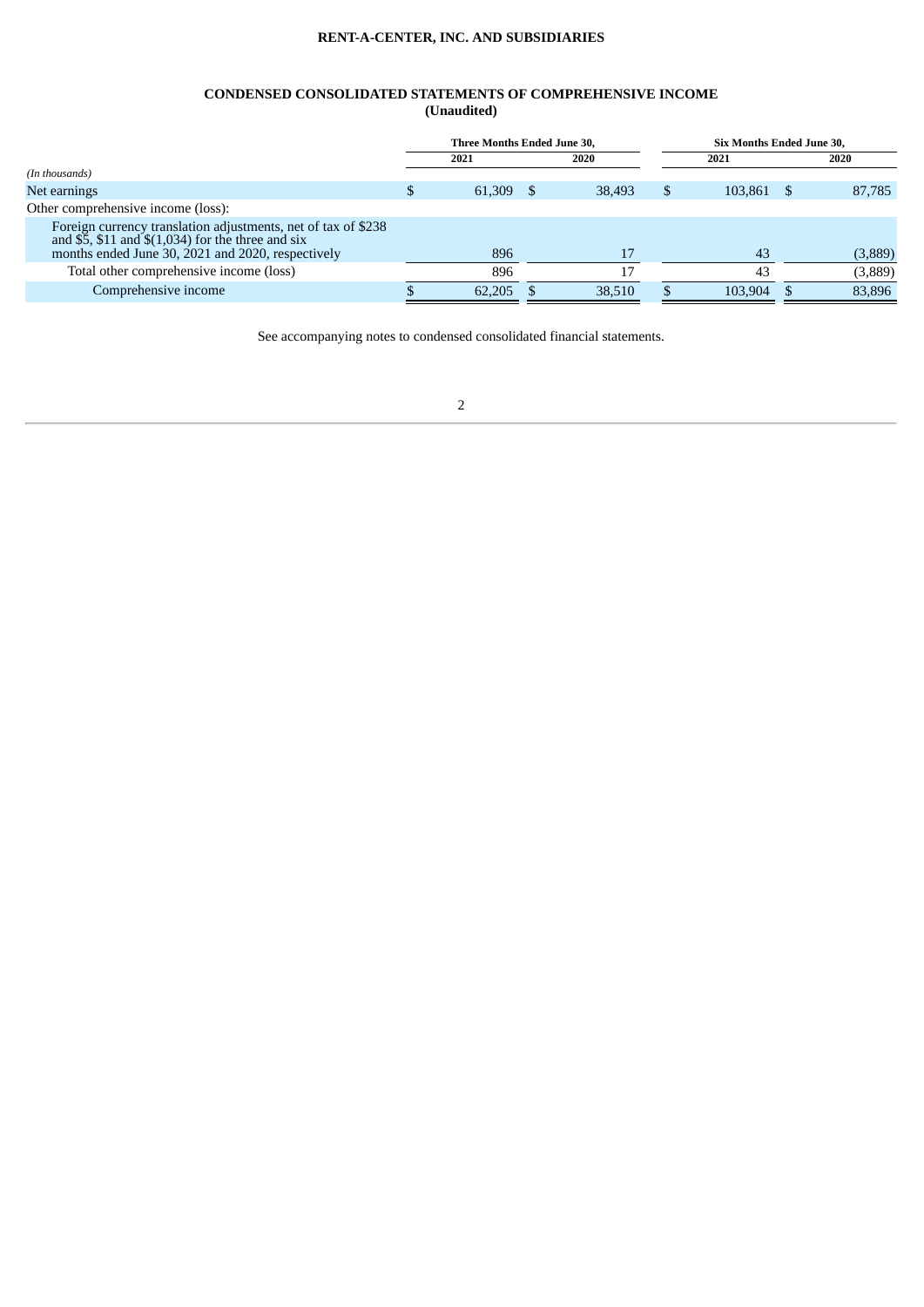## **CONDENSED CONSOLIDATED BALANCE SHEETS (Unaudited)**

|                                                                                                                                                                  | June 30, 2021   | <b>December 31, 2020</b> |             |  |
|------------------------------------------------------------------------------------------------------------------------------------------------------------------|-----------------|--------------------------|-------------|--|
| (In thousands, except share and par value data)                                                                                                                  |                 |                          |             |  |
| <b>ASSETS</b>                                                                                                                                                    |                 |                          |             |  |
| Cash and cash equivalents                                                                                                                                        | \$<br>145,072   | - \$                     | 159,449     |  |
| Receivables, net of allowance for doubtful accounts of \$7,763 and \$8,047 in 2021 and 2020, respectively                                                        | 120,795         |                          | 90,003      |  |
| Prepaid expenses and other assets                                                                                                                                | 46,834          |                          | 50,006      |  |
| Rental merchandise, net                                                                                                                                          |                 |                          |             |  |
| On rent                                                                                                                                                          | 1,122,057       |                          | 762,886     |  |
| Held for rent                                                                                                                                                    | 120,784         |                          | 146,266     |  |
| Merchandise held for installment sale                                                                                                                            | 5,826           |                          | 5,439       |  |
| Property assets, net of accumulated depreciation of \$530,137 and \$505,074 in 2021 and 2020, respectively                                                       | 306,466         |                          | 141,641     |  |
| Operating lease right-of-use assets                                                                                                                              | 297,317         |                          | 283,422     |  |
| Deferred tax asset                                                                                                                                               | 41,940          |                          | 33,782      |  |
| Goodwill                                                                                                                                                         | 344,023         |                          | 70,217      |  |
| Other intangible assets, net                                                                                                                                     | 484,188         |                          | 7,869       |  |
| <b>Total assets</b>                                                                                                                                              | \$<br>3,035,302 | \$                       | 1,750,980   |  |
| <b>LIABILITIES</b>                                                                                                                                               |                 |                          |             |  |
| Accounts payable – trade                                                                                                                                         | \$<br>174,056   | -\$                      | 186,063     |  |
| <b>Accrued liabilities</b>                                                                                                                                       | 366,681         |                          | 320,583     |  |
| <b>Operating lease liabilities</b>                                                                                                                               | 299,537         |                          | 285,354     |  |
| Deferred tax liability                                                                                                                                           | 92,815          |                          | 176,410     |  |
| Senior debt, net                                                                                                                                                 | 842,047         |                          | 190,490     |  |
| Senior notes, net                                                                                                                                                | 435,002         |                          |             |  |
| <b>Total liabilities</b>                                                                                                                                         | 2,210,138       |                          | 1,158,900   |  |
| <b>STOCKHOLDERS' EQUITY</b>                                                                                                                                      |                 |                          |             |  |
| Common stock, \$0.01 par value; 250,000,000 shares authorized; 124,347,073 and 112,180,517 shares<br>issued in June 30, 2021 and December 31, 2020, respectively | 1,144           |                          | 1,105       |  |
| Additional paid-in capital                                                                                                                                       | 1,057,242       |                          | 886,902     |  |
| Retained earnings                                                                                                                                                | 1,153,672       |                          | 1,091,010   |  |
| Treasury stock at cost, 57,891,859 shares in June 30, 2021 and December 31, 2020                                                                                 | (1,375,541)     |                          | (1,375,541) |  |
| Accumulated other comprehensive loss                                                                                                                             | (11, 353)       |                          | (11,396)    |  |
| Total stockholders' equity                                                                                                                                       | 825,164         |                          | 592,080     |  |
| Total liabilities and stockholders' equity                                                                                                                       | \$<br>3,035,302 | \$                       | 1,750,980   |  |

<span id="page-4-0"></span>See accompanying notes to condensed consolidated financial statements.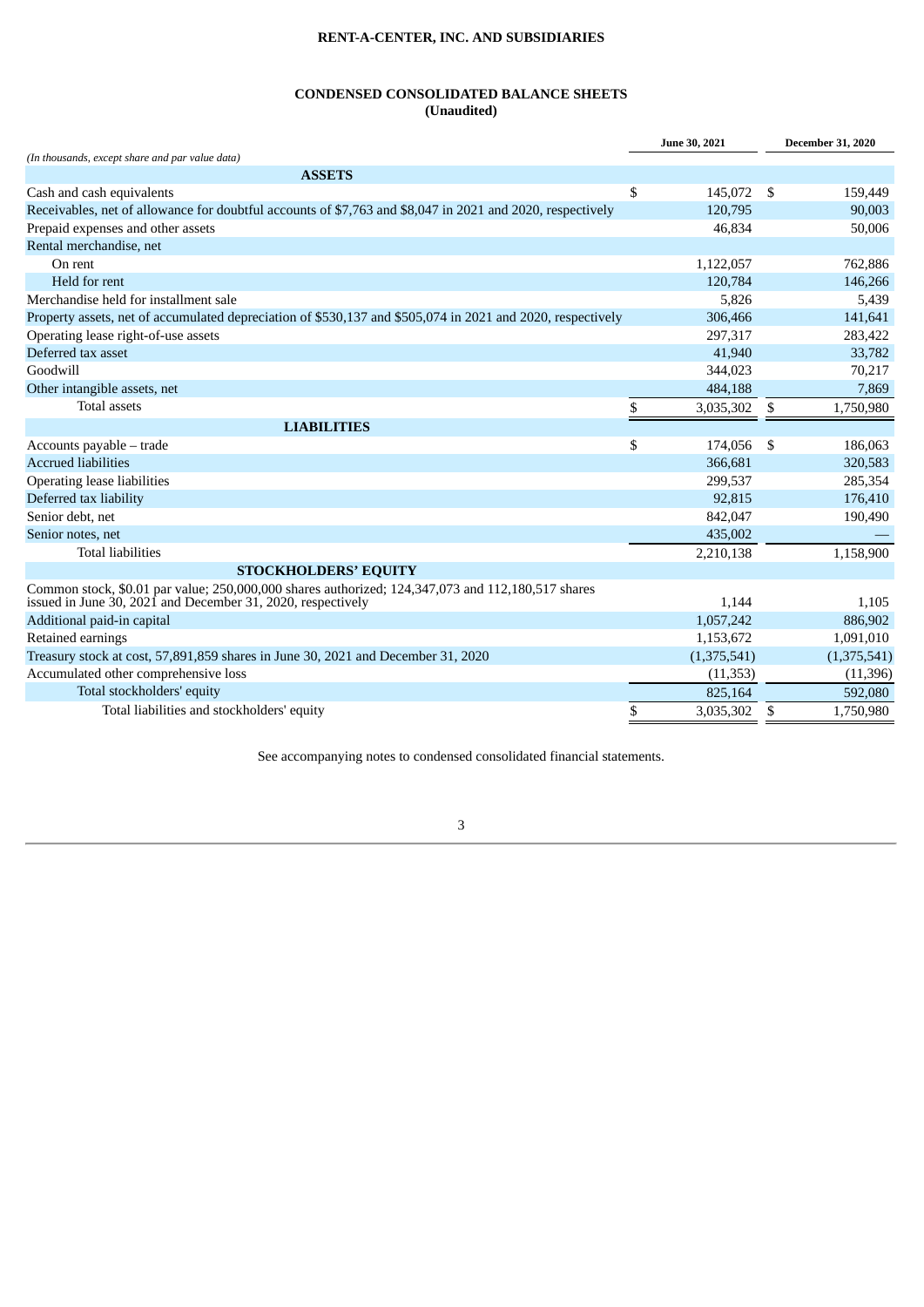## **CONDENSED CONSOLIDATED STATEMENTS OF STOCKHOLDERS' EQUITY**

**(Unaudited)**

|                                                                                                | <b>Common Stock</b>  |                |               |               | <b>Additional</b>  |                                    |     |                                 |     |                                                       |               |
|------------------------------------------------------------------------------------------------|----------------------|----------------|---------------|---------------|--------------------|------------------------------------|-----|---------------------------------|-----|-------------------------------------------------------|---------------|
|                                                                                                | <b>Shares</b>        |                | <b>Amount</b> |               | Paid-In<br>Capital | <b>Retained</b><br><b>Earnings</b> |     | <b>Treasury</b><br><b>Stock</b> |     | <b>Accumulated Other</b><br><b>Comprehensive Loss</b> | Total         |
| (In thousands)                                                                                 |                      |                |               |               |                    |                                    |     |                                 |     |                                                       |               |
| <b>Balance at December 31, 2020</b>                                                            | 112,181              | $\mathfrak{S}$ | 1,105         | $\mathbf{\$}$ | 886,902            | 1,091,010                          | S   | $(1,375,541)$ \$                |     | $(11,396)$ \$                                         | 592,080       |
| Net earnings                                                                                   |                      |                |               |               |                    | 42,552                             |     |                                 |     |                                                       | 42,552        |
| Other comprehensive loss                                                                       |                      |                |               |               |                    |                                    |     |                                 |     | (853)                                                 | (853)         |
| Exercise of stock options                                                                      | 330                  |                | 3             |               | 8,941              |                                    |     |                                 |     |                                                       | 8,944         |
| Vesting of restricted share units, net of<br>shares withheld for employee taxes <sup>(1)</sup> | 7<br>902<br>(20,910) |                |               |               |                    |                                    |     | (20, 903)                       |     |                                                       |               |
| Stock-based compensation                                                                       |                      |                |               |               | 20,148             |                                    |     |                                 |     |                                                       | 20,148        |
| Dividends declared                                                                             |                      |                |               |               |                    | (20, 722)                          |     |                                 |     |                                                       | (20, 722)     |
| Acima acquisition                                                                              | 10,780               |                | 27            |               | 120,914            |                                    |     |                                 |     |                                                       | 120,941       |
| <b>Balance at March 31, 2021</b>                                                               | 124,193              | \$             | 1,142         |               | 1,015,995          | 1,112,840                          | \$. | (1,375,541)                     | -\$ | $(12,249)$ \$                                         | 742,187       |
| Net earnings                                                                                   |                      |                |               |               |                    | 61,309                             |     |                                 |     |                                                       | 61,309        |
| Other comprehensive income                                                                     |                      |                |               |               |                    |                                    |     |                                 |     | 896                                                   | 896           |
| Exercise of stock options                                                                      | 96                   |                |               |               | 1,681              |                                    |     |                                 |     |                                                       | 1,682         |
| Vesting of restricted share units, net of<br>shares withheld for employee taxes                | 58                   |                | $\mathbf{1}$  |               |                    |                                    |     |                                 |     |                                                       |               |
| Stock-based compensation                                                                       |                      |                |               |               | 39,566             |                                    |     |                                 |     |                                                       | 39,566        |
| Dividends declared                                                                             |                      |                |               |               |                    | (20, 477)                          |     |                                 |     |                                                       | (20, 477)     |
| <b>Balance at June 30, 2021</b>                                                                | 124,347              |                | 1,144         |               | 1,057,242          | 1,153,672                          |     | (1,375,541)                     | \$  | (11, 353)                                             | \$<br>825,164 |

 $<sup>(1)</sup>$  Includes shares released from escrow related to the 2019 Merchant's Preferred acquisition</sup>

|                                                                                 | <b>Common Stock</b> |                |                |                    | <b>Additional</b> |                             |                                 |                  |    |                                                       |      |              |
|---------------------------------------------------------------------------------|---------------------|----------------|----------------|--------------------|-------------------|-----------------------------|---------------------------------|------------------|----|-------------------------------------------------------|------|--------------|
|                                                                                 | <b>Shares</b>       | <b>Amount</b>  |                | Paid-In<br>Capital |                   | Retained<br><b>Earnings</b> | <b>Treasury</b><br><b>Stock</b> |                  |    | <b>Accumulated Other</b><br><b>Comprehensive Loss</b> |      | <b>Total</b> |
| (In thousands)                                                                  |                     |                |                |                    |                   |                             |                                 |                  |    |                                                       |      |              |
| <b>Balance at December 31, 2019</b>                                             | 111,166             | \$             | 1,110          | \$                 | 869,617           | \$<br>947,875               | -8                              | $(1,348,969)$ \$ |    | $(10,670)$ \$                                         |      | 458,963      |
| ASC 326 adoption                                                                |                     |                |                |                    |                   | (769)                       |                                 |                  |    |                                                       |      | (769)        |
| Net earnings                                                                    |                     |                |                |                    |                   | 49,292                      |                                 |                  |    |                                                       |      | 49,292       |
| Other comprehensive loss                                                        |                     |                |                |                    |                   |                             |                                 |                  |    | (3,906)                                               |      | (3,906)      |
| Purchase of treasury stock                                                      |                     |                | (14)           |                    |                   |                             |                                 | (26, 511)        |    |                                                       |      | (26, 525)    |
| Exercise of stock options                                                       | 69                  |                |                |                    | 1,194             |                             |                                 |                  |    |                                                       |      | 1,195        |
| Vesting of restricted share units, net of<br>shares withheld for employee taxes | 434                 |                | $\overline{4}$ |                    | (5,274)           |                             |                                 |                  |    |                                                       |      | (5,270)      |
| Stock-based compensation                                                        |                     |                |                |                    | 3,043             |                             |                                 |                  |    |                                                       |      | 3,043        |
| <b>Balance at March 31, 2020</b>                                                | 111,669             | $\mathfrak{F}$ | 1,101          | \$                 | 868,580           | \$<br>996,398               | \$                              | (1,375,480)      | Ŝ. | (14, 576)                                             | - \$ | 476,023      |
| Net earnings                                                                    |                     |                |                |                    |                   | 38,493                      |                                 |                  |    |                                                       |      | 38,493       |
| Other comprehensive income                                                      |                     |                |                |                    |                   |                             |                                 |                  |    | 17                                                    |      | 17           |
| Exercise of stock options                                                       | 42                  |                |                |                    | 486               |                             |                                 |                  |    |                                                       |      | 486          |
| Stock-based compensation                                                        |                     |                |                |                    | 2,849             |                             |                                 |                  |    | _                                                     |      | 2,849        |
| Dividends declared                                                              |                     |                |                |                    |                   | (31,292)                    |                                 |                  |    |                                                       |      | (31,292)     |
| <b>Balance at June 30, 2020</b>                                                 | 111,711             | \$             | 1,101          | \$                 | 871,915           | 1,003,599                   |                                 | (1,375,480)      | \$ | $(14,559)$ \$                                         |      | 486,576      |

<span id="page-5-0"></span>See accompanying notes to consolidated financial statements.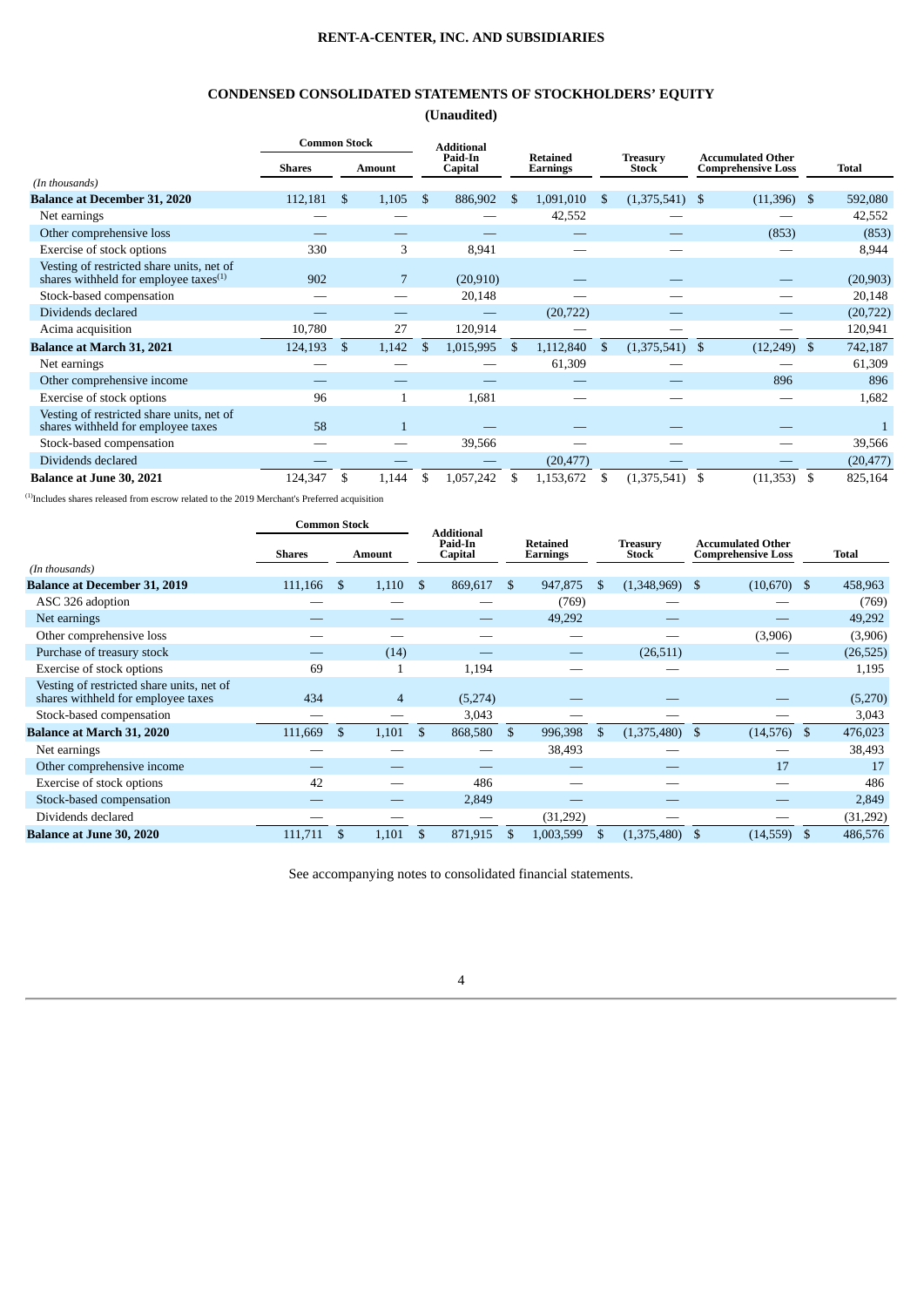## **CONDENSED CONSOLIDATED STATEMENTS OF CASH FLOWS (Unaudited)**

|                                                                                    | <b>Six Months Ended June 30,</b> |                |            |
|------------------------------------------------------------------------------------|----------------------------------|----------------|------------|
|                                                                                    | 2021                             |                | 2020       |
| (In thousands)                                                                     |                                  |                |            |
| Cash flows from operating activities                                               |                                  |                |            |
| Net earnings                                                                       | \$<br>103,861                    | \$             | 87,785     |
| Adjustments to reconcile net earnings to net cash provided by operating activities |                                  |                |            |
| Depreciation of rental merchandise                                                 | 547,034                          |                | 310,810    |
| Bad debt expense                                                                   | 6,058                            |                | 7,900      |
| Stock-based compensation expense                                                   | 59,714                           |                | 5,892      |
| Depreciation of property assets                                                    | 31,782                           |                | 28,706     |
| Loss on sale or disposal of property assets                                        | 249                              |                | 698        |
| Amortization of intangibles                                                        | 43,712                           |                | 561        |
| Amortization of financing fees                                                     | 2,917                            |                | 795        |
| Write-off of debt financing fees                                                   | 4,546                            |                |            |
| Deferred income taxes                                                              | 21,320                           |                | 2,146      |
| Changes in operating assets and liabilities, net of acquired assets                |                                  |                |            |
| Rental merchandise                                                                 | (555, 856)                       |                | (211, 865) |
| Receivables                                                                        | (6, 384)                         |                | (918)      |
| Prepaid expenses and other assets                                                  | 4,524                            |                | 12,190     |
| Operating lease right-of-use assets and lease liabilities                          | (265)                            |                | 4,726      |
| Accounts payable - trade                                                           | (28,030)                         |                | (22, 250)  |
| <b>Accrued liabilities</b>                                                         | 15,336                           |                | 27,543     |
| Net cash provided by operating activities                                          | 250,518                          |                | 254,719    |
| Cash flows from investing activities                                               |                                  |                |            |
| Purchase of property assets                                                        | (25, 401)                        |                | (14,750)   |
| Proceeds from sale of property assets                                              |                                  |                | 187        |
| Hurricane insurance recovery proceeds                                              |                                  |                | 158        |
| Acquisitions of businesses                                                         | (1,273,542)                      |                |            |
| Net cash used in investing activities                                              | (1,298,943)                      |                | (14, 405)  |
| Cash flows from financing activities                                               |                                  |                |            |
| Share repurchases                                                                  |                                  |                | (26, 511)  |
| Exercise of stock options                                                          | 10,626                           |                | 1,682      |
| Shares withheld for payment of employee tax withholdings                           | (20, 903)                        |                | (5,270)    |
| Debt issuance costs                                                                | (46,085)                         |                |            |
| Proceeds from debt                                                                 | 1,490,000                        |                | 198,000    |
| Repayments of debt                                                                 | (364, 688)                       |                | (239,000)  |
| Dividends paid                                                                     | (35,054)                         |                | (31, 554)  |
| Net cash provided by (used in) financing activities                                | 1,033,896                        |                | (102, 653) |
| Effect of exchange rate changes on cash                                            | 152                              |                | (1,729)    |
| Net (decrease) increase in cash and cash equivalents                               | (14, 377)                        |                | 135,932    |
| Cash and cash equivalents at beginning of period                                   | 159,449                          |                | 70,494     |
| Cash and cash equivalents at end of period                                         | \$<br>145,072                    | $\mathfrak{S}$ | 206,426    |
|                                                                                    |                                  |                |            |

<span id="page-6-0"></span>See accompanying notes to condensed consolidated financial statements.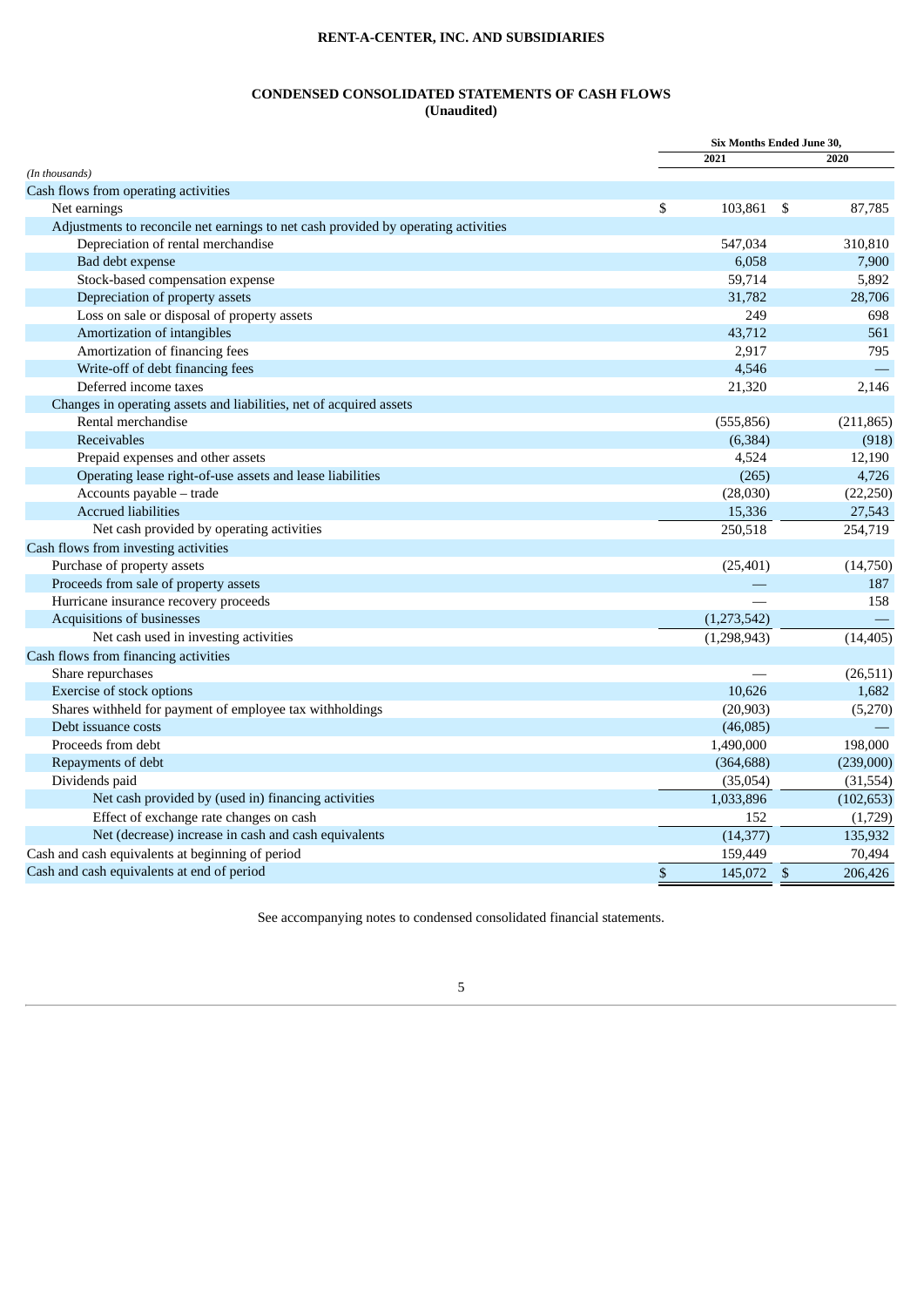#### **Note 1 - Basis of Presentation**

The interim condensed consolidated financial statements of Rent-A-Center, Inc. included herein have been prepared by us pursuant to the rules and regulations of the Securities and Exchange Commission (the "SEC"). Certain information and footnote disclosures normally included in financial statements prepared in accordance with U.S. generally accepted accounting principles ("GAAP") have been condensed or omitted pursuant to the SEC's rules and regulations, although we believe the disclosures are adequate to make the information presented not misleading. We suggest these financial statements be read in conjunction with the financial statements and notes included in our Annual Report on Form 10-K for the year ended December 31, 2020. In our opinion, the accompanying unaudited interim financial statements contain all adjustments, consisting only of those of a normal recurring nature, necessary to present fairly our results of operations and cash flows for the periods presented. The results of operations for the periods presented are not necessarily indicative of the results to be expected for the full year.

#### *Use of Estimates*

In preparing financial statements in conformity with U.S. generally accepted accounting principles, we are required to make estimates and assumptions that affect the reported amounts of assets and liabilities, the disclosure of contingent losses and liabilities at the date of the condensed consolidated financial statements, and the reported amounts of revenues and expenses during the reporting period. In applying accounting principles, we must often make individual estimates and assumptions regarding expected outcomes or uncertainties. Our estimates, judgments and assumptions are continually evaluated based on available information and experience. However, uncertainties may affect certain estimates and assumptions inherent in the financial reporting process, which may impact reported amounts of assets and liabilities in future periods and cause actual results to differ from those estimates.

#### *Principles of Consolidation and Nature of Operations*

These financial statements included herein include the accounts of Rent-A-Center, Inc. and its direct and indirect subsidiaries. All intercompany accounts and transactions have been eliminated. Unless the context indicates otherwise, references to "Rent-A-Center" refer only to Rent-A-Center, Inc., the parent, and references to the "Company", "we," "us" and "our" refer to the consolidated business operations of Rent-A-Center and any or all of its direct and indirect subsidiaries. We report four operating segments: Rent-A-Center Business, Acima (formerly Preferred Lease), Mexico and Franchising.

Our Rent-A-Center Business segment consists of company-owned lease-to-own stores in the United States and Puerto Rico that lease household durable goods to customers on a lease-to-own basis. We also offer merchandise on an installment sales basis in certain of our stores under the names "Get It Now" and "Home Choice." Our Rent-A-Center Business segment operates through our company-owned stores and e-commerce platform through rentacenter.com.

Our Acima segment, which operates in the United States and Puerto Rico and which, includes the operations of Acima Holdings (as defined in Note 2 below) acquired in February 2021 and our Preferred Lease virtual and staffed locations, generally offers the lease-to-own transaction to consumers who do not qualify for financing from the traditional retailer. The Acima segment offers the lease-to-own transaction through our virtual offering solutions across ecommerce, digital, and mobile channels, and through staffed and unstaffed kiosks located within such retailer's locations.

Our Mexico segment consists of our company-owned lease-to-own stores in Mexico that lease household durable goods to customers on a lease-to-own basis.

Rent-A-Center Franchising International, Inc., an indirect wholly-owned subsidiary of Rent-A-Center, is a franchisor of lease-to-own stores. Our Franchising segment's primary source of revenue is the sale of rental merchandise to its franchisees, who in turn offer the merchandise to the general public for rent or purchase under a lease-to-own transaction. The balance of our Franchising segment's revenue is generated primarily from royalties based on franchisees' monthly gross revenues.

#### *Newly Adopted Accounting Pronouncements*

In December 2019, the FASB issued ASU 2019-12, *Income Taxes (Topic 740): Simplifying the Accounting for Income Taxes,* which is intended to simplify various aspects related to accounting for income taxes. The standard removes certain exceptions to the general principles in Topic 740 and also clarifies and amends existing guidance to improve consistent application. We adopted ASU 2019-12 beginning January 1, 2021 using a prospective approach. Impacts to our financial statements for the six months ended June 30, 2021 resulting from the adoption of this ASU were immaterial.

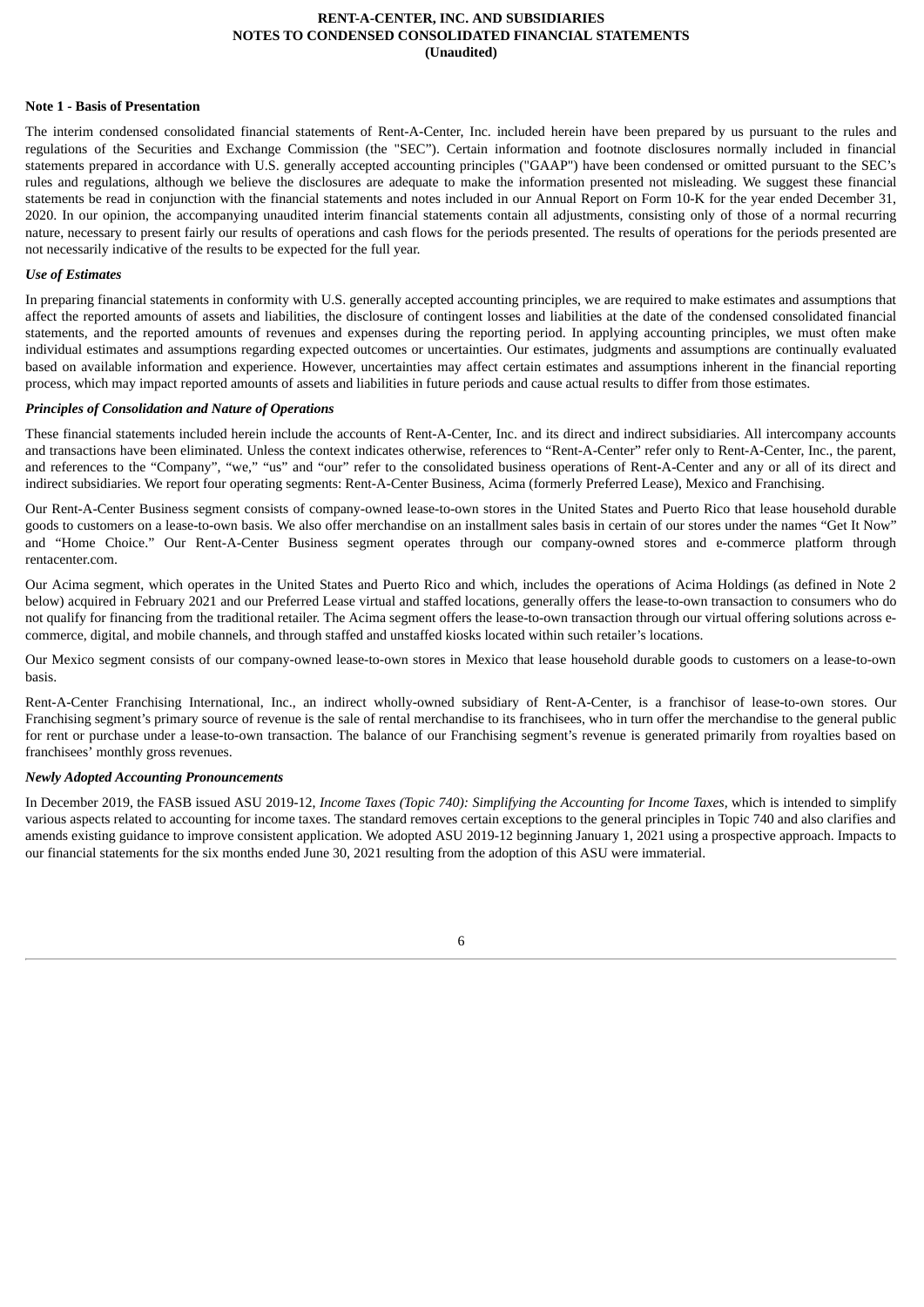#### **Note 2 - Acquisitions and Divestitures**

On December 20, 2020, we entered into the Merger Agreement (the "Merger") with Radalta, LLC, a Utah limited liability company and wholly owned subsidiary of the company, Acima ("Acima Holdings"), and Aaron Allred, solely in his capacity as the representative of the former owners of Acima Holdings, providing for the merger of Radalta, LLC with and into Acima Holdings, with Acima Holdings surviving the Merger as a wholly owned subsidiary of the Company for total estimated consideration of \$1.65 billion, including cash consideration of approximately \$1.3 billion and approximately 10.8 million shares with an estimated value of approximately \$377 million. On February 17, 2021, we completed the acquisition of the membership interest of Acima Holdings, LLC. Acima Holdings is a leading platform offering customers virtual lease-to-own solutions at the point-of-sale via web and mobile technology.

In accordance with the Merger Agreement, we issued to the former owners of Acima Holdings an aggregate of 10,779,923 shares of our common stock (the "Aggregate Stock Consideration") and paid to them aggregate cash consideration of \$1.3 billion (the "Aggregate Cash Consideration"). In accordance with the terms of the Merger Agreement, the portion of the Aggregate Stock Consideration issued to former owners of Acima Holdings who are also employees of Acima Holdings is subject to restricted stock agreements providing vesting conditions over a 36-month period beginning upon closing of the Merger. The portion of the Aggregate Stock Consideration issued to nonemployee former owners of Acima Holdings is subject to the terms of an 18-month lockup agreement, pursuant to which one-third of the aggregate shares of our common stock received by a non-employee former owner in the Merger becomes transferable after each six-month period following the closing of the Merger. We entered into a Registration Rights Agreement, dated as of February 17, 2021, pursuant to which certain former owners of Acima are entitled to registration rights in respect of the portion of the Aggregate Stock Consideration received by them in the Merger.

The aggregate purchase price was approximately \$1.4 billion, including net cash consideration of approximately \$1.3 billion, and 2,683,328 shares of the Aggregate Stock Consideration subject to 18-month lockup agreements valued at \$51.14 per share, as of the date of closing, and adjusted by a discount for lack of marketability to account for the transfer restrictions in three tranches, each in 6-month intervals after the closing date. The Aggregate Cash Consideration for the acquisition was financed with a combination of cash on hand, borrowings under our ABL Credit Facility and proceeds from issuances under our Term Loan Facility, as defined in Note 7, in addition to proceeds from the issuance of new unsecured senior notes. See Note 7 and Note 8 for additional information.

The remaining 8,096,595 common shares included in the Aggregate Stock Consideration subject to restricted stock agreements and 36-month vesting conditions were valued at \$414.1 million, as of the date of closing. These shares have been excluded from the aggregate purchase price and instead will be recognized as stock-based compensation expense subject to ASC Topic 718, "Stock-based Compensation" over the required vesting period, and recorded to Other charges in our unaudited Condensed Consolidated Statements of Operations. However, for tax purposes the value of Aggregate Stock Consideration subject to restricted stock agreements is treated as goodwill. In addition, the total value of the common shares subject to restricted stock agreements noted above, resulted in a decrease in the deferred tax liability included in the net assets acquired of approximately \$103.5 million based on the fair value of the shares, as of the date of closing, multiplied by the blended federal and state statutory rate of approximately 24%, as included in the below net assets acquired table.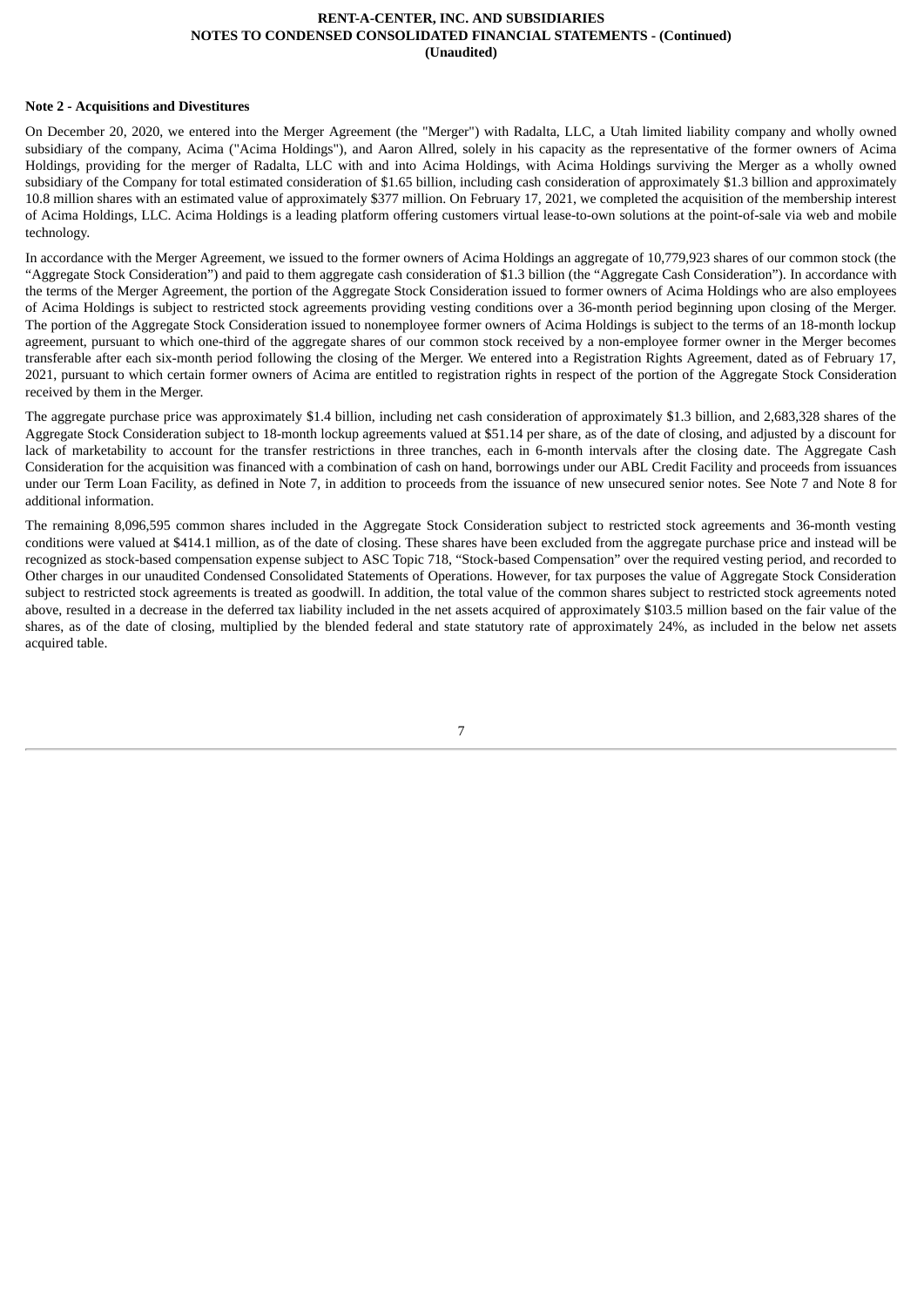Assets acquired and liabilities assumed in connection with the acquisition have been recorded at their fair values. The following table provides the preliminary estimated fair values of the identifiable assets acquired and liabilities assumed as of the acquisition date:

| (in thousands)                                              | <b>February 17, 2021</b> |
|-------------------------------------------------------------|--------------------------|
| Aggregate cash consideration                                | \$<br>1,273,263          |
| Aggregate stock consideration, subject to lockup agreements | 120,929                  |
| <b>Total Purchase price</b>                                 | \$<br>1,394,192          |
| <b>ASSETS ACQUIRED</b>                                      |                          |
| Receivables, $net^{(1)}$                                    | \$<br>30,465             |
| Prepaid expenses and other assets                           | 699                      |
| Rental merchandise                                          |                          |
| On rent                                                     | 325,073                  |
| Property assets                                             | 171,455                  |
| Operating lease right-of-use assets                         | 9,136                    |
| Goodwill                                                    | 273,793                  |
| Other intangible assets                                     | 520,000                  |
| Total assets acquired                                       | \$<br>1,330,621          |
| <b>LIABILITIES ASSUMED</b>                                  |                          |
| Accounts payable - trade                                    | 16,023                   |
| <b>Accrued liabilities</b>                                  | 23,677                   |
| <b>Operating lease liabilities</b>                          | 9,689                    |
| Deferred income taxes                                       | (112,960)                |
| Total liabilities assumed                                   | (63, 571)                |
| Total equity value                                          | \$<br>1,394,192          |

 $^{(1)}$  Includes gross contractual receivables of \$65.2 million related to merchandise lease contracts, of which we have estimated \$35.5 million are uncollectible.

Carrying value for assets and liabilities assumed as part of the acquisition, including receivables, prepaid expenses and other assets, rental merchandise, accounts payable and accrued liabilities were recorded as fair value, as of the date of acquisition, due to the short term nature of these balances. Operating lease right-of-use assets and liabilities were recorded as the discounted value of future obligations in accordance with ASC 842. The fair value measurements for acquired intangible assets and developed technology were primarily based on significant unobservable inputs (level 3) developed using company-specific information. Certain fair value estimates were determined based on an independent valuation of the net assets acquired, including \$520 million of identifiable intangible assets with an estimated weighted average useful life of 8 years, as follows:

| <b>Asset Class</b>                 | <b>Estimated Fair Value</b><br>(in thousands) | <b>Estimated Remaining Useful Life (in</b><br>vears) |
|------------------------------------|-----------------------------------------------|------------------------------------------------------|
| Merchant relationships             | 380,000                                       | 10                                                   |
| Relationship with existing lessees | 60,000                                        |                                                      |
| Trade name                         | 40,000                                        | $\overline{ }$                                       |
| Non-compete agreements             | 40,000                                        |                                                      |

Developed technology, included in Property assets, net, in line with our accounting policies, was also acquired with a value of \$170.0 million and an estimated remaining useful life of 10 years. The fair value for these intangible and property assets were estimated using common industry valuation methods for similar asset types, based primarily on cost inputs and projected cash flows.

In addition, we recorded goodwill of \$273.8 million in our Acima operating segment, which consists of the excess of the net purchase price over the fair value of the net assets acquired and assembled workforce of \$10 million. Goodwill represents expected cost and revenue synergies and other benefits expected to result within our retail partner business from the acquisition of Acima Holdings. The total value of goodwill for tax purposes, including our recorded goodwill, plus the value of Aggregate Stock Consideration subject to restricted stock agreements described above, and acquisition-related expenses described below, is fully deductible and will be amortized over 15 years.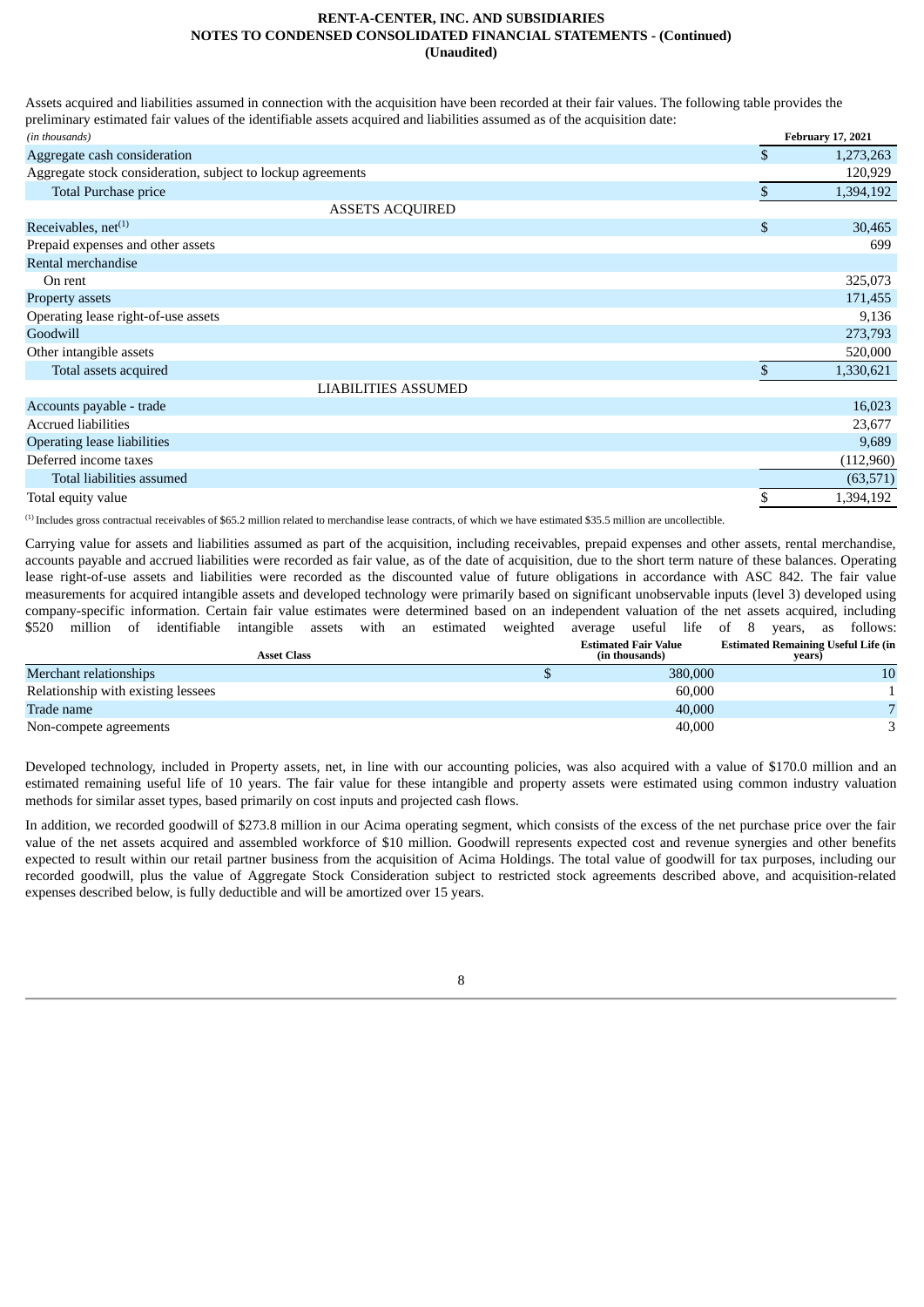Acima Holdings results of operations are reflected in our unaudited condensed consolidated statements of operations from the date of acquisition.

In the second quarter of 2021, we recorded an adjustment to the fair value of rental merchandise reducing the value of the acquired assets by approximately \$32.6 million with a corresponding increase to goodwill. The recorded adjustment was based on further assessment of the carrying value of the assets and corresponding evaluation of related (Level 2) market inputs. In connection with the adjustment to reduce the value of acquired rental merchandise we recorded a corresponding credit adjustment to rental merchandise depreciation of approximately \$10.9 million, representing the period from the date of acquisition through June 30, 2021. The credit adjustment to rental merchandise depreciation is reflected in cost of rentals and fees in our condensed consolidated statement of operations.

Although we do not anticipate additional adjustments to the above values, we are still in the process of finalizing our assessments of the preliminary purchase price allocation and will record any additional necessary adjustments to acquired assets and liabilities within the allowable measurement period.

In connection with this acquisition, we incurred approximately \$23.2 million in acquisition-related expenses including expenses related to legal, professional, and banking transaction fees, which are treated as an addition to goodwill for tax purposes. In addition, we recognized a decrease in deferred tax liability included in the net assets acquired of \$7.6 million related to these expenditures. These costs were included in Other charges in our unaudited Condensed Consolidated Statements of Operations.

The following unaudited pro forma combined results of operations present our financial results as if the acquisition of Acima had been completed on January 1, 2020. These unaudited pro forma results may not necessarily reflect the actual results of operations that would have been achieved, nor are they necessarily indicative of future results of operations. The unaudited pro forma information reflects the step-up depreciation and amortization adjustments for the fair value of the assets acquired, adjustments to stock compensation expense as a result of Aggregate Stock Consideration subject to restricted stock awards, the adjustments in interest expense due to the elimination of historical debt and placement of the new debt, and the related adjustments to the income tax provision. In addition, the pro forma net income has been adjusted to include transaction expenses and other non-recurring costs as of January 1, 2020. The unaudited pro forma financial information is as follows:

| . .            | - - - -                      | 11 L | unuuuttu | ULV | ------- |                                    |             | ∸                                | ີ | 10110 W.J.  |
|----------------|------------------------------|------|----------|-----|---------|------------------------------------|-------------|----------------------------------|---|-------------|
|                |                              |      |          |     |         | <b>Three Months Ended June 30.</b> |             | <b>Six Months Ended June 30.</b> |   |             |
| (in thousands) |                              |      |          |     |         | 2021                               | 2020        | 2021                             |   | 2020        |
|                |                              |      |          |     |         | (unaudited)                        | (unaudited) | (unaudited)                      |   | (unaudited) |
|                | Pro Forma total revenues     |      |          |     |         | 1.193.975                          | 982.266     | 2,425,361                        |   | 1.969.013   |
|                | Pro Forma net earnings $(1)$ |      |          |     |         | 65,448                             | 16,122      | 121.861                          |   | (843)       |

 $(1)$ Total pro forma adjustments to net earnings represented an increase of \$4.1 million for the three months ended June 30, 2021, a decrease of \$106.2 million for the six months ended June 30, 2021, and \$71.7 million and \$177.9 million for the three and six months ended June 30, 2020, respectively.

The amounts of revenue and earnings of Acima Holdings included in our Condensed Consolidated Statements of Operations from the acquisition date of February 17, 2021 are as follows:

| (in thousands)     | February 17, 2021 -<br><b>June 30, 2021</b> | February 17, 2020 -<br>June 30, 2020 |
|--------------------|---------------------------------------------|--------------------------------------|
|                    | (unaudited)                                 | (unaudited)                          |
| Total revenues     | 615.646 \$                                  | 441.959                              |
| Net earnings $(1)$ | 68,986                                      | 70,380                               |

 $(1)$  Net Earnings for the period February 17, 2021 - June 30, 2021 includes amortization of intangible assets acquired upon closing of the Acima Holdings acquisition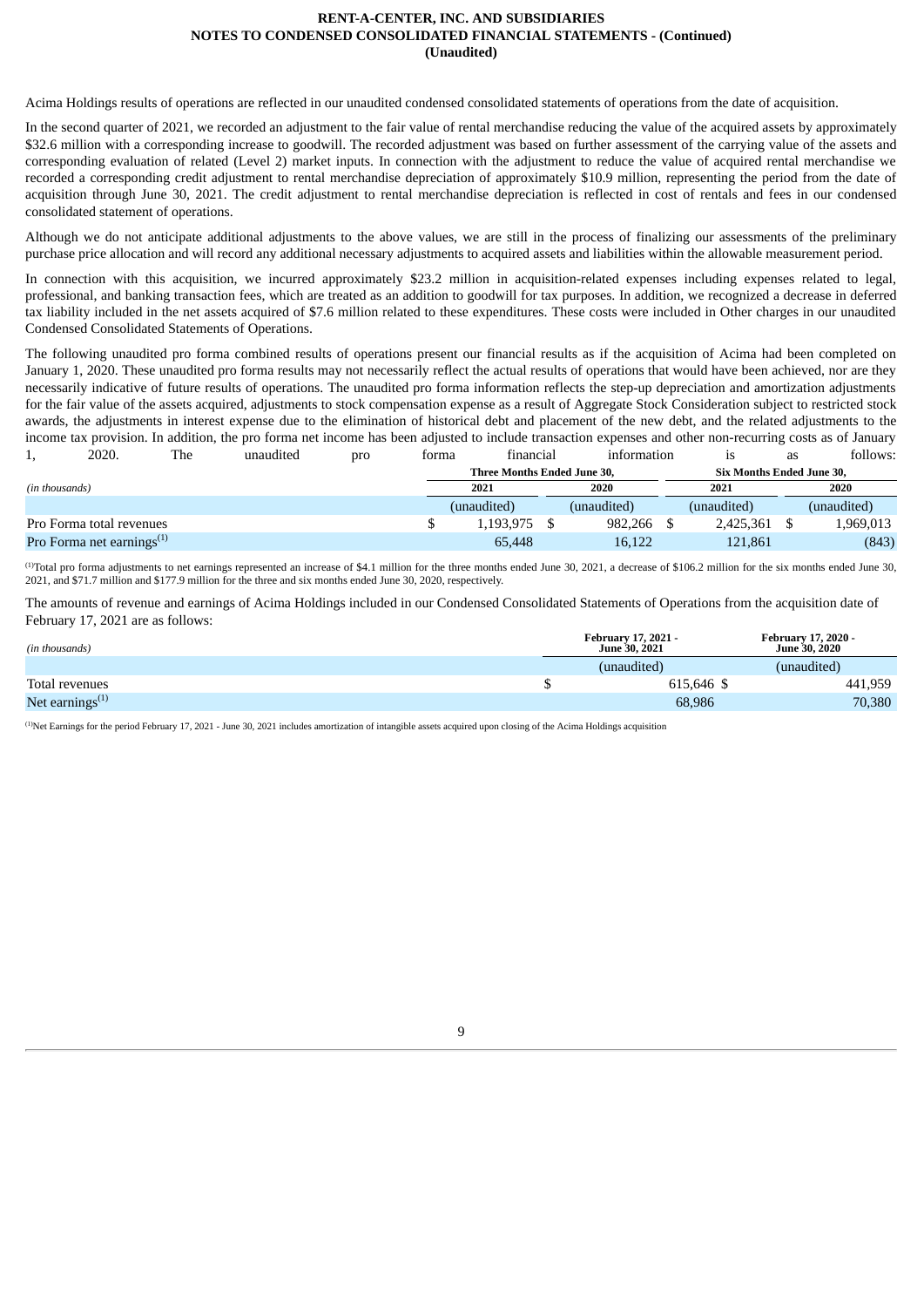## **Note 3 - Revenues**

The following table disaggregates our revenue for the periods ended June 30, 2021 and 2020:

|                         | Three Months Ended June 30, 2021        |  |            |  |                                |     |             |    |              |  |
|-------------------------|-----------------------------------------|--|------------|--|--------------------------------|-----|-------------|----|--------------|--|
|                         | <b>Rent-A-Center</b><br><b>Business</b> |  | Acima      |  | Mexico                         |     | Franchising |    | Consolidated |  |
| (In thousands)          |                                         |  |            |  |                                |     |             |    |              |  |
| <b>Store</b>            |                                         |  |            |  |                                |     |             |    |              |  |
| Rentals and fees        | \$<br>438,162 \$                        |  | 463,841 \$ |  | 14,402                         | -\$ |             | \$ | 916,405      |  |
| Merchandise sales       | 49,050                                  |  | 171,346    |  | 833                            |     |             |    | 221,229      |  |
| Installment sales       | 18,191                                  |  |            |  | __                             |     |             |    | 18,191       |  |
| Other                   | 431                                     |  | 93         |  | 20                             |     | 491         |    | 1,035        |  |
| Total store revenues    | 505,834                                 |  | 635,280    |  | 15,255                         |     | 491         |    | 1,156,860    |  |
| Franchise               |                                         |  |            |  |                                |     |             |    |              |  |
| Merchandise sales       |                                         |  |            |  |                                |     | 29,616      |    | 29,616       |  |
| Royalty income and fees |                                         |  |            |  |                                |     | 7,499       |    | 7,499        |  |
| Total revenues          | 505,834                                 |  | 635,280    |  | 15,255                         | \$  | 37,606      |    | 1,193,975    |  |
|                         |                                         |  |            |  |                                |     |             |    |              |  |
|                         |                                         |  |            |  | Six Months Ended June 30, 2021 |     |             |    |              |  |

|                         |   | Rent-A-Center<br><b>Business</b> | Acima     |      | Mexico |     | Franchising | Consolidated    |
|-------------------------|---|----------------------------------|-----------|------|--------|-----|-------------|-----------------|
| (In thousands)          |   |                                  |           |      |        |     |             |                 |
| <b>Store</b>            |   |                                  |           |      |        |     |             |                 |
| Rentals and fees        | ъ | 867,463 \$                       | 766.367   | - \$ | 28.109 | \$  |             | \$<br>1,661,939 |
| Merchandise sales       |   | 126,428                          | 325,976   |      | 1,618  |     |             | 454,022         |
| Installment sales       |   | 35,964                           |           |      |        |     |             | 35,964          |
| Other                   |   | 845                              | 386       |      | 26     |     | 696         | 1,953           |
| Total store revenues    |   | 1,030,700                        | 1,092,729 |      | 29,753 |     | 696         | 2,153,878       |
| Franchise               |   |                                  |           |      |        |     |             |                 |
| Merchandise sales       |   |                                  |           |      |        |     | 62,671      | 62,671          |
| Royalty income and fees |   |                                  |           |      |        |     | 14,208      | 14,208          |
| Total revenues          |   | 1,030,700                        | 1,092,729 |      | 29,753 | \$. | 77,575      | 2,230,757       |
|                         |   |                                  |           |      |        |     |             |                 |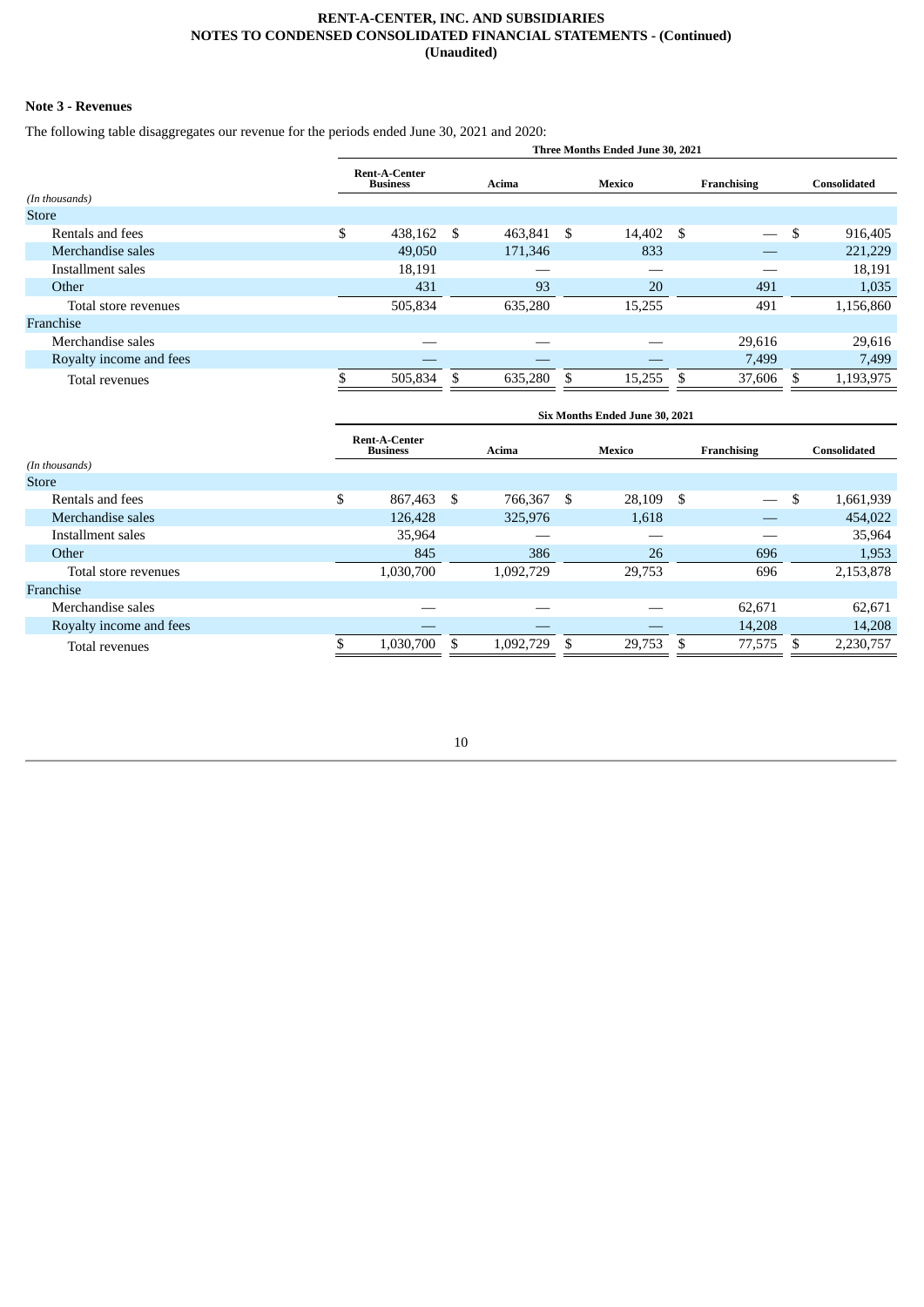|                         |                                         |      |         |      | Three Months Ended June 30, 2020 |              |                     |
|-------------------------|-----------------------------------------|------|---------|------|----------------------------------|--------------|---------------------|
|                         | <b>Rent-A-Center</b><br><b>Business</b> |      | Acima   |      | Mexico                           | Franchising  | <b>Consolidated</b> |
| (In thousands)          |                                         |      |         |      |                                  |              |                     |
| <b>Store</b>            |                                         |      |         |      |                                  |              |                     |
| Rentals and fees        | \$<br>385,338                           | - \$ | 139,440 | - \$ | 9,959                            | \$           | \$<br>534,737       |
| Merchandise sales       | 55,741                                  |      | 51,690  |      | 649                              |              | 108,080             |
| Installment sales       | 17,643                                  |      |         |      |                                  |              | 17,643              |
| Other                   | 470                                     |      | 113     |      | 3                                | 189          | 775                 |
| Total store revenues    | 459,192                                 |      | 191,243 |      | 10,611                           | 189          | 661,235             |
| Franchise               |                                         |      |         |      |                                  |              |                     |
| Merchandise sales       |                                         |      |         |      |                                  | 18,047       | 18,047              |
| Royalty income and fees |                                         |      |         |      |                                  | 4,464        | 4,464               |
| Total revenues          | \$<br>459,192                           | \$   | 191,243 | S    | 10,611                           | \$<br>22,700 | \$<br>683,746       |
|                         |                                         |      |         |      |                                  |              |                     |
|                         |                                         |      |         |      | Six Months Ended June 30, 2020   |              |                     |
|                         | <b>Rent-A-Center</b><br><b>Business</b> |      | Acima   |      | <b>Mexico</b>                    | Franchising  | <b>Consolidated</b> |
| (In thousands)          |                                         |      |         |      |                                  |              |                     |
| <b>Store</b>            |                                         |      |         |      |                                  |              |                     |
| Rentals and fees        | \$<br>778,503                           | \$   | 301,438 | - \$ | 22,796                           | \$           | \$<br>1,102,737     |
| Merchandise sales       | 102,428                                 |      | 105,678 |      | 1,354                            |              | 209,460             |
| Installment sales       | 32,390                                  |      |         |      |                                  |              | 32,390              |
| Other                   | 836                                     |      | 254     |      | 7                                | 400          | 1,497               |
| Total store revenues    | 914,157                                 |      | 407,370 |      | 24,157                           | 400          | 1,346,084           |
| Franchise               |                                         |      |         |      |                                  |              |                     |
| Merchandise sales       |                                         |      |         |      |                                  | 30,484       | 30,484              |
| Royalty income and fees |                                         |      |         |      |                                  | 9,117        | 9,117               |

#### *Lease Purchase Agreements*

#### *Rent-A-Center Business, Acima, and Mexico*

*Rentals and Fees.* Rental merchandise is leased to customers pursuant to rental purchase agreements, which provide for weekly, semi-monthly or monthly rental terms with non-refundable rental payments. At the expiration of each rental term, customers may renew the rental agreement for the next rental term. Generally, the customer has the right to acquire title of the merchandise either through a purchase option or through payment of all required rental terms. Customers can terminate the rental agreement at the end of any rental term without penalty. Therefore, rental transactions are accounted for as operating leases.

Rental payments received at our Rent-A-Center Business, Acima (excluding virtual) and Mexico locations must be prepaid in advance of the next rental term. Under the virtual business model, revenues may be earned prior to the rental payment due date, in which case revenue is accrued prior to receipt of the rental payment, net of estimated returns and uncollectible renewal payments. Under both models, rental revenue is recognized over the rental term. See Note 4 for additional information regarding accrued rental revenue.

Cash received for rental payments, including fees, prior to the period in which it should be recognized, is deferred and recognized according to the rental term. At June 30, 2021 and December 31, 2020, we had \$47.2 million and \$45.8 million, respectively, in deferred revenue included in accrued liabilities related to our rental purchase agreements. Revenue related to various payment, reinstatement or late fees is recognized when paid by the customer at the point service is provided. Rental merchandise in our Rent-A-Center Business, former Preferred Lease, and Mexico locations is depreciated using the income forecasting method and is recognized in cost of sales over the rental term. Rental merchandise in the recently acquired Acima Holdings is depreciated over the rental term using a straight-line depreciation method.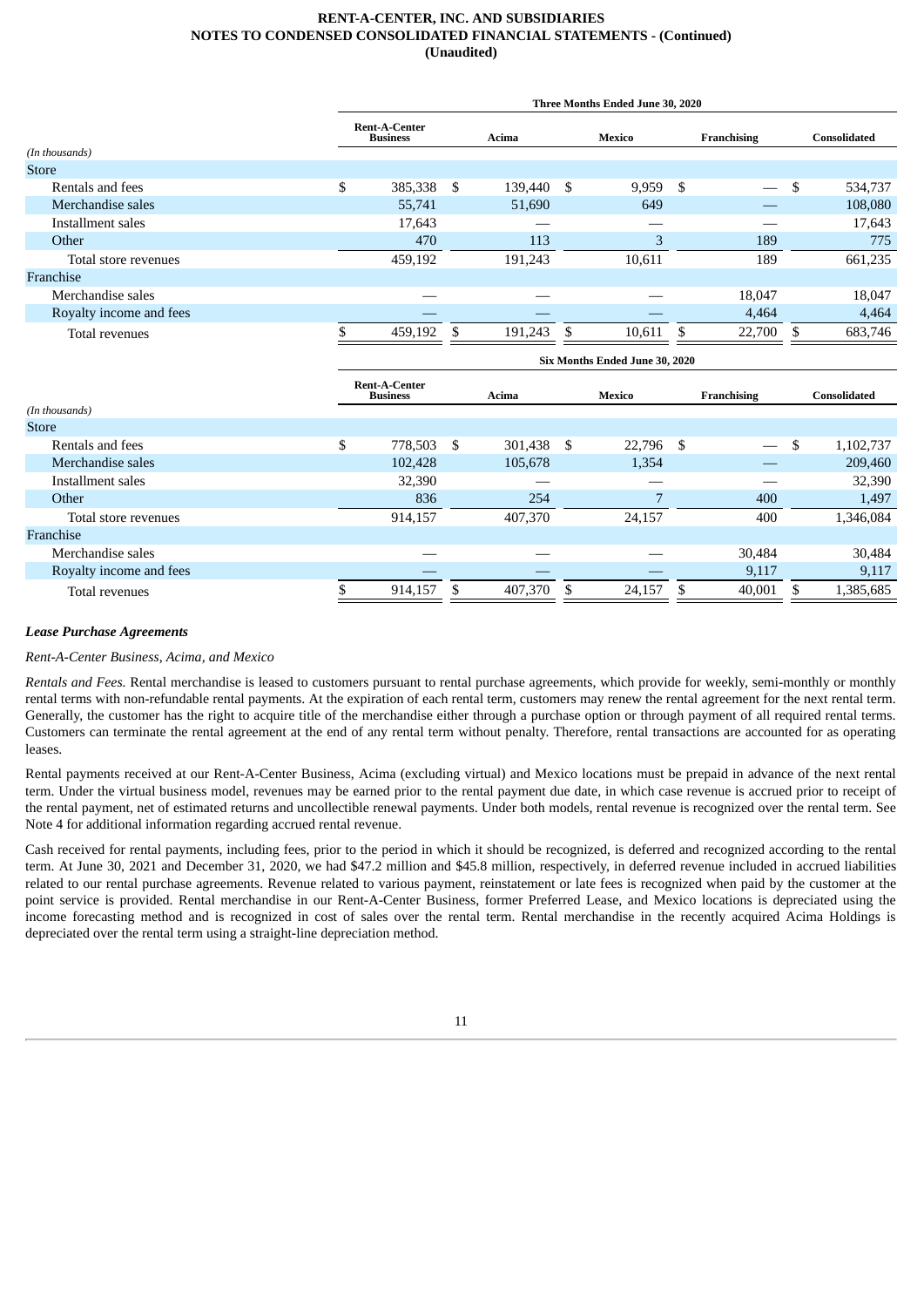We also offer additional product plans along with our rental agreements which provide customers with liability protection against significant damage or loss of a product, and club membership benefits, including various discount programs and product service and replacement benefits in the event merchandise is damaged or lost, and payment insurance in the event eligible customers become unemployed. Customers renew product plans in conjunction with their rental term renewals, and can cancel the plans at any time. Revenue for product plans is recognized over the term of the plan. Costs incurred related to product plans are primarily recognized in cost of sales.

#### *Revenue from contracts with customers*

#### *Rent-A-Center Business, Acima, and Mexico*

*Merchandise Sales.* Merchandise sales include payments received for the exercise of the early purchase option offered through our rental purchase agreements or merchandise sold through point of sale transactions. Revenue for merchandise sales is recognized when payment is received and ownership of the merchandise passes to the customer. The remaining net value of merchandise sold is recorded to cost of sales at the time of the transaction.

*Installment Sales.* Revenue from the sale of merchandise in our retail installment stores is recognized when the installment note is signed and control of the merchandise has passed to the customer. The cost of merchandise sold through installment agreements is recognized in cost of sales at the time of the transaction. We offer extended service plans with our installment agreements which are administered by third parties and provide customers with product service maintenance beyond the term of the installment agreement. Payments received for extended service plans are deferred and recognized, net of related costs, when the installment payment plan is complete and the service plan goes into effect. Customers can cancel extended service plans at any time during the installment agreement period and receive a refund for payments previously made towards the plan. At June 30, 2021 and December 31, 2020, we had \$3.0 million and \$3.1 million in deferred revenue included in accrued liabilities related to extended service plans.

*Other.* Other revenue consisted of revenue generated by other miscellaneous product plans offered to our rental and installment customers. Revenue for other product plans is recognized in accordance with the terms of the applicable plan agreement.

#### *Franchising*

*Merchandise Sales.* Revenue from the sale of rental merchandise is recognized upon shipment of the merchandise to the franchisee.

*Royalty Income and Fees.* Franchise royalties, including franchisee contributions to corporate advertising funds, represent sales-based royalties calculated as a percentage of gross rental payments and sales. Royalty revenue is accrued and recognized as rental payments and merchandise sales occur. Franchise fees are initial fees charged to franchisees for new or converted franchise stores. Franchise fee revenue is recognized on a straight-line basis over the term of the franchise agreement. At both June 30, 2021 and December 31, 2020, we had \$4.5 million and \$4.7 million in deferred revenue included in accrued liabilities related to franchise fees.

#### **Note 4 - Receivables and Allowance for Doubtful Accounts**

Installment sales receivables consist primarily of receivables due from customers for the sale of merchandise in our retail installment stores. Installment sales receivable associated with the sale of merchandise at our Get It Now and Home Choice stores generally consist of the sales price of the merchandise purchased and any additional fees for services the customer has chosen, less the customer's down payment. No interest is accrued and interest income is recognized each time a customer makes a payment, generally on a monthly basis. Interest paid on installment agreements for the six months ended June 30, 2021 and 2020 was \$6.1 million and \$5.6 million, respectively.

Trade and notes receivables consist of amounts due from our rental customers for renewal and uncollected rental payments; amounts owed from our franchisees for inventory purchases, earned royalties and other obligations; and other corporate related receivables. Credit is extended to franchisees based on an evaluation of each franchisee's financial condition and collateral is generally not required. Trade receivables are generally due within 30 days.

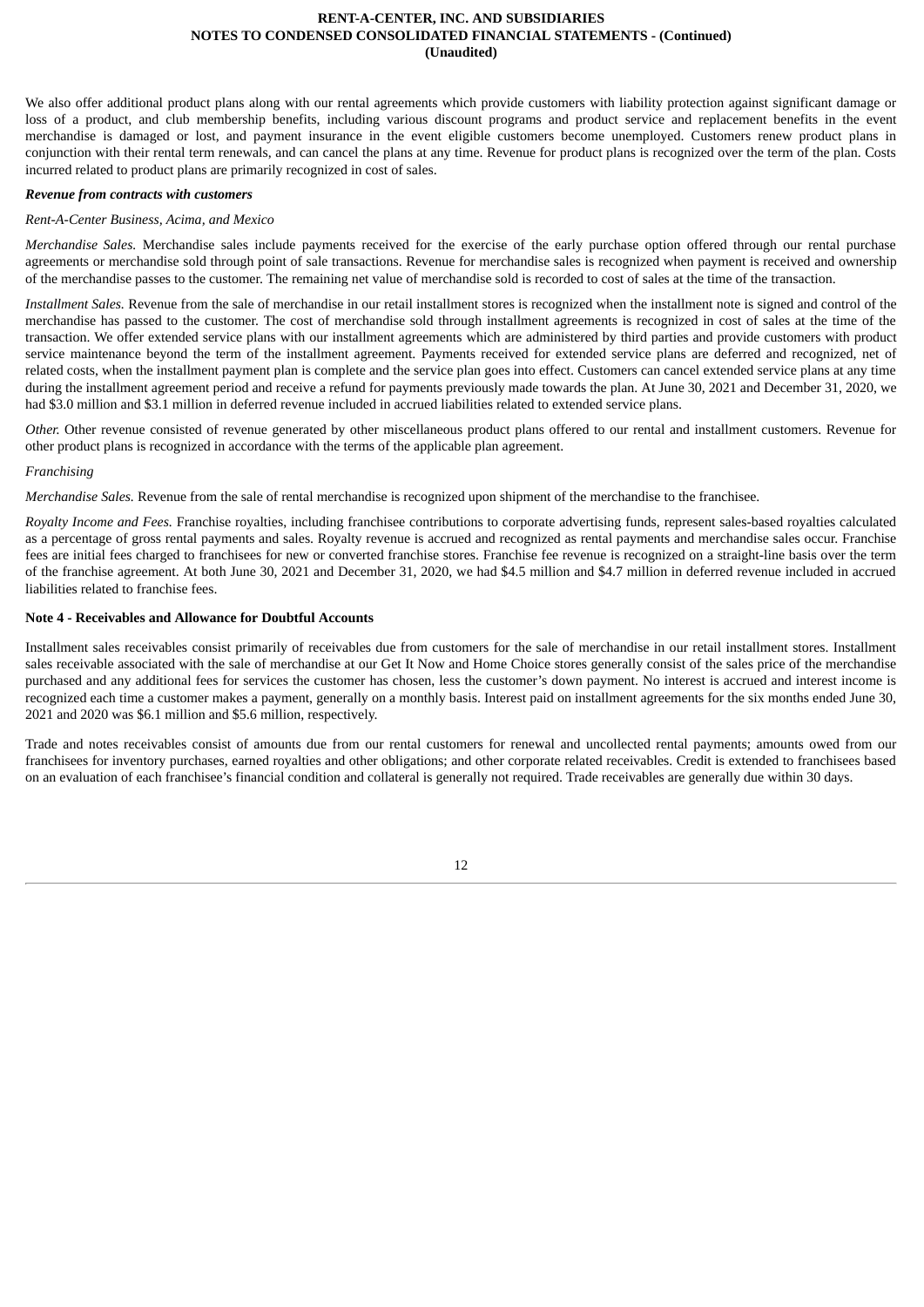Trade and notes receivables 66,249 36,256 Total receivables 128,558 98,050 Less allowance for doubtful accounts (8,047) (8,047) Total receivables, net of allowance for doubtful accounts \$ 120,795 \$ 90,003 We have established an allowance for doubtful accounts for our installment notes receivable. Our policy for determining the allowance is primarily based

*(In thousands)* **June 30, 2021 December 31, 2020** Installment sales receivables \$ 62,309 \$ 61,794

on historical loss experience, as well as the results of management's review and analysis of the payment and collection of the installment notes receivable within the previous year. We believe our allowance is adequate to absorb all expected losses. Our policy is to charge off installment notes receivable that are 120 days or more past due. Charge-offs are applied as a reduction to the allowance for doubtful accounts and any recoveries of previously charged off balances are applied as an increase to the allowance for doubtful accounts.

The allowance for our Franchising trade and notes receivables is determined by considering a number of factors, including the length of time receivables are past due, previous loss history, the franchisee's current ability to pay its obligation, and the condition of the general economy and the industry as a whole. Trade receivables that are more than 90 days past due are either written-off or fully reserved in our allowance for doubtful accounts. Payments subsequently received on such receivables are credited to the allowance for doubtful accounts.

The allowance for doubtful accounts related to trade and notes receivable was \$0.9 million and \$1.0 million at June 30, 2021 and December 31, 2020, respectively. The allowance for doubtful accounts related to installment sales receivable was \$6.9 million and \$7.0 million at June 30, 2021 and December 31, 2020, respectively.

Changes in our allowance for doubtful accounts are as follows:

Receivables consist of the following:

| (In thousands)                            | <b>June 30, 2021</b> |
|-------------------------------------------|----------------------|
| Beginning allowance for doubtful accounts | 8,047                |
| Bad debt expense <sup>(1)</sup>           | 6,058                |
| Accounts written off, net of recoveries   | (6,342)              |
| Ending allowance for doubtful accounts    | 7.763                |

 $^{(1)}$  Uncollectible installment payments, franchisee obligations, and other corporate receivables are recognized in other store operating expenses in our condensed consolidated financial statements.

#### **Note 5 - Leases**

We lease space for all of our Rent-A-Center Business and Mexico stores under operating leases expiring at various times through 2027. In addition, we lease space for certain support facilities under operating leases expiring at various times through 2032. Most of our store leases are five year leases and contain renewal options for additional periods ranging from three to five years at rental rates adjusted according to agreed formulas. We evaluate all leases to determine if it is likely that we will exercise future renewal options and in most cases we are not reasonably certain of exercise due to competing market rental rates and lack of significant penalty or business disruption incurred by not exercising the renewal options. We include month-to-month leases in operating lease right-of-use assets and operating lease liabilities in our Condensed Consolidated Balance Sheet. In certain situations involving the sale of a Rent-A-Center Business corporate store to a franchisee, we enter into a lease assignment agreement with the buyer, but we remain the primary obligor under the original lease for the remaining active term. These assignments are therefore classified as subleases and the original lease is included in our operating lease right-of-use assets and operating lease liabilities in our Condensed Consolidated Balance Sheet.

We lease vehicles for all of our Rent-A-Center Business stores under operating leases with lease terms expiring twelve months after the start date of the lease. We classify these leases as short-term and have elected the short-term lease exemption for our vehicle leases, and have therefore excluded them from our operating lease right-of-use assets within our Condensed Consolidated Balance Sheet. We also lease vehicles for all of our Mexico stores which have terms expiring at various times through 2025 with rental rates adjusted periodically for inflation. Finally, we have a minimal number of equipment leases, primarily related to temporary storage containers and certain back office technology hardware assets.

For all of the leases described above, we have elected not to separate the lease and non-lease components and instead account for these as a single component. In addition, we have elected to use available practical expedients that eliminate the requirement

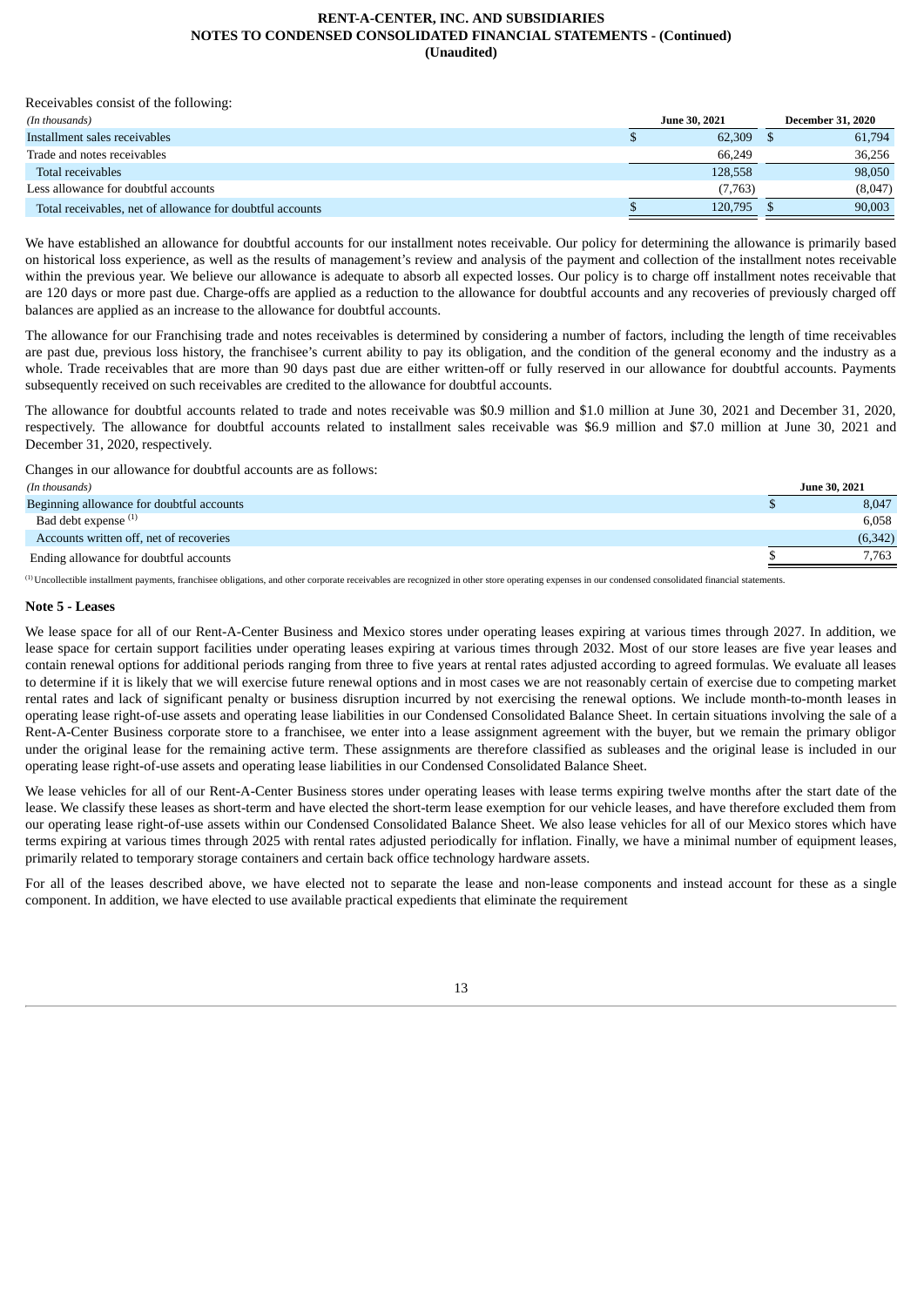to reassess whether expired or existing contracts contained leases and the requirement to reassess the lease classification for any existing leases prior to our adoption of ASU 2016-02 on January 1, 2019.

Operating lease right-of-use assets and operating lease liabilities are discounted using our incremental borrowing rate, since the implicit rate is not readily determinable. We do not currently have any financing leases.

Operating lease costs are recorded on a straight-line basis within other store expenses in our Condensed Consolidated Statements of Operations.

Total operating lease costs by expense type:

| . .<br>. .                                                                              | <b>Three Months Ended</b> |                      |                      | <b>Six Months Ended</b> |                      |  |  |
|-----------------------------------------------------------------------------------------|---------------------------|----------------------|----------------------|-------------------------|----------------------|--|--|
| (in thousands)                                                                          | <b>June 30, 2021</b>      | <b>June 30, 2020</b> | <b>June 30, 2021</b> |                         | <b>June 30, 2020</b> |  |  |
| Operating lease cost included in Other store<br>expenses <sup><math>(1)(2)</math></sup> | 34,690 \$                 | 34,438               | 68.826               |                         | 71,877               |  |  |
| Operating lease cost included in Other charges <sup>(2)</sup>                           | 78                        | 191                  | 244                  |                         | 960                  |  |  |
| Sublease receipts                                                                       | (3, 134)                  | (2, 144)             | (6, 483)             |                         | (4,461)              |  |  |
| Total operating lease charges                                                           | 31,634                    | 32,485               | 62.587               |                         | 68,376               |  |  |

 $<sup>(1)</sup>$  Includes short-term lease costs, which are not significant.</sup>

(2) Excludes variable lease costs of \$8.4 million and \$16.9 million for the three and six months ended June 30, 2021 compared to \$8.5 million and \$17.4 million for the three and six months ended June 30, 2020.

Supplemental cash flow information related to leases:

|                                                                                       | <b>Six Months Ended</b> |  |                      |  |  |
|---------------------------------------------------------------------------------------|-------------------------|--|----------------------|--|--|
| (in thousands)                                                                        | <b>June 30, 2021</b>    |  | <b>June 30, 2020</b> |  |  |
| Cash paid for amounts included in measurement of operating lease liabilities          | 53.758                  |  | 57.639               |  |  |
| Cash paid for short-term operating leases not included in operating lease liabilities | 9.373                   |  | 12.071               |  |  |
| Right-of-use assets obtained in exchange for new operating lease liabilities          | 61.824                  |  | 47.285               |  |  |

Weighted-average discount rate and weighted-average remaining lease term:

| (in thousands)                                   | <b>June 30, 2021</b> | <b>December 31, 2020</b> |
|--------------------------------------------------|----------------------|--------------------------|
| Weighted-average discount rate $(1)$             | 6.3 $%$              | $6.8 \%$                 |
| Weighted-average remaining lease term (in years) |                      |                          |

 $(1)$  The January 1, 2019 incremental borrowing rate was used for leases in existence at the time of adoption of ASU 2016-02.

Reconciliation of undiscounted operating lease liabilities to the present value operating lease liabilities at June 30, 2021:

| (In thousands)                                     | <b>Operating Leases</b> |          |
|----------------------------------------------------|-------------------------|----------|
| 2021                                               |                         | 57,007   |
| 2022                                               |                         | 97,059   |
| 2023                                               |                         | 70,526   |
| 2024                                               |                         | 52,213   |
| 2025                                               |                         | 35,737   |
| Thereafter                                         |                         | 26,077   |
| Total undiscounted operating lease liabilities     | 338,619                 |          |
| Less: Interest                                     |                         | (39,082) |
| Total present value of operating lease liabilities | 299,537                 |          |

In response to the COVID-19 pandemic and related government restrictions negatively impacting our operations, we renegotiated approximately 500 store lease agreements in the second quarter of 2020 to obtain rent relief, in order to help offset the negative financial impacts of COVID-19. Lease amendments executed as a result of our renegotiations included near term rent abatements of approximately \$2.3 million and rent deferrals of approximately \$2.1 million. As of June 30, 2021, remaining unpaid deferred rent associated with these lease amendments was approximately \$0.2 million, the majority of which will be repaid in 2021.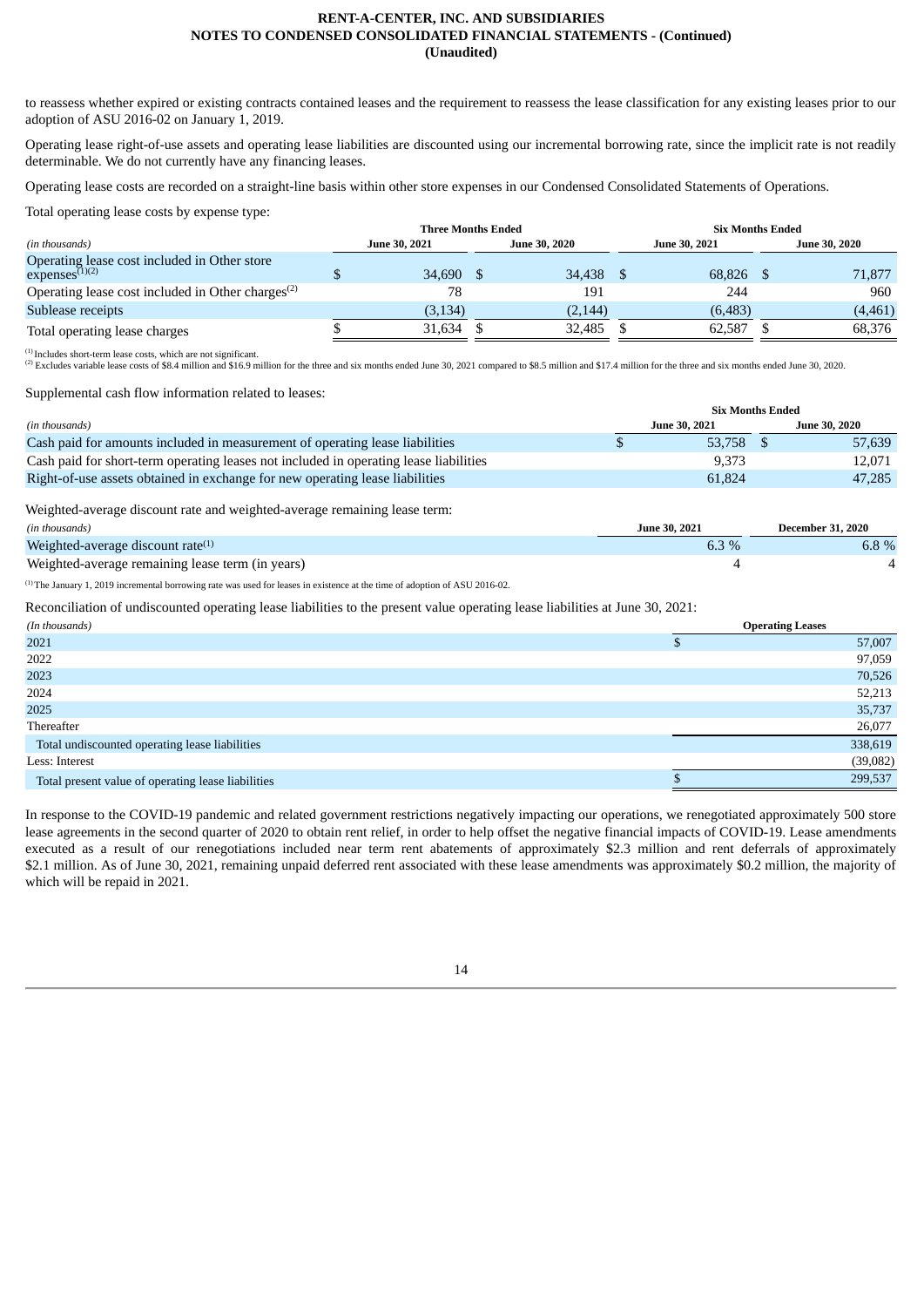#### **Note 6 - Income Taxes**

The effective tax rate was 28.8% and 23.4% for the three and six months ended June 30, 2021, compared to 22.6% and 6.9% for the respective periods in 2020. The effective tax rate for the six months ended June 30, 2021 was impacted by the tax effect of the equity consideration included in the Aggregate Stock Consideration subject to vesting conditions, and discrete income tax items related to excess tax benefits from the vesting of our annual restricted stock award grants and stock option exercises, and the release of domestic and foreign tax valuation allowances. The effective tax rate for the six months ended June 30, 2020 was primarily impacted by the tax benefit of net operating loss carrybacks at a 35% tax rate, as a result of the Coronavirus Aid, Relief, and Economic Security Act, enacted on March 27, 2020 (the "CARES Act").

#### **Note 7 - Senior Debt, net**

On February 17, 2021, we entered into a credit agreement with JPMorgan Chase Bank, N.A., as administrative agent, and lenders party thereto, that provides for a seven-year \$875 million senior secured term loan facility (the "Term Loan Facility") and an Asset Based Loan Credit Facility (the "ABL Credit Facility") that provides for a five-year asset-based revolving credit facility with commitments of \$550 million and a letter of credit sublimit of \$150 million. Commitments under the ABL Credit Facility may be increased, at our option and under certain conditions, by up to an additional \$125 million in the aggregate.

The amount outstanding under the Term Loan Facility was \$872.8 million at June 30, 2021. We had no outstanding balance under our ABL Credit Facility at June 30, 2021 and borrowing capacity of \$462.6 million.

Proceeds from the Term Loan Credit Facility were net of original issue discount of \$4.4 million upon issuance from the lenders. In addition, in connection with the closing of the Term Loan Credit Facility and the ABL Credit Facility, we incurred approximately \$30.2 million in debt issuance costs, including bank financing fees and third party legal and other professional fees, of which \$25.3 million was capitalized in accordance with ASC Topic 470, "Debt" and recorded as a reduction of our outstanding Senior debt, net in our Condensed Consolidated Balance Sheet. Remaining debt issuance costs incurred of \$4.9 million were expensed and recorded to Other charges in our Condensed Consolidated Statement of Operations. The original issue discount and capitalized debt issuance costs will be amortized as interest expense over the terms of the respective credit agreements. As of June 30, 2021, the total balance of unamortized debt issuance costs relating to our senior debt, including rollover debt issuance costs from our previous senior debt credit facilities of approximately \$3.0 million, and original issue discount reported in the Condensed Consolidated Balance Sheet were \$26.6 million and \$4.2 million, respectively.

We also utilize the ABL Credit Facility for the issuance of letters of credit. As of June 30, 2021, we have issued letters of credit in the aggregate outstanding amount of \$87.4 million primarily relating to workers compensation insurance claims.

#### *Term Loan Credit Agreement*

The Term Loan Facility, which matures on February 17, 2028, amortizes in equal quarterly installments at a rate of 1.00% per annum of the original principal amount thereof, with the remaining balance due at final maturity. Subject in each case to certain restrictions and conditions, we may add up to \$500 million of incremental term loan facilities to the Term Loan Facility or utilize incremental capacity under the Term Loan Facility at any time by issuing or incurring incremental equivalent term debt.

Interest on borrowings under the Term Loan Facility is payable at a fluctuating rate of interest determined by reference to the eurodollar rate plus an applicable margin of 4.00%, subject to a 0.75% LIBOR floor. Borrowings under the Term Loan Facility amortize in equal quarterly installments in an amount equal to 1.000% per annum of the original aggregate principal amount thereof, with the remaining balance due at final maturity.

The Term Loan Facility is secured by a first-priority security interest in substantially all of our present and future tangible and intangible personal property, including our subsidiary guarantors, other than the ABL Priority Collateral (as defined below), and by a second-priority security interest in the ABL Priority Collateral, subject to certain exceptions. The obligations under the Term Loan Facility are guaranteed by us and our material wholly-owned domestic restricted subsidiaries that also guarantee the ABL Credit Facility.

The Term Loan Facility contains covenants that are usual and customary for similar facilities and transactions and that, among other things, restrict our ability and our restricted subsidiaries to create certain liens and enter into certain sale and lease-back transactions; create, assume, incur or guarantee certain indebtedness; consolidate or merge with, or convey, transfer or lease all or substantially all of our and our restricted subsidiaries' assets, to another person; pay dividends or make other distributions on, or repurchase or redeem, our capital stock or certain other debt; and make other restricted payments. The Term Loan Facility also includes mandatory prepayment requirements related to asset sales (subject to reinvestment), debt incurrence (other than permitted debt) and excess cash flow, subject to certain limitations described therein. Any voluntary prepayment of the Term Loan Facility made using proceeds from a substantially concurrent incurrence of indebtedness and in connection with a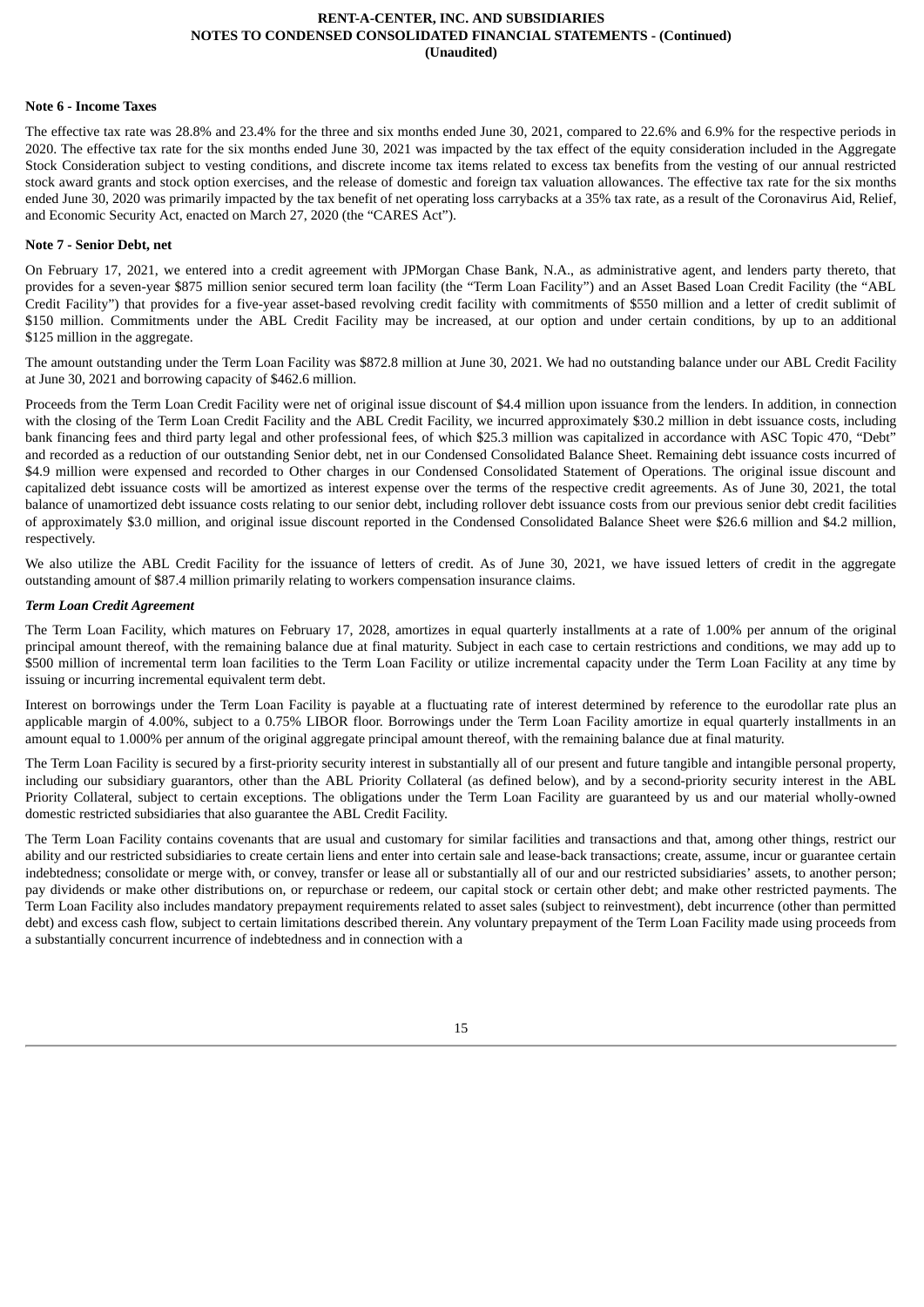repricing transaction prior to August 17, 2021 will be subject to a 1.00% prepayment premium, except that no such prepayment premium will be required in connection with a change of control or a transformative acquisition. These covenants are subject to a number of limitations and exceptions set forth in the documentation governing the Term Loan.

The Term Loan provides for customary events of default, including, but not limited to, failure to pay principal and interest, failure to comply with covenants, agreements or conditions, and certain events of bankruptcy or insolvency involving us and our significant subsidiaries.

The Term Loan Facility was fully drawn at the closing of the Acima Holdings acquisition to fund a portion of the Aggregate Cash Consideration payable in the transaction, repay certain of our outstanding indebtedness and that of our subsidiaries, repay all outstanding indebtedness of Acima Holdings and its subsidiaries and pay certain fees and expenses incurred in connection with the transaction. A portion of such proceeds were used to repay \$197.5 million outstanding under the prior term loan facility, dated as of August 5, 2019, among us, JPMorgan Chase Bank, N.A., as administrative agent, and the lenders party thereto (the "Prior Term Loan Facility").

#### *ABL Credit Agreement*

The ABL Credit Facility will mature on February 17, 2026. We may borrow only up to the lesser of the level of the then-current borrowing base and the aggregate amount of commitments under the ABL Credit Facility. The borrowing base is tied to the amount of eligible installment sales accounts, inventory and eligible rental contracts, reduced by certain reserves.

The ABL Credit Facility bears interest at a fluctuating rate determined by reference to the eurodollar rate plus an applicable margin of 1.50% to 2.00%. The total interest rate on the ABL Credit Facility at June 30, 2021 was 1.875%. A commitment fee equal to 0.250% to 0.375% of the unused portion of the ABL Credit Facility fluctuates dependent upon average utilization for the prior month as defined by a pricing grid included in the documentation governing the ABL Credit Facility. The commitment fee at June 30, 2021 was 0.375%. We paid \$0.9 million of commitment fees during the second quarter of 2021.

Loans under the ABL Credit Facility may be borrowed, repaid and re-borrowed until February 17, 2026, at which time all amounts borrowed must be repaid. The obligations under the ABL Credit Facility are guaranteed by us and certain of our wholly owned domestic restricted subsidiaries, subject to certain exceptions. The obligations under the ABL Credit Facility and such guarantees are secured on a first-priority basis by all of our and our subsidiary guarantors' accounts, inventory, deposit accounts, securities accounts, cash and cash equivalents, rental agreements, general intangibles (other than equity interests in our subsidiaries), chattel paper, instruments, documents, letter of credit rights, commercial tort claims related to the foregoing and other related assets and all proceeds thereof related to the foregoing, subject to permitted liens and certain exceptions (such assets, collectively, the "ABL Priority Collateral") and a second-priority basis in substantially all other present and future tangible and intangible personal property of ours and the subsidiary guarantors, subject to certain exceptions.

The ABL Credit Facility contains covenants that are usual and customary for similar facilities and transactions and that, among other things, restrict our ability and our restricted subsidiaries to create certain liens and enter into certain sale and lease-back transactions; create, assume, incur or guarantee certain indebtedness; consolidate or merge with, or convey, transfer or lease all or substantially all of our and our restricted subsidiaries' assets, to another person; pay dividends or make other distributions on, or repurchase or redeem, our capital stock or certain other debt; and make other restricted payments.

The ABL Credit Facility also requires the maintenance of a consolidated fixed charge coverage ratio of 1.10 to 1.00 at the end of each fiscal quarter when either (i) certain specified events of default have occurred and are continuing or (ii) availability is less than or equal to the greater of \$56.25 million and 15% of the line cap then in effect. These covenants are subject to a number of limitations and exceptions set forth in the documentation governing the ABL Credit Facility. The fixed charge coverage ratio as of June 30, 2021 was 1.72 to 1.00.

The documentation governing the ABL Credit Facility provides for customary events of default, including, but not limited to, failure to pay principal and interest, failure to comply with covenants, agreements or conditions, and certain events of bankruptcy or insolvency involving us and our significant subsidiaries.

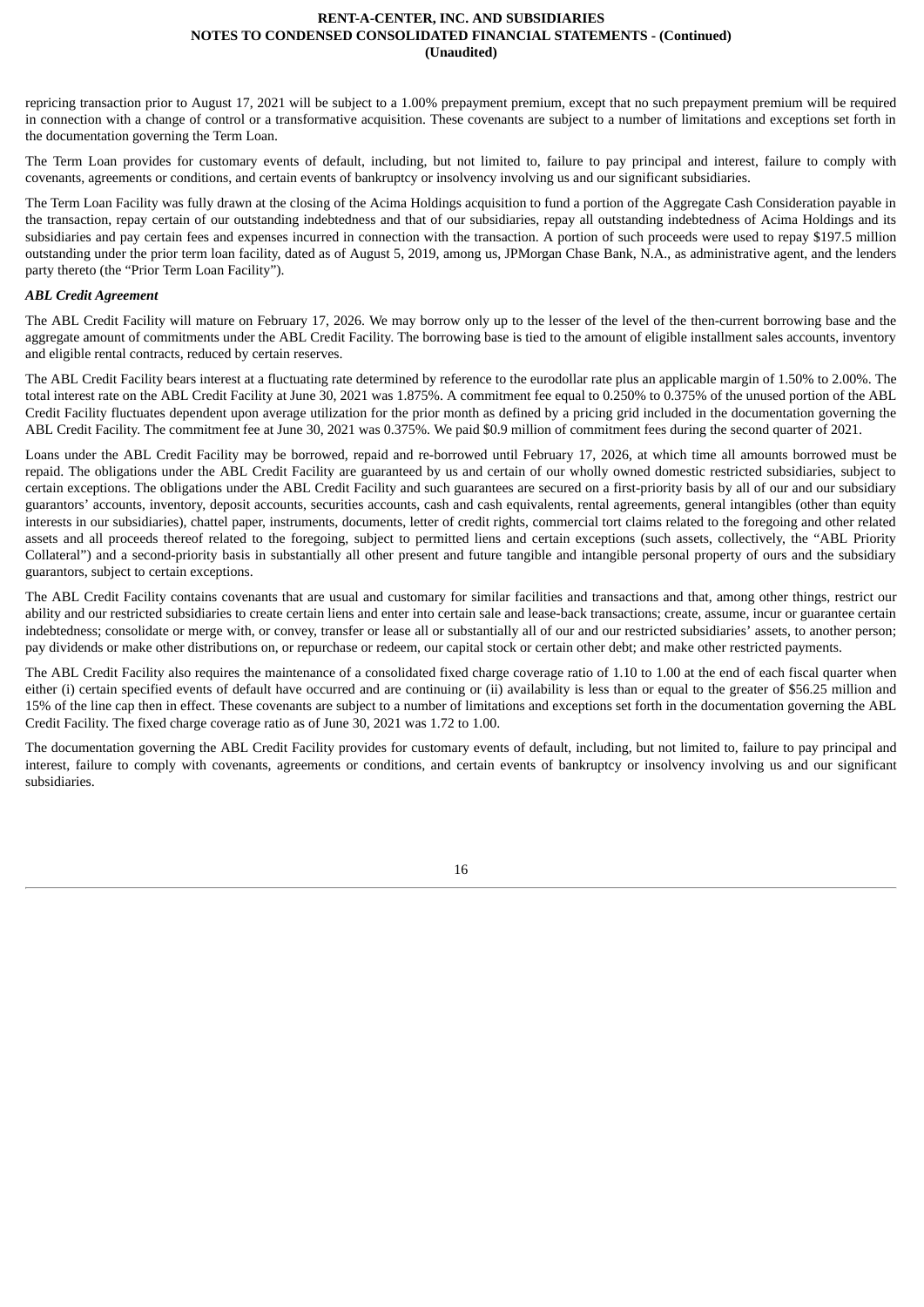The table below shows the scheduled maturity dates of our outstanding debt at June 30, 2021 for each of the years ending December 31:

| (in thousands)    | <b>Term Loan</b><br><b>Facility</b> |   | <b>ABL Credit</b><br><b>Facility</b> | Total   |
|-------------------|-------------------------------------|---|--------------------------------------|---------|
| 2021              | 4,375                               | ъ | $\hspace{0.1mm}-\hspace{0.1mm}$      | 4,375   |
| 2022              | 8,750                               |   | __                                   | 8,750   |
| 2023              | 8,750                               |   |                                      | 8,750   |
| 2024              | 8,750                               |   |                                      | 8,750   |
| 2025              | 8,750                               |   | _                                    | 8,750   |
| Thereafter        | 833,437                             |   |                                      | 833,437 |
| Total senior debt | 872,812                             |   | $\hspace{0.1mm}-\hspace{0.1mm}$      | 872,812 |
|                   |                                     |   |                                      |         |

#### **Note 8 -Senior Notes**

On February 17, 2021, we issued \$450 million in senior unsecured notes due February 15, 2029, at par value, bearing interest at 6.375% (the "Notes"), the proceeds of which were used to fund a portion of the Aggregate Cash Consideration upon closing of the Acima Holdings acquisition. Interest on the Notes is payable in arrears on February 15 and August 15 of each year, beginning on August 15, 2021. In connection with the issuance of the Notes, we incurred approximately \$15.7 million in debt issuance costs, including bank financing fees and third party legal and other professional fees, which were capitalized in accordance with ASC Topic 470, "Debt" and recorded as a reduction of our outstanding Notes in our Condensed Consolidated Balance Sheet. Debt issuance costs will be amortized as interest expense over the term of the Notes.

We may redeem some or all of the Notes at any time on or after February 15, 2024 for cash at the redemption prices set forth in the indenture governing the Notes, plus accrued and unpaid interest to, but not including, the redemption date. Prior to February 15, 2024, we may redeem up to 40% of the aggregate principal amount of the Notes with the proceeds of certain equity offerings at a redemption price of 106.375% plus accrued and unpaid interest to, but not including, the redemption date. In addition, we may redeem some or all of the Notes prior to February 15, 2024, at a redemption price of 100% of the principal amount of the Notes plus accrued and unpaid interest to, but not including, the redemption date, plus a "make-whole" premium. If we experience specific kinds of change of control, we will be required to offer to purchase the Notes at a price equal to 101% of the principal amount thereof plus accrued and unpaid interest.

The Notes are our general unsecured senior obligations, and are effectively subordinated to all of our existing and future secured indebtedness to the extent of the value of the collateral securing such indebtedness, structurally subordinated to all existing and future indebtedness and other liabilities of our nonguarantor subsidiaries, equal in right of payment to all of our and our guarantor subsidiaries' existing and future senior indebtedness and senior in right of payment to all of our future subordinated indebtedness, if any. The Notes are jointly and severally guaranteed on a senior unsecured basis by certain of our domestic subsidiaries that have outstanding indebtedness or guarantee other specified indebtedness, including the ABL Credit Facility and the Term Loan Facility.

The indenture governing the Notes contains covenants that limit, among other things, our ability and the ability of some of our restricted subsidiaries to create liens, transfer or sell assets, incur indebtedness or issue certain preferred stock, pay dividends, redeem stock or make other distributions, make other restricted payments or investments, create restrictions on payment of dividends or other amounts to us by our restricted subsidiaries, merge or consolidate with other entities, engage in certain transactions with affiliates and designate our subsidiaries as unrestricted subsidiaries. These covenants are subject to a number of exceptions and qualifications. The covenants limiting restricted payments, restrictions on payment of dividends or other amounts to us by our restricted subsidiaries, the ability to incur indebtedness, asset dispositions and transactions with affiliates will be suspended if and while the Notes have investment grade ratings from any two of Standard & Poor's Ratings Services, Moody's Investors Service, Inc. and Fitch, Inc.

The indenture governing the Notes also provides for events of default, which, if any of them occurs, would permit or require the principal, premium, if any, and interest on all the then outstanding Notes to be due and payable.

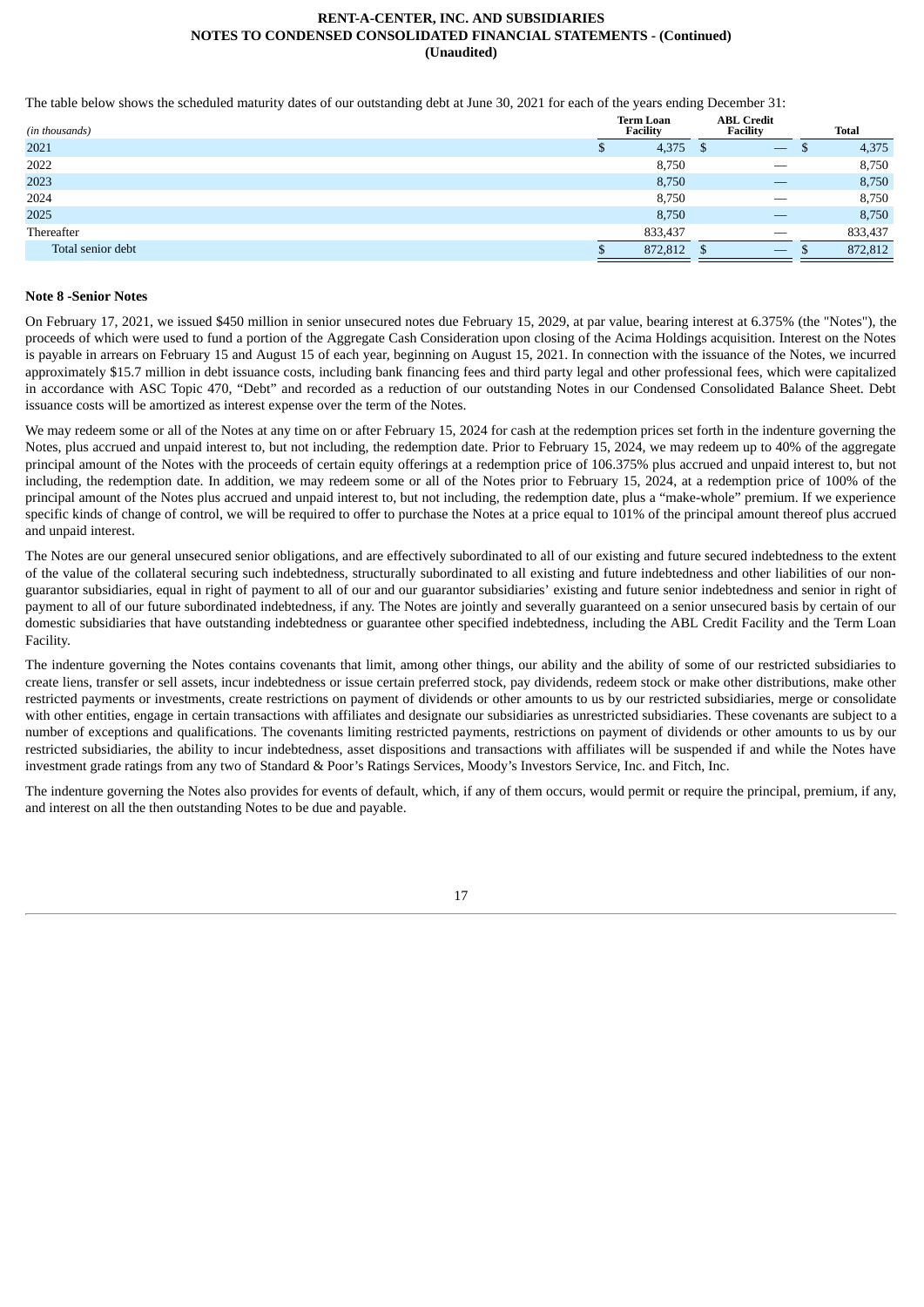#### **Note 9 - Fair Value**

We follow a three-tier fair value hierarchy, which classifies the inputs used in measuring fair values, in determining the fair value of our non-financial assets and non-financial liabilities, which consist primarily of goodwill. These tiers include: Level 1, defined as observable inputs such as quoted prices for identical instruments in active markets; Level 2, defined as inputs other than quoted prices in active markets that are either directly or indirectly observable; and Level 3, defined as unobservable inputs in which little or no market data exists, therefore requiring an entity to develop its own assumptions.

Our financial instruments include cash and cash equivalents, receivables, payables, borrowings against our ABL Credit Facility and Term Loan Facility, and outstanding Notes. The carrying amount of cash and cash equivalents, receivables and payables approximates fair value at June 30, 2021 and December 31, 2020, because of the short maturities of these instruments. In addition, the interest rates on our Term Loan Facility and ABL Credit Facility are variable and, therefore, we believe the carrying value of outstanding borrowings approximates their fair value.

The fair value of our Notes is based on Level 1 inputs and was as follows at June 30, 2021:

|                |                | <b>June 30, 2021</b> |            |
|----------------|----------------|----------------------|------------|
| (in thousands) | Carrving Value | <b>Fair Value</b>    | Difference |
| Senior notes   | 450,000        | 480.375              | 30,375     |

#### **Note 10 - Other Charges**

*Acima Holdings Acquisition.* As described in Note 2, on February 17, 2021, we completed the acquisition of Acima Holdings, a leading provider of virtual lease-to-own solutions. Included in the aggregate consideration issued to the former owners of Acima Holdings was 8,096,595 of common shares, valued at \$414.1 million, subject to 36-month vesting conditions under restricted stock agreements, which will be recognized over the vesting term as stock compensation expense. During the six months ended June 30, 2021, we recognized approximately \$50.3 million in stock compensation expense related to these restricted stock agreements.

The fair value of assets acquired as part of the transaction included \$520 million in intangible assets and \$170 million in developed technology. During the six months ended June 30, 2021, we recognized approximately \$43.2 million in amortization expense and \$5.3 million in incremental depreciation expense related to these assets.

Furthermore, during the six months ended June 30, 2021 we recognized approximately \$17.1 million in transaction costs associated with the closing of the transaction, and approximately \$3.9 million in post-acquisition integration costs, including \$3.1 million in employee severance and \$0.8 million in other integration costs, including reorganization advisory fees.

Activity with respect to Other charges for the six months ended June 30, 2021 is summarized in the below table:

| (in thousands)                                                  | <b>Accrued Charges at</b><br><b>December 31, 2020</b> |     |         |    |               |  | Charges &<br>Payments &<br><b>Adjustments</b><br><b>Adjustments</b> |  |  |  |  |  | <b>Accrued Charges at</b><br>June 30, 2021 |
|-----------------------------------------------------------------|-------------------------------------------------------|-----|---------|----|---------------|--|---------------------------------------------------------------------|--|--|--|--|--|--------------------------------------------|
| Cash charges:                                                   |                                                       |     |         |    |               |  |                                                                     |  |  |  |  |  |                                            |
| Acima Holdings transaction costs                                | 5,005<br>D                                            | -\$ | 17,111  | -S | $(21,654)$ \$ |  | 462                                                                 |  |  |  |  |  |                                            |
| Acima Holdings integration costs                                |                                                       |     | 3,932   |    | (1, 496)      |  | 2,436                                                               |  |  |  |  |  |                                            |
| Other cash charges <sup>(1)</sup>                               | 344                                                   |     | 297     |    | (641)         |  |                                                                     |  |  |  |  |  |                                            |
| Total cash charges                                              | 5,349                                                 |     | 21,340  |    | (23,791)      |  | 2,898                                                               |  |  |  |  |  |                                            |
| Non-cash charges:                                               |                                                       |     |         |    |               |  |                                                                     |  |  |  |  |  |                                            |
| Depreciation and amortization of acquired assets <sup>(2)</sup> |                                                       |     | 48,492  |    |               |  |                                                                     |  |  |  |  |  |                                            |
| Acima Holdings restricted stock agreements <sup>(3)</sup>       |                                                       |     | 50,292  |    |               |  |                                                                     |  |  |  |  |  |                                            |
| Legal settlement reserves                                       |                                                       |     | 3,500   |    |               |  |                                                                     |  |  |  |  |  |                                            |
| Asset impairments <sup>(4)</sup>                                |                                                       |     | 148     |    |               |  |                                                                     |  |  |  |  |  |                                            |
| Total other charges                                             |                                                       |     | 123,772 |    |               |  |                                                                     |  |  |  |  |  |                                            |

 $<sup>(1)</sup>$  Represents employee severance, shutdown and holding expenses related to store closures.</sup>

(2) Represents amortization of the total fair value of acquired intangible assets and incremental depreciation related to the fair value increase over net book value of acquired software assets in connection with the acqui of Acima Holdings as described Note 2.

(3) Represents stock compensation expense recognized for six months ended June 30, 2021, related to common stock issued to Acima Holdings employees under restricted stock agreements as part of the acquisition

proceeds subject to vesting restrictions, as described in Note 2 and Note 12.<br>⑷ Asset impairments primarily includes impairments of operating lease right-of-use assets and other property assets related to the closure of Re

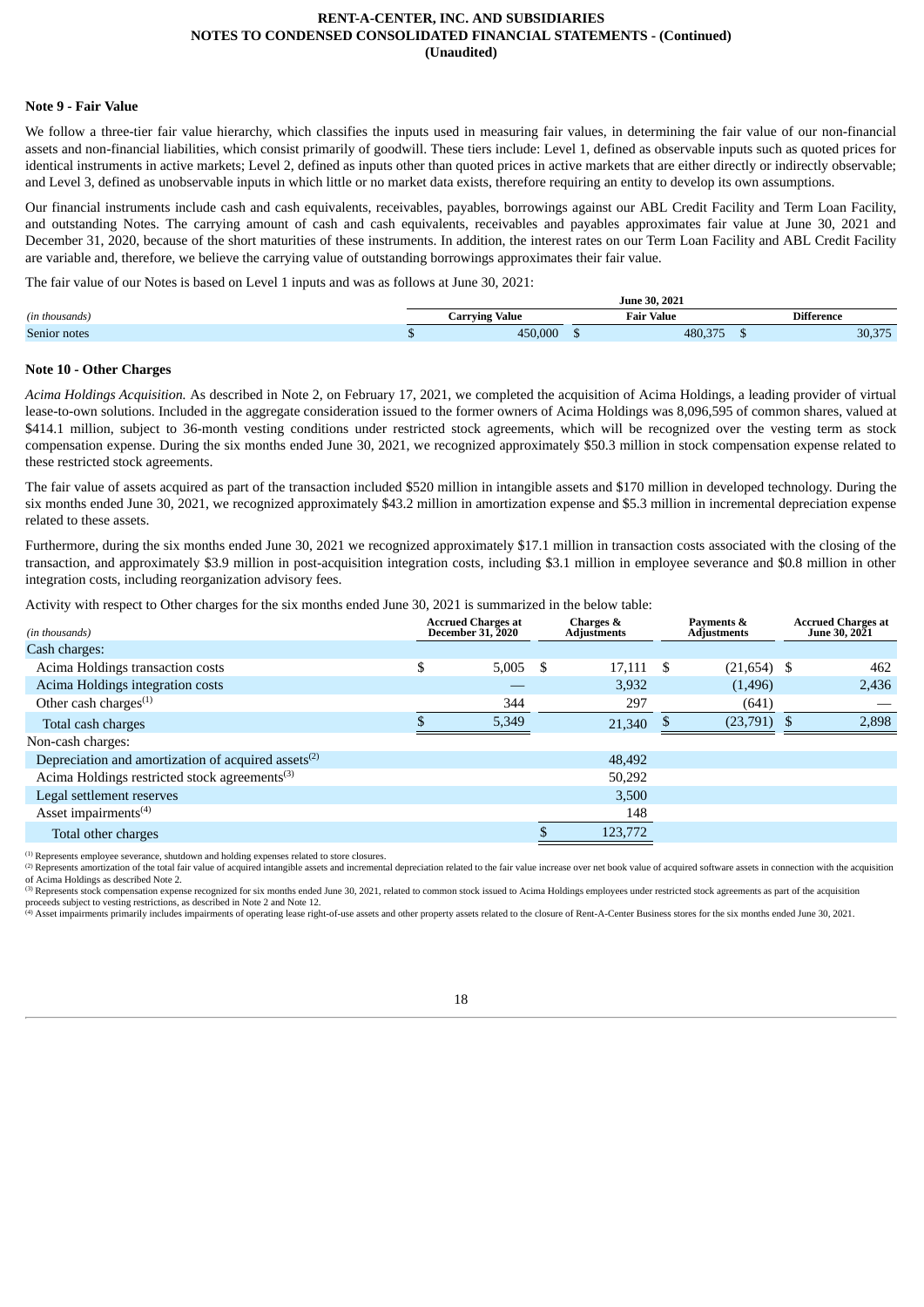#### **Note 11 - Segment Information**

The operating segments reported below are the segments for which separate financial information is available and for which segment results are evaluated by the chief operating decision makers. Our operating segments are organized based on factors including, but not limited to, type of business transactions, geographic location and store ownership. Within our operating segments, we offer merchandise for lease from certain basic product categories: furniture, including mattresses, tires, consumer electronics, appliances, tools, handbags, computers, and accessories. Smartphones are also offered in our Rent-A-Center Business stores and franchise locations.

Segment information for the three and six months ended June 30, 2021 and 2020 is as follows:

|                                     | Three Months Ended June 30,        |              |            |              | <b>Six Months Ended June 30,</b> |      |           |  |  |
|-------------------------------------|------------------------------------|--------------|------------|--------------|----------------------------------|------|-----------|--|--|
| (in thousands)                      | 2021                               |              | 2020       |              | 2021                             | 2020 |           |  |  |
| Revenues                            |                                    |              |            |              |                                  |      |           |  |  |
| <b>Rent-A-Center Business</b>       | \$<br>505,834                      | - \$         | 459,192 \$ |              | 1,030,700                        | \$   | 914,157   |  |  |
| Acima                               | 635,280                            |              | 191,243    |              | 1,092,729                        |      | 407,370   |  |  |
| Mexico                              | 15,255                             |              | 10,611     |              | 29,753                           |      | 24,157    |  |  |
| Franchising                         | 37,606                             |              | 22,700     |              | 77,575                           |      | 40,001    |  |  |
| Total revenues                      | \$<br>1,193,975                    | $\mathbb{S}$ | 683,746    | $\mathbb{S}$ | 2,230,757                        | \$   | 1,385,685 |  |  |
|                                     | <b>Three Months Ended June 30,</b> |              |            |              | <b>Six Months Ended June 30,</b> |      |           |  |  |
| (in thousands)                      | 2021                               |              | 2020       |              | 2021                             |      | 2020      |  |  |
| Gross profit                        |                                    |              |            |              |                                  |      |           |  |  |
| <b>Rent-A-Center Business</b>       | \$<br>357,187 \$                   |              | 316,047 \$ |              | 716,356                          | \$   | 633,605   |  |  |
| Acima                               | 211,404                            |              | 71,391     |              | 345,654                          |      | 159,706   |  |  |
| Mexico                              | 10,818                             |              | 7,432      |              | 21,030                           |      | 16,960    |  |  |
| Franchising                         | 8,063                              |              | 4,662      |              | 14,955                           |      | 9,439     |  |  |
| Total gross profit                  | \$<br>587,472                      | \$           | 399,532    | \$           | 1,097,995                        | \$   | 819,710   |  |  |
|                                     | Three Months Ended June 30.        |              |            |              | <b>Six Months Ended June 30,</b> |      |           |  |  |
| (in thousands)                      | 2021                               |              | 2020       |              | 2021                             |      | 2020      |  |  |
| Operating profit                    |                                    |              |            |              |                                  |      |           |  |  |
| <b>Rent-A-Center Business</b>       | \$<br>126,487 \$                   |              | 85,132 \$  |              | 247,764                          | \$   | 153,075   |  |  |
| Acima                               | 68,099                             |              | 6,233      |              | 92,913                           |      | 24,455    |  |  |
| Mexico                              | 2,420                              |              | 1,052      |              | 4,374                            |      | 2,019     |  |  |
| Franchising                         | 5,694                              |              | 3,029      |              | 10,679                           |      | 5,548     |  |  |
| Total segments                      | 202,700                            |              | 95,446     |              | 355,730                          |      | 185,097   |  |  |
| Corporate                           | (96, 181)                          |              | (41, 811)  |              | (179, 165)                       |      | (82, 587) |  |  |
| Total operating profit              | \$<br>106,519                      | \$           | 53,635     | \$           | 176,565                          | \$   | 102,510   |  |  |
|                                     | <b>Three Months Ended June 30,</b> |              |            |              | <b>Six Months Ended June 30,</b> |      |           |  |  |
| (in thousands)                      | 2021                               |              | 2020       |              | 2021                             |      | 2020      |  |  |
| Depreciation and amortization       |                                    |              |            |              |                                  |      |           |  |  |
| <b>Rent-A-Center Business</b>       | \$<br>4,452                        | \$           | 4,876      | \$           | 9,029                            | \$   | 9,833     |  |  |
| Acima <sup>(1)</sup>                | 524                                |              | 474        |              | 998                              |      | 1,001     |  |  |
| Mexico                              | 119                                |              | 95         |              | 239                              |      | 188       |  |  |
| Franchising                         | 18                                 |              | 10         |              | 34                               |      | 13        |  |  |
| <b>Total segments</b>               | 5,113                              |              | 5,455      |              | 10,300                           |      | 11,035    |  |  |
| Corporate <sup>(2)</sup>            | 8,453                              |              | 8,893      |              | 16,659                           |      | 18,226    |  |  |
| Total depreciation and amortization | \$<br>13,566                       | \$           | 14,348     | \$           | 26,959                           | \$   | 29,261    |  |  |

<sup>(1)</sup>Excludes amortization expense of approximately \$29.2 million and \$43.2 million for the three and six months ended June 30, 2021, recorded to Other charges in the Condensed Consolidated Statement of Operations,

related to intangible assets acquired upon closing of the Acima Holdings acquisition<br><sup>(2)</sup>Excludes depreciation expense of approximately \$4.0 million and \$5.3 million for the three and six months ended June 30, 2021, recor to software acquired upon closing of the Acima Holdings acquisition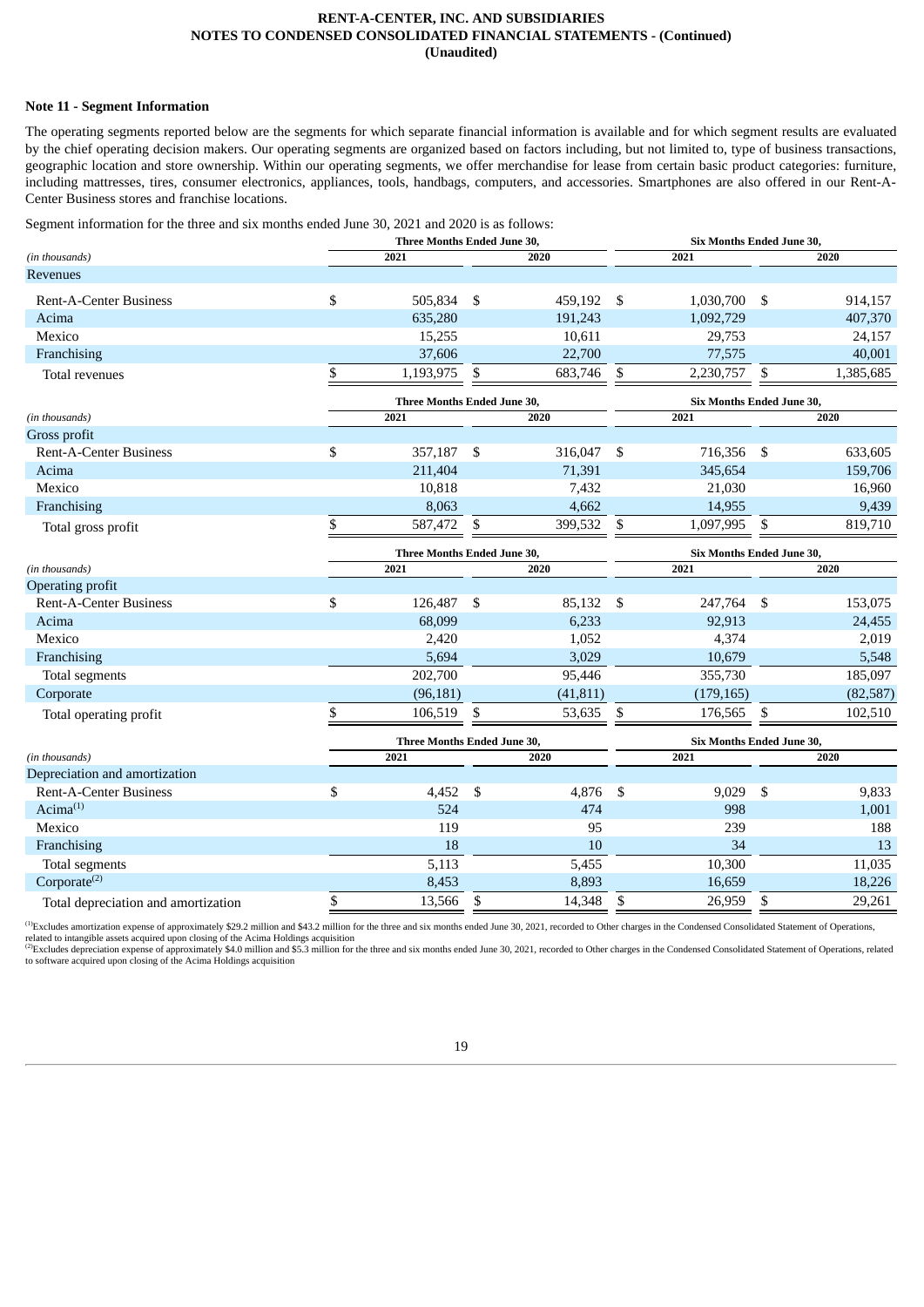|                                             |               | Three Months Ended June 30, |                |                |              | <b>Six Months Ended June 30,</b> |    |                          |
|---------------------------------------------|---------------|-----------------------------|----------------|----------------|--------------|----------------------------------|----|--------------------------|
| (in thousands)                              |               | 2021                        |                | 2020           |              | 2021                             |    | 2020                     |
| Capital expenditures                        |               |                             |                |                |              |                                  |    |                          |
| <b>Rent-A-Center Business</b>               | \$            | 8,308                       | \$             | 3,504          | \$           | 14,565                           | \$ | 4,484                    |
| Acima                                       |               | 515                         |                | $\overline{2}$ |              | 669                              |    | 86                       |
| Mexico                                      |               | 190                         |                | 52             |              | 266                              |    | 89                       |
| Total segments                              |               | 9,013                       |                | 3,558          |              | 15,500                           |    | 4,659                    |
| Corporate                                   |               | 5,000                       |                | 2,041          |              | 9,901                            |    | 10,091                   |
| Total capital expenditures                  | ${\mathbb S}$ | 14,013                      | $\mathfrak{s}$ | 5,599          | $\mathbb{S}$ | 25,401                           | \$ | 14,750                   |
| (in thousands)                              |               |                             |                |                |              | June 30, 2021                    |    | <b>December 31, 2020</b> |
| On rent rental merchandise, net             |               |                             |                |                |              |                                  |    |                          |
| <b>Rent-A-Center Business</b>               |               |                             |                |                | \$           | 449,243                          | \$ | 444,945                  |
| Acima                                       |               |                             |                |                |              | 653,308                          |    | 299,660                  |
| Mexico                                      |               |                             |                |                |              | 19,506                           |    | 18,281                   |
| Total on rent rental merchandise, net       |               |                             |                |                | \$           | 1,122,057                        | \$ | 762,886                  |
| (in thousands)                              |               |                             |                |                |              | June 30, 2021                    |    | <b>December 31, 2020</b> |
| Held for rent rental merchandise, net       |               |                             |                |                |              |                                  |    |                          |
| <b>Rent-A-Center Business</b>               |               |                             |                |                | \$           | 110,560                          | \$ | 136,219                  |
| Acima                                       |               |                             |                |                |              | 1,047                            |    | 2,228                    |
| Mexico                                      |               |                             |                |                |              | 9,177                            |    | 7,819                    |
| Total held for rent rental merchandise, net |               |                             |                |                | \$           | 120,784                          | \$ | 146,266                  |
| (in thousands)                              |               |                             |                |                |              | June 30, 2021                    |    | <b>December 31, 2020</b> |
| Assets by segment                           |               |                             |                |                |              |                                  |    |                          |
| <b>Rent-A-Center Business</b>               |               |                             |                |                | \$           | 969,617                          | \$ | 999,252                  |
| Acima                                       |               |                             |                |                |              | 1,559,381                        |    | 389,650                  |
| Mexico                                      |               |                             |                |                |              | 41,106                           |    | 42,278                   |
| Franchising                                 |               |                             |                |                |              | 14,845                           |    | 14,729                   |
| Total segments                              |               |                             |                |                |              | 2,584,949                        |    | 1,445,909                |
| Corporate                                   |               |                             |                |                |              | 450,353                          |    | 305,071                  |
| <b>Total assets</b>                         |               |                             |                |                | \$           | 3,035,302                        | \$ | 1,750,980                |

#### **Note 12 - Common Stock and Stock-Based Compensation**

In early August 2021, our Board of Directors authorized a new stock repurchase program for up to \$250 million, which supersedes our previous stock repurchase program. Under such program, the Company may purchase shares of our common stock from time to time in the open market or privately negotiated transactions. The timing and exact amount of repurchases under the newly authorized repurchase program will be determined by the Company's management, and will be subject to our capital allocation strategy, market conditions and other factors. The Company is not obligated to acquire any shares under the new program, and the program may be suspended or discontinued at any time. Under our previous common stock repurchase programs, no shares were repurchased during the six months ended June 30, 2021, while 1,461,177 shares of our common stock were repurchased for an aggregate purchase price of \$26.5 million during the six months ended June 30, 2020.

We recognized \$5.1 million and \$2.9 million in compensation expense related to stock awards issued under the Rent-A-Center 2016 Long-Term Incentive Plan (the "2016 Plan") during the three months ended June 30, 2021 and 2020, and \$9.4 million and \$5.9 million during the six months ended June 30, 2021 and 2020. During the six months ended June 30, 2021, we granted approximately 97,000 stock options, 240,000 market-based performance units and 145,000 time-vesting units under the 2016 Plan. The stock options granted were valued using a Black-Scholes pricing model with the following assumptions: an expected volatility of 47.54% to 53.21%, a risk-free interest rate of 0.21% to 1.08%, an expected dividend yield of 2.15% to 3.24%, and an expected term of 3.50 to 5.75 years. The weighted-average exercise price of the options granted during the six months ended June 30, 2021 was \$44.84 and the weighted-average grant-date fair value was \$14.94. Performance-based restricted stock units are valued using a Monte Carlo simulation. Time-vesting restricted stock units are valued based on our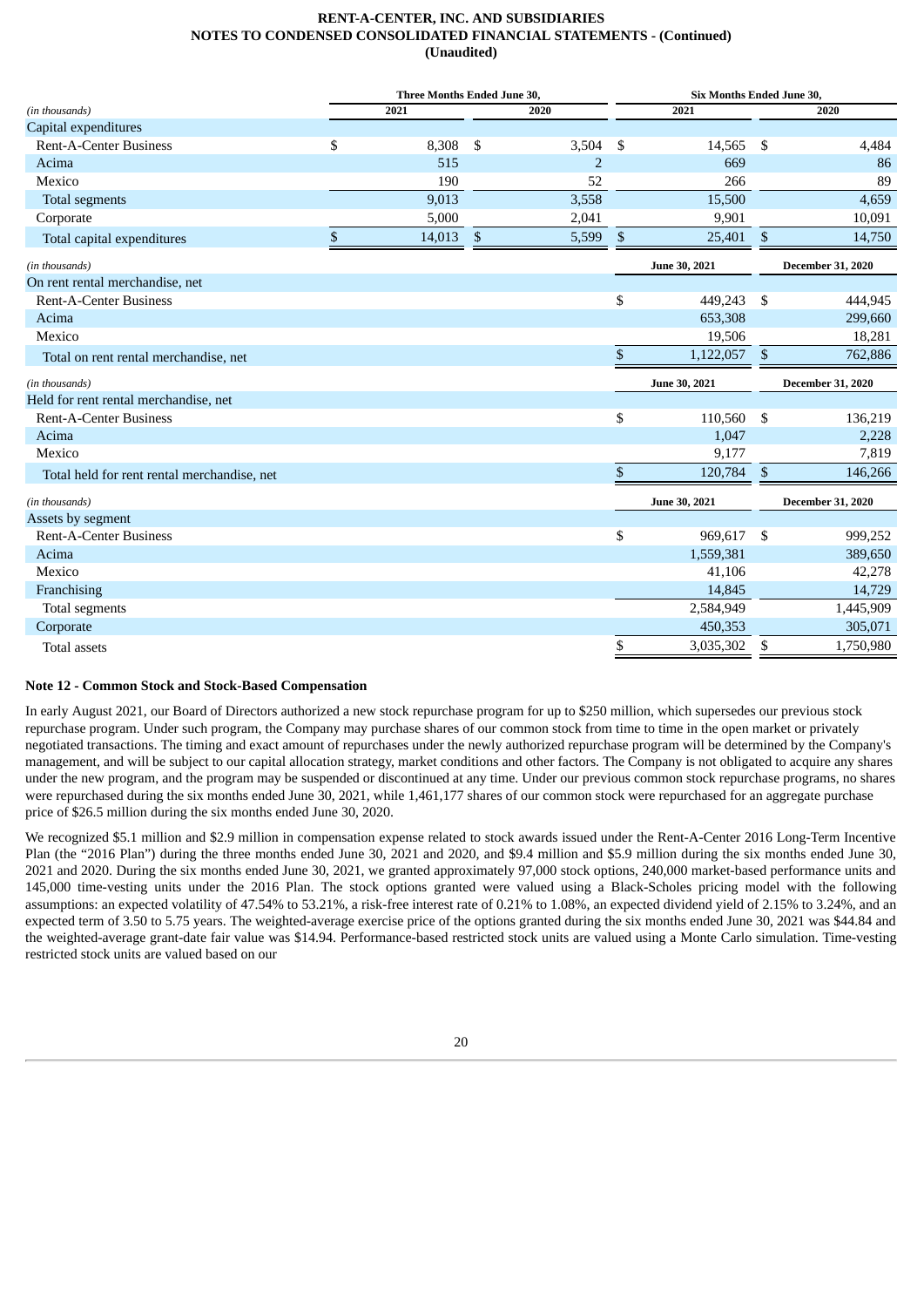closing stock price on the trading day immediately preceding the date of the grant, or as of the date of modification in the event an award is modified. The weighted-average grant date fair value of the market-based performance and time-vesting restricted stock units granted during the six months ended June 30, 2020 was \$98.49 and \$60.54, respectively.

As described in Note 2, Aggregate Stock Consideration issued to the former owners of Acima Holdings included 10,779,923 of common shares valued at \$51.14 per share, as of the date of closing. Of this total, 2,683,328 common shares were included in the aggregate purchase price of the transaction for financial reporting purposes, while 8,096,595 common shares, valued at \$414.1 million, issued under restricted stock agreements and subject to vesting conditions, will be recognized as stock compensation expense over the vesting term in accordance with ASC Topic 718, "Stock-based Compensation". We recognized \$34.4 million and \$50.3 million in stock compensation expense related to these restricted stock agreements during the three and six months ended June 30, 2021, which was recorded to Other charges in our Condensed Consolidated Statements of Operations, as described in Note 10.

#### **Note 13 - Contingencies**

From time to time, we, along with our subsidiaries, are party to various legal proceedings and governmental inquiries arising in the ordinary course of business. We reserve for loss contingencies that are both probable and reasonably estimable. We regularly monitor developments related to these legal proceedings, and review the adequacy of our legal reserves on a quarterly basis. We do not currently expect these losses to have a material impact on our condensed consolidated financial statements if and when such losses are incurred. Nevertheless, we cannot predict the impact of future developments affecting our claims and lawsuits, and any resolution of a claim or lawsuit or reserve within a particular fiscal period may materially and adversely impact our results of operations for that period. In addition, claims and lawsuits against us may seek injunctive or other relief that requires changes to our business practices or operations and it is possible that any required changes may materially and adversely impact our business, financial condition, results of operations or reputation.

We are subject to unclaimed property audits by states in the ordinary course of business. The property subject to review in the audit process include unclaimed wages, vendor payments and customer refunds. State escheat laws generally require entities to report and remit abandoned and unclaimed property to the state. Failure to timely report and remit the property can result in assessments that could include interest and penalties, in addition to the payment of the escheat liability itself. We routinely remit escheat payments to states in compliance with applicable escheat laws.

*Acima Consumer Financial Protection Bureau investigation.* Prior to the execution of the definitive agreement to acquire Acima Holdings, Acima Holdings received a Civil Investigative Demand dated October 1, 2020 (the "CID") from the Consumer Financial Protection Bureau (the "CFPB") requesting certain information, documents and data relating to Acima Holding's products, services and practices for the period from January 1, 2015 to the date on which responses to the CID are provided in full. The purpose of the CID is to determine whether Acima Holdings extends credit, offers leases, or otherwise offers or provides a consumer financial product or service and whether Acima Holdings complies with certain consumer financial protection laws. We are fully cooperating with the CFPB investigation. We completed our production of records in response to the initial requests of the CFPB at the end of March 2021. In July 2021, we received additional requests from the CFPB. We are currently in the process of responding to these additional requests. The CFPB has not made any allegations in the investigation, and we are currently unable to predict the eventual scope, ultimate timing or outcome of the CFPB investigation.

On the terms and subject to the conditions set forth in the definitive agreement to acquire Acima Holdings, the former owners of Acima Holdings have agreed to indemnify Rent-A-Center for certain losses arising after the consummation of the transaction with respect to the CID and certain pre-closing taxes. The indemnification obligations of the former owners of Acima Holdings are limited to an indemnity holdback in the aggregate amount of \$50 million, which was escrowed at the closing of the transaction, and will be Rent-A-Center's sole recourse against the former owners of Acima Holdings with respect to all of the indemnifiable claims under the definitive transaction agreement. Other than with respect to any pending or unresolved claims for indemnification submitted by Rent-A-Center prior to such time, and subject to other limited exceptions, the escrowed amount will be released to the former owners of Acima Holdings as follows: (i) in respect of the CID, on the earlier of February 17, 2024 and the date on which a final determination is entered providing for a resolution of the matters regarding the CID and (ii) in respect of certain pre-closing taxes, on August 18, 2022, the first business day following the date that is 18 months after the closing date of the transaction.

There can be no assurance that the CID will be finally resolved prior to the release to the former owners of Acima Holdings of the escrowed funds reserved therefor, or that such escrowed amount will be sufficient to address all covered losses or that the CFPB's ongoing investigation or future exercise of its enforcement, regulatory, discretionary or other powers will not result in findings or alleged violations of consumer financial protection laws that could lead to enforcement actions, proceedings or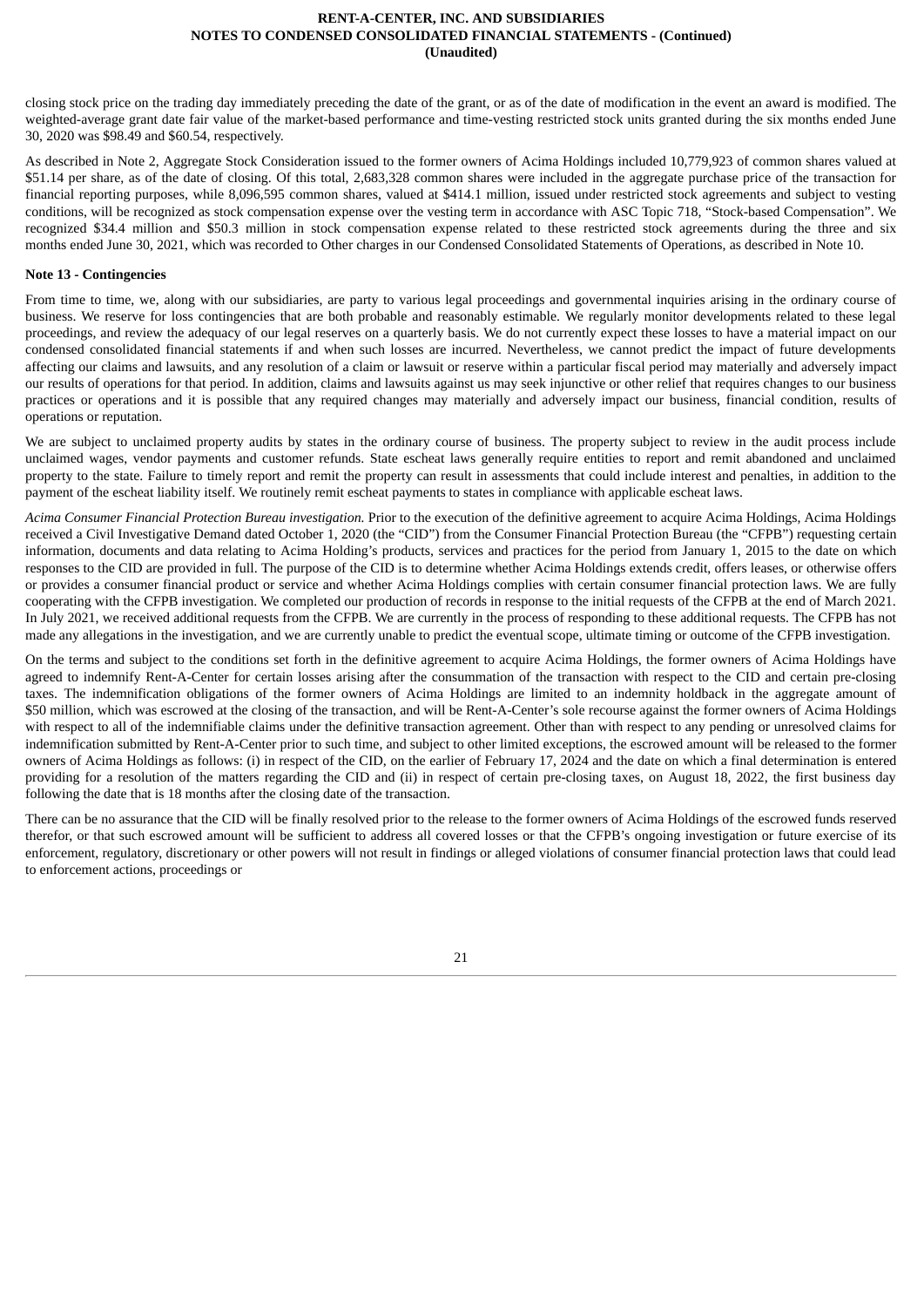litigation, whether by the CFPB, other state or federal agencies, or other parties, and the imposition of damages, fines, penalties, restitution, other monetary liabilities, sanctions, settlements or changes to Acima Holdings' business practices or operations that could materially and adversely affect our business, financial condition, results of operations or reputation.

*California Attorney General.* The California Attorney General (the "CAG") issued an investigative subpoena in 2018 seeking information with respect to certain of our Acceptance Now business practices (now part of the Acima segment). Since receiving such demand, we have cooperated with the CAG in connection with its investigation and made several productions of requested documents. In March 2020, the CAG put forth proposed settlement terms to address alleged violations of California law. The CAG's allegations include those with respect to certain consumer fees, charges and communications in connection with our lease-to-own transactions. The CAG's proposed settlement terms include civil penalties, disgorgement of certain revenues, additional training requirements, and changes to certain business practices. We are continuing to discuss resolution of the inquiry with the CAG. We are currently unable to predict the ultimate timing or outcome of the CAG investigation.

*Massachusetts Attorney General.* The Massachusetts Attorney General (the "MAG") issued a civil investigative demand in 2018 seeking information with respect to certain of our business practices, including regarding account management and certain other business practices in connection with our lease-toown transactions. Since receiving such demand, we have cooperated with the MAG in connection with its investigation. In June 2021, the MAG provided us with proposed settlement terms including a monetary payment, injunctive provisions regarding certain business practices and compliance requirements. We are continuing to cooperate with the MAG and to discuss resolution of the inquiry with the MAG. We are currently unable to predict the ultimate timing or outcome of the MAG investigation.

#### **Note 14 - Earnings Per Common Share**

Summarized basic and diluted earnings per common share were calculated as follows:

|                                                                              | <b>Three Months Ended June 30,</b> |                 |      |        |      |            | <b>Six Months Ended June 30,</b> |        |  |
|------------------------------------------------------------------------------|------------------------------------|-----------------|------|--------|------|------------|----------------------------------|--------|--|
| (in thousands, except per share data)                                        |                                    | 2021            | 2020 |        |      | 2021       |                                  | 2020   |  |
| Numerator:                                                                   |                                    |                 |      |        |      |            |                                  |        |  |
| Net earnings                                                                 |                                    | 61,309          | \$   | 38,493 | -\$  | 103,861 \$ |                                  | 87,785 |  |
| Denominator:                                                                 |                                    |                 |      |        |      |            |                                  |        |  |
| Weighted-average shares outstanding <sup>(1)</sup>                           |                                    | 58,295          |      | 53,800 |      | 57,271     |                                  | 54,287 |  |
| Effect of dilutive stock awards <sup>(2)</sup>                               |                                    | 9,525           |      | 1,424  |      | 9,787      |                                  | 1,401  |  |
| Weighted-average dilutive shares                                             |                                    | 67,820          |      | 55,224 |      | 67,058     |                                  | 55,688 |  |
|                                                                              |                                    |                 |      |        |      |            |                                  |        |  |
| Basic earnings per common share                                              | \$                                 | $1.05 \quad$ \$ |      | 0.72   | -\$  | 1.81       | - \$                             | 1.62   |  |
| Diluted earnings per common share                                            | \$                                 | $0.90 \quad$ \$ |      | 0.70   | - \$ | $1.55$ \$  |                                  | 1.58   |  |
| Anti-dilutive securities excluded from diluted earnings per<br>common share: |                                    |                 |      |        |      |            |                                  |        |  |
| Anti-dilutive restricted share units                                         |                                    | 112             |      | 145    |      | 112        |                                  | 145    |  |
| Anti-dilutive performance share units                                        |                                    | 236             |      | 519    |      | 236        |                                  | 519    |  |
| Anti-dilutive stock options                                                  |                                    | 34              |      | 1,349  |      | 34         |                                  | 1,340  |  |

<sup>(1)</sup> Weighted-average shares outstanding for the six months ended June 30, 2021 includes approximately 2.6 million common shares issued in connection with the acquisition of Acima Holdings in February 2021. See Note 2 for additional information.

<span id="page-23-0"></span>(2) Weighted-average dilutive shares outstanding for the six months ended June 30, 2021 includes approximately 8.1 million common shares issued in connection with the acquisition of Acima Holdings in February 2021, and subject to vesting conditions under restricted stock agreements.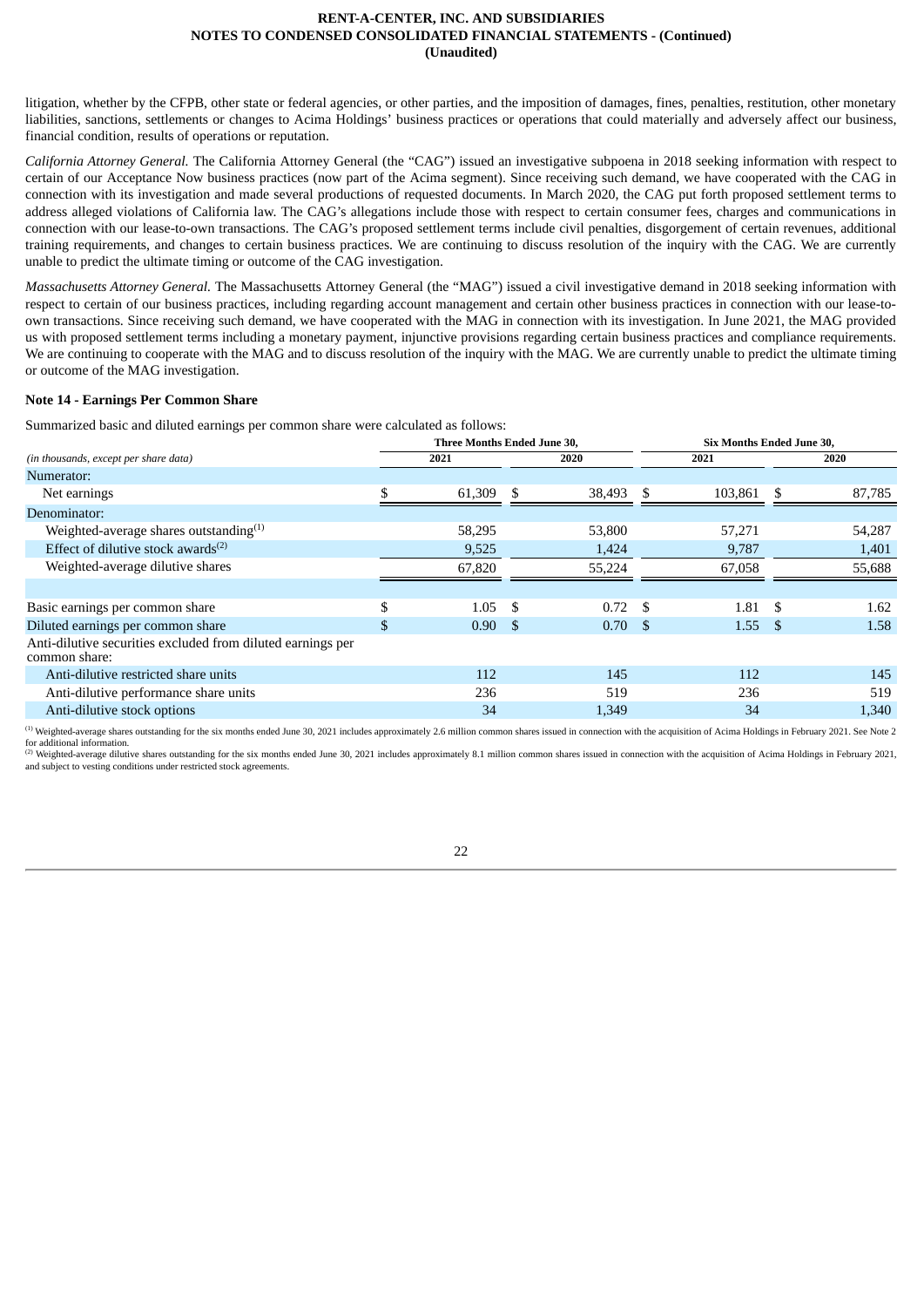#### <span id="page-24-0"></span>**Item 2. Management's Discussion and Analysis of Financial Condition and Results of Operations.**

#### **CAUTIONARY NOTE REGARDING FORWARD-LOOKING STATEMENTS**

This Quarterly Report on Form 10-Q includes "forward-looking" statements within the meaning of the Private Securities Litigation Reform Act of 1995, Section 27A of the Securities Act of 1933, as amended (the "Securities Act"), and Section 21E of the Securities Exchange Act of 1934, as amended (the "Exchange Act"). Forward-looking statements can be identified by the fact that they do not relate strictly to historical or current facts. They often include words such as "believes," "expects," "anticipates," "estimates," "intends," "plans," "seeks" or words of similar meaning, or future or conditional verbs, such as "will," "should," "could," "may," "aims," "intends," or "projects." These forward-looking statements, include, without limitation, those relating to the potential effects of the pandemic of the respiratory disease caused by a novel coronavirus ("COVID-19") on our business, operations, financial performance and prospects, the future business prospects and financial performance of our Company following the closing of our acquisition of Acima Holdings, LLC ("Acima Holdings"), cost and revenue synergies and other benefits expected to result from the Acima Holdings acquisition, our planned technologies and other enhancements to our lease-to-own solutions for consumers and retailers, our expectations, plans and strategy relating to our capital structure and capital allocation, other statements regarding our strategy and plans, and other statements that are not historical facts.

A forward-looking statement is neither a prediction nor a guarantee of future events or circumstances, and those future events or circumstances may not occur. You should not place undue reliance on forward-looking statements, which speak only as of the date of this Quarterly Report on Form 10-Q. These forward-looking statements are based on currently available operating, financial and competitive information and are subject to various risks and uncertainties. Our actual future results and trends may differ materially and adversely depending on a variety of factors, including, but not limited to, the risks and uncertainties discussed under "Risk Factors" in our Annual Report on Form 10-K for the year ended December 31, 2020 and "Management's Discussion and Analysis of Financial Condition and Results of Operations" below. Given these risks and uncertainties, you should not rely on forwardlooking statements as a prediction of actual results. Any or all of the forward-looking statements contained in this Quarterly Report on Form 10-Q and any other public statement made by us, including by our management, may turn out to be incorrect. We are including this cautionary note to make applicable and take advantage of the safe harbor provisions of the Private Securities Litigation Reform Act of 1995 for forward-looking statements. Except as required by law, we expressly disclaim any obligation to update or revise any forward-looking statements, whether as a result of new information, future events, changes in assumptions or otherwise. Factors that could cause or contribute to these differences include, but are not limited to:

- the possibility that the anticipated benefits from the Acima Holdings acquisition may not be fully realized or may take longer to realize than expected;
- the possibility that costs, difficulties or disruptions related to the integration of Acima Holdings operations into our other operations will be greater than expected;
- our ability to (i) effectively adjust to changes in the composition of our offerings and product mix as a result of acquiring Acima Holdings and continue to maintain the quality of existing offerings and (ii) successfully introduce other new product or service offerings on a timely and costeffective basis;
- changes in our future cash requirements as a result of the Acima Holdings acquisition, whether caused by unanticipated increases in capital expenditures or working capital needs, unanticipated liabilities or otherwise;
- our ability to identify potential acquisition candidates, complete acquisitions and successfully integrate acquired companies;
- the impact of the COVID-19 pandemic and related government and regulatory restrictions issued to combat the pandemic, including adverse changes in such restrictions, and impacts on (i) demand for our lease-to-own products offered in our operating segments, (ii) our Acima retail partners, (iii) our customers and their willingness and ability to satisfy their lease obligations, (iv) our supplier's ability to satisfy our merchandise needs, (v) our employees, including our ability to adequately staff our operating locations, (vi) our financial and operational performance, and (vii) our liquidity;
- the general strength of the economy and other economic conditions affecting consumer preferences and spending, including the availability of credit to our target consumers;
- factors affecting the disposable income available to our current and potential customers;
- changes in the unemployment rate;
- capital market conditions, including availability of funding sources for us;
- changes in our credit ratings;

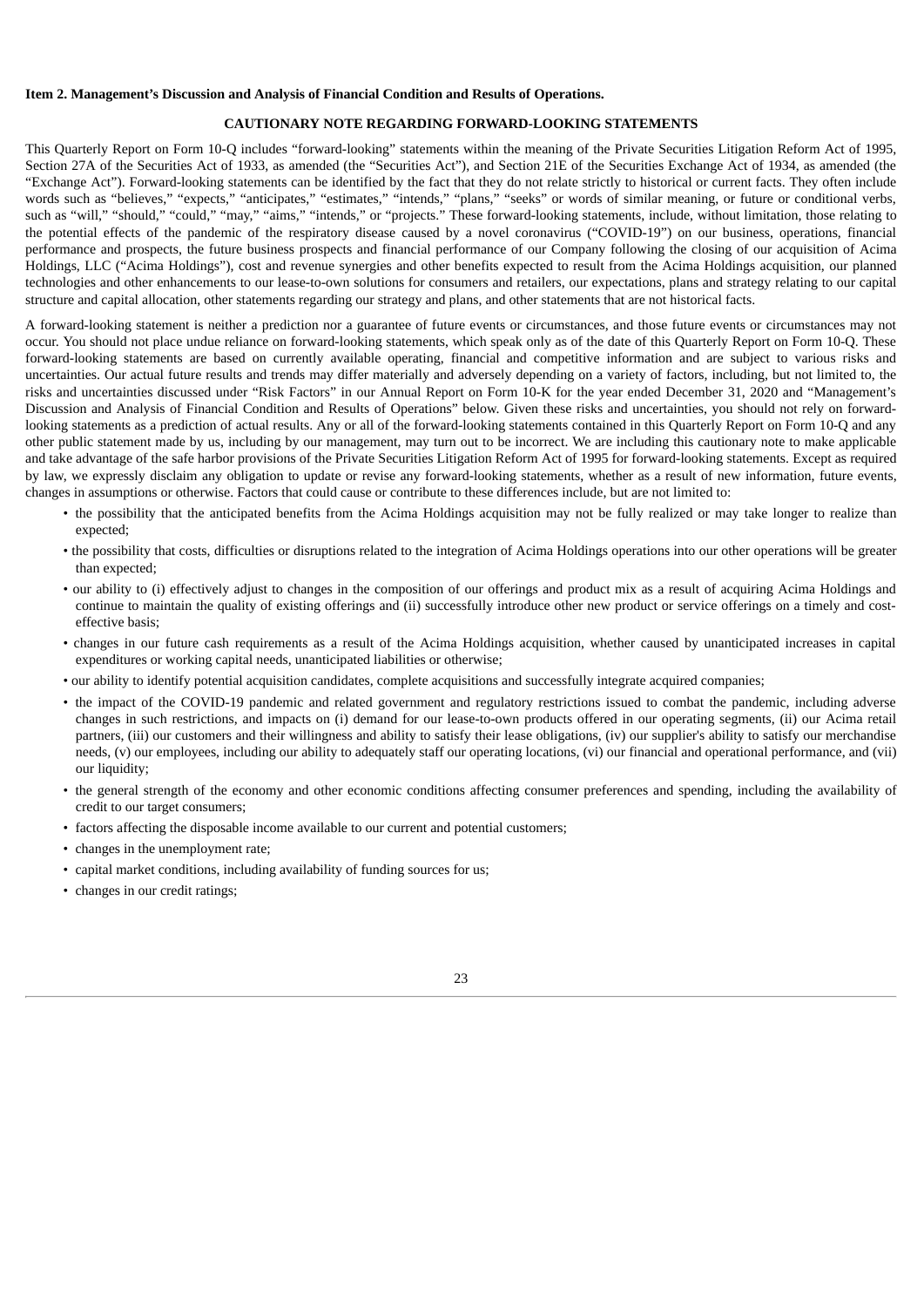- difficulties encountered in improving the financial and operational performance of our business segments;
- risks associated with pricing changes and strategies being deployed in our businesses;
- our ability to continue to realize benefits from our initiatives regarding cost-savings and other EBITDA enhancements, efficiencies and working capital improvements;
- our ability to continue to effectively execute our strategic initiatives, including mitigating risks associated with any potential mergers and acquisitions, or refranchising opportunities;
- failure to manage our store labor and other store expenses, including merchandise losses;
- disruptions caused by the operation of our store information management systems;
- risks related to our virtual lease-to-own business, including our ability to continue to develop and successfully implement the necessary technologies;
- our ability to achieve the benefits expected from our integrated virtual and staffed retail partner offering and to successfully grow this business segment;
- exposure to potential operating margin degradation due to the higher cost of merchandise in our Acima offering and potential for higher merchandise losses;
- our transition to more-readily scalable "cloud-based" solutions;
- our ability to develop and successfully implement digital or E-commerce capabilities, including mobile applications;
- our ability to protect our proprietary intellectual property;
- disruptions in our supply chain;
- limitations of, or disruptions in, our distribution network;
- rapid inflation or deflation in the prices of our products;
- our ability to execute and the effectiveness of store consolidations, including our ability to retain the revenue from customer accounts merged into another store location as a result of a store consolidation;
- our available cash flow and our ability to generate sufficient cash flow to continue paying dividends;
- increased competition from traditional competitors, virtual lease-to-own competitors, online retailers, Fintech companies and other competitors, including subprime lenders;
- our ability to identify and successfully market products and services that appeal to our current and future targeted customer segments;
- consumer preferences and perceptions of our brands;
- our ability to retain the revenue associated with acquired customer accounts and enhance the performance of acquired stores;
- our ability to enter into new and collect on our rental or lease purchase agreements;
- changes in the enforcement of existing laws and regulations and the enactment of new laws and regulations adversely affecting our business, including any legislative or regulatory enforcement efforts that seek to re-characterize store-based or virtual lease-to-own transactions as credit sales and to apply consumer credit laws and regulations to our business;
- our compliance with applicable statutes or regulations governing our businesses;
- the impact of any additional social unrest such as that experienced in 2020 or otherwise, and resulting damage to our inventory or other assets and potential lost revenues;
- changes in interest rates;
- changes in tariff policies;
- adverse changes in the economic conditions of the industries, countries or markets that we serve;
- information technology and data security costs;
- the impact of any breaches in data security or other disturbances to our information technology and other networks and our ability to protect the integrity and security of individually identifiable data of our customers, employees and retail partners;
- changes in estimates relating to self-insurance liabilities and income tax and litigation reserves;
- changes in our effective tax rate;
- fluctuations in foreign currency exchange rates;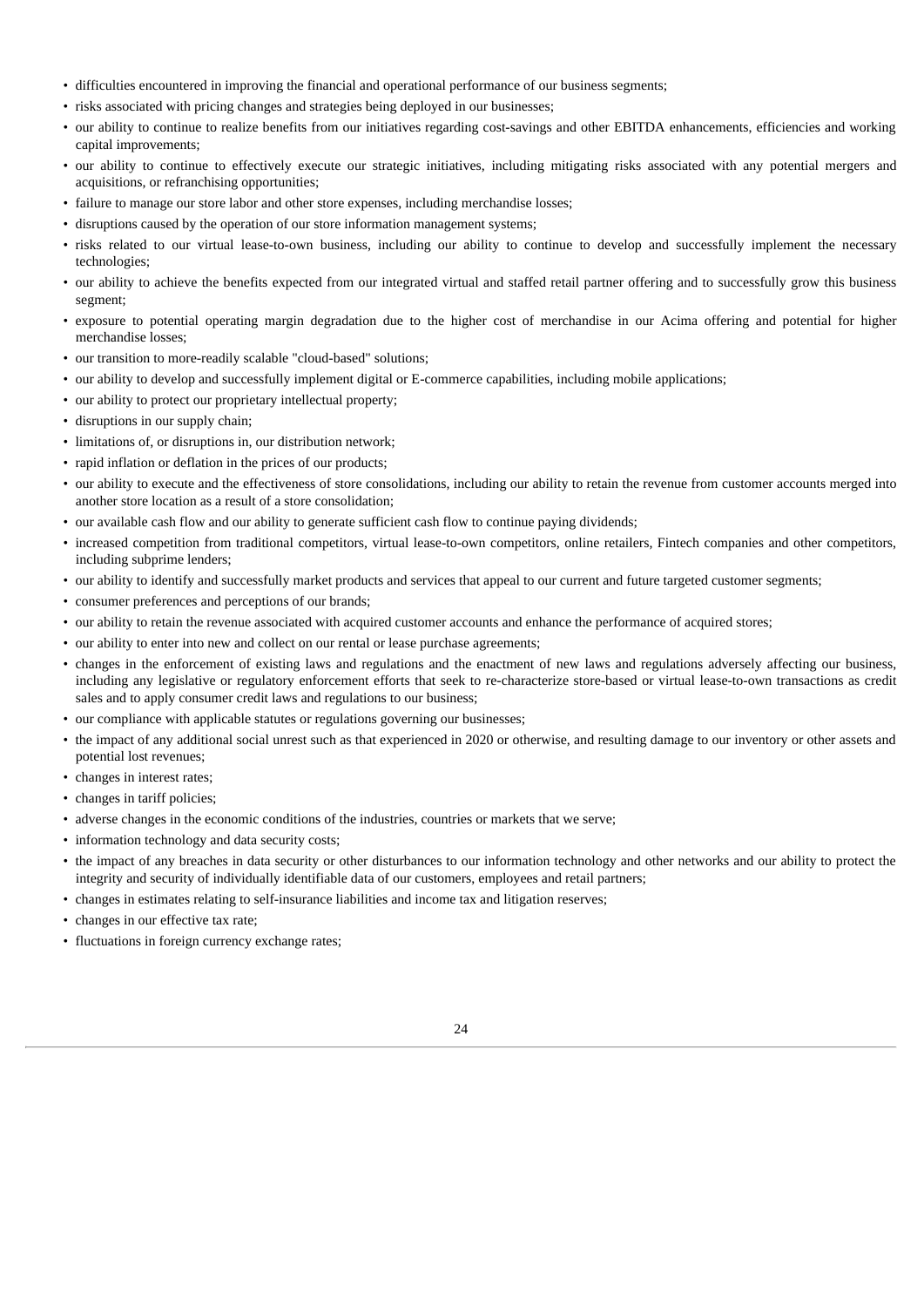- our ability to maintain an effective system of internal controls;
- litigation or administrative proceedings to which we are or may be a party to from time to time; and
- the other risks detailed from time to time in our reports furnished or filed with the United States Securities and Exchange Commission (the "SEC").

Additional important factors that could cause our actual results to differ materially from our expectations are discussed under the section "*Risk Factors*" in our Annual Report on Form 10-K for the year ended December 31, 2020 and elsewhere in this Quarterly Report on Form 10-Q.

#### **Our Business**

We are a leading lease-to-own provider with operations in the United States, Puerto Rico and Mexico. We provide a critical service for a large portion of underserved consumers by providing them with access to, and the opportunity to obtain ownership of, high-quality, durable products via small payments over time under a flexible lease-purchase agreement with no long-term debt obligation. Through our Rent-A-Center Business, we provide a fully integrated customer experience through our e-commerce platform and brick and mortar presence. Our Acima business offers lease-to-own solutions through retailers in stores and online enabling such retailers to grow sales by expanding their customer base utilizing our differentiated offering. We were incorporated in the State of Delaware in 1986, and our common stock is traded on the Nasdaq Global Select Market under the ticker symbol *"*RCII.*"*

#### **Executive Summary**

#### *Our Strategy*

Our strategy is focused on growing our business model through emphasis on the following key initiatives:

- executing on market opportunities and enhancing our competitive position across both traditional and virtual lease-to-own solutions;
- accelerating the shift to e-commerce, expanding product categories, including into emerging product categories, and improving the fully integrated customer experience;
- using technology to support frictionless retailer onboarding with seamless integration to retailer platforms;
- continuing to generate repeat business while expanding our potential customer base;
- leveraging the integration of the Acima Holdings decision engine and expanding digital payments and communication channels; and
- generating favorable adjusted EBITDA margin and strong free cash flow to fund strategic priorities and deliver and return capital to shareholders.

As we pursue our strategy, we may take advantage of merger and acquisition opportunities from time to time that advance our key initiatives, and engage in discussions regarding these opportunities, which could include mergers, consolidations or acquisitions or dispositions or other transactions, although there can be no assurance that any such activities will be consummated.

For additional information regarding the acquisition of Acima Holdings, see "Item 2. Management's Discussion and Analysis of Financial Condition and Results of Operation—Recent Developments".

#### *Recent Developments*

*Acima Acquisition.* On February 17, 2021, we completed the acquisition of Acima Holdings and issued to the former owners of Acima an aggregate of 10,779,923 shares of our common stock (the "Aggregate Stock Consideration"), with a value of \$51.14 per share based on the closing price of our common stock on the date of closing, and paid to them aggregate cash consideration of \$1,273.3 million (the "Aggregate Cash Consideration"). Under the terms of the definitive agreement, \$50 million of the Aggregate Cash Consideration was placed into escrow at closing to cover certain potential tax and regulatory indemnification obligations of the former owners of Acima Holdings under the agreement. Although we currently believe the escrow holdback amount, which serves as our sole recourse of with respect to any indemnifiable claims, will be sufficient to cover any such potential tax and regulatory matters, there is no assurance that any actual payments by us with respect to such matters will not exceed the escrow holdback amount.

The portion of the Aggregate Stock Consideration issued to former owners of Acima Holdings who are also employees of Acima is subject to restricted stock agreements providing vesting conditions over a 36-month period beginning upon closing of the acquisition. The portion of the Aggregate Stock Consideration issued to non-employee former owners of Acima Holdings is

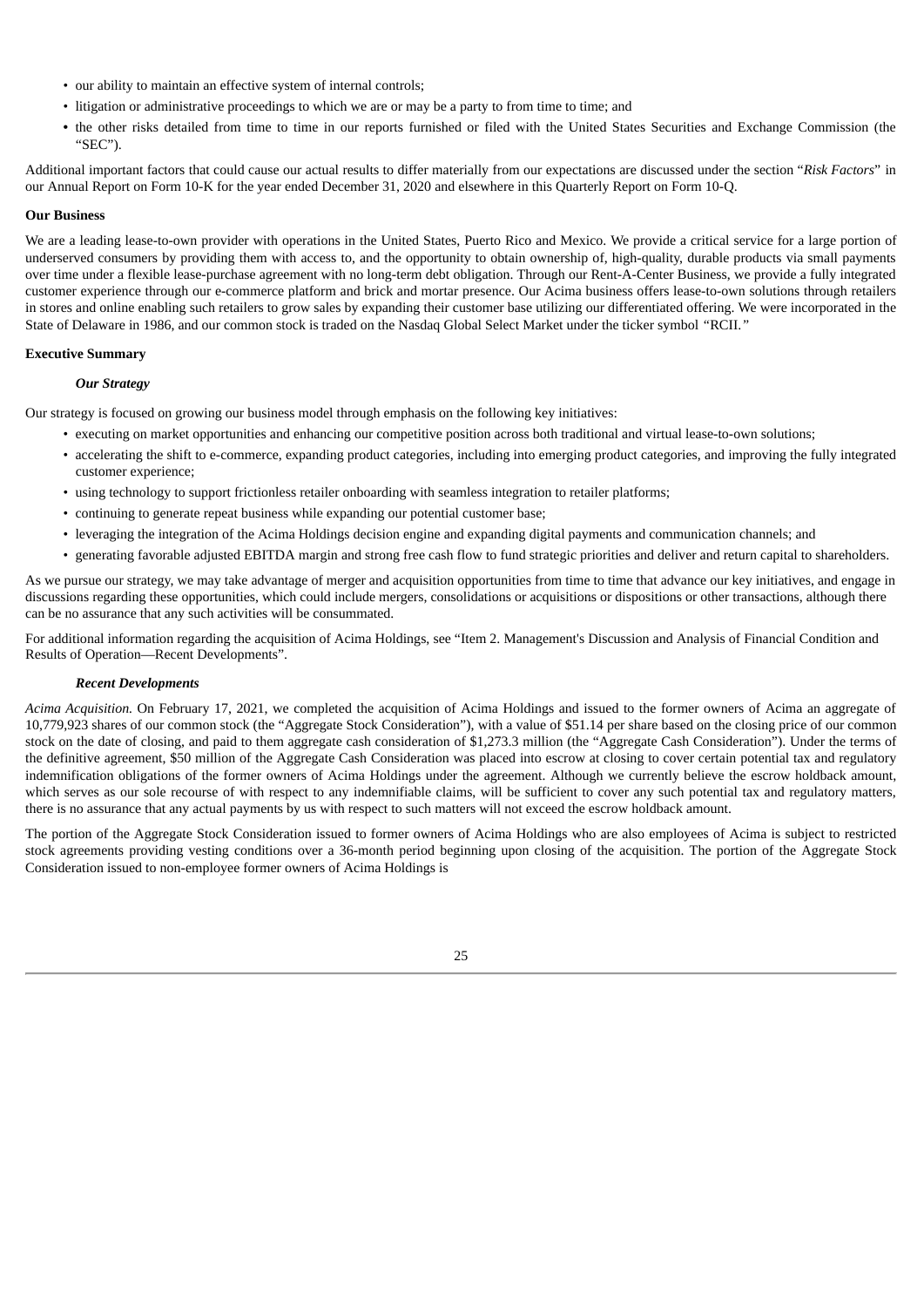subject to the terms of an 18-month lockup agreement, pursuant to which one-third of the aggregate shares of our common stock received by a nonemployee former owner of Acima Holdings becomes transferable after each six month period following the closing of the acquisition.

In connection with the acquisition, we entered into employment agreements with certain executives of Acima Holdings, including Aaron Allred, Chairman and Founder of Acima Holdings, which became effective upon closing.

*Dividend*s. On June 9, 2021, we announced that our board of directors approved a quarterly cash dividend of \$0.31 per share for the third quarter of 2021. The dividend was paid on July 13, 2021 to our common stockholders of record as of the close of business on June 22, 2021.

#### *Business and Operational Trends*

*COVID-19 Pandemic.* Beginning in the latter half of March 2020, the worldwide spread of COVID-19 caused significant disruptions to the U.S. and world economies. On March 11, 2020, the World Health Organization declared the COVID-19 outbreak a worldwide pandemic. On March 13, 2020, the president of the United States declared a national state of emergency for the nation. In response to the issuance of U.S. federal guidelines to contain the spread of COVID-19, U.S. state and local jurisdictions implemented various containment or mitigation measures, including temporary shelter-in-place orders and the temporary closure of non-essential businesses.

As a result of COVID-19 and related jurisdictional ordinances implemented in the United States beginning in the latter half of March 2020 to contain the spread of COVID-19 or mitigate its effects, a significant number of Acima retail partner locations were temporarily closed, resulting in the initial closure of approximately 65% of our staffed Acima locations, which operated within those stores. In addition, while the majority of our Rent-A-Center Business stores remained open, due to government orders in certain jurisdictions, beginning in mid-March 2020 we temporarily shut down operations at a small number of stores and approximately 24% of our stores were partially closed. Our partially closed locations operated with closed showrooms, conducting business only through e-commerce web orders and transitioned to a contactless curbside service model or to a ship-from-store model, to the extent permitted by local orders. Some franchise locations and stores in our Mexico operating segment were also temporarily closed or had restricted operations due to COVID-19. All locations in our Rent-A-Center Business, Franchising and Mexico operating segments and staffed Acima locations, temporarily or partially closed at the onset of the pandemic, were reopened in the second quarter of 2020. Despite the recent availability of COVID-19 vaccines, the number of COVID-19 cases has increased at various times throughout the first half of 2021 resulting in certain governmental authorities imposing or reimposing certain restrictions on businesses. As of July 29, 2021, all locations in our Rent-A-Center Business, Franchising and Mexico operating segments and staffed Acima locations are providing full in-store services subject to local requirements for sanitization, social distancing, face masks and capacity limitations and, in Mexico, certain restrictions regarding hours of operation.

In response to the negative impacts to our business resulting from COVID-19, in 2020, we proactively implemented certain measures to reduce operating expenses and cash flow uses, including implementing temporary executive pay reductions, temporarily furloughing certain employees at our store locations and corporate headquarters, reducing store hours in certain locations, renegotiating real estate leases, reducing inventory purchases and capital expenditures, and, for a brief period of time, suspending further share repurchases. In addition, we implemented additional electronic payment methods for our Rent-A-Center Business and Acima customers to facilitate contactless transactions. There are no assurances we will not be subject to future government actions negatively impacting our business as the pandemic progresses.

However, while we may also be impacted by deteriorating worldwide economic conditions, including elevated unemployment rates throughout the United States, which could have a sustained impact on discretionary consumer spending, the lease-to-own industry has remained resilient because it provides credit constrained customers with a viable option to obtain merchandise they may not otherwise be able to obtain through other retailers offering financing options due to the tightening of credit by traditional financing.

See "Risk Factors" in Part I, Item 1A in our Annual Report on Form 10-K for the year ended December 31, 2020, for additional discussion of operational impacts to our business and additional risks associated with COVID-19.

#### **Results of Operations**

The following discussion focuses on our results of operations and our liquidity and capital resources. You should read this discussion in conjunction with the condensed consolidated financial statements and notes thereto for the three and six months ended June 30, 2021 included in Part I, Item I of this Quarterly Report on Form 10-Q.

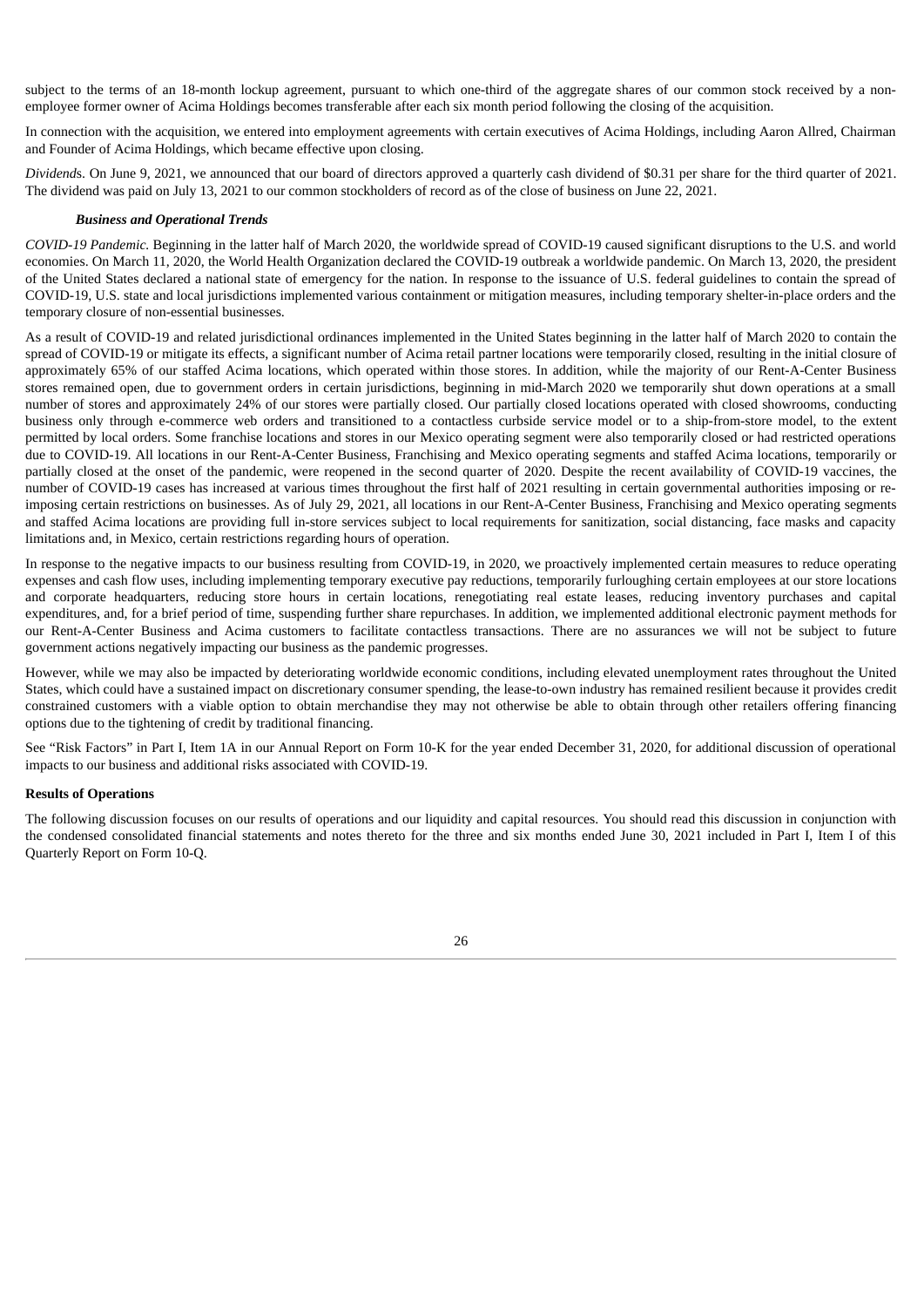#### *Overview*

The following briefly summarizes certain of our financial information for the six months ended June 30, 2021 as compared to the six months ended June 30, 2020.

During the first six months of 2021, consolidated revenues increased approximately \$845.1 million, primarily due to the acquisition of Acima Holdings, in addition to an increase in same store sales in our Rent-A-Center Business. Operating profit increased approximately \$74.1 million for the six months ended June 30, 2021, primarily due to the increased operating profit of the Rent-A-Center Business and Acima segments, partially offset by onetime transaction and integration costs, stock compensation expense related to equity consideration subject to vesting conditions, and depreciation and amortization of acquired software and intangible assets related to the acquisition of Acima Holdings.

Revenues in our Rent-A-Center Business segment increased approximately \$116.5 million for the six months ended June 30, 2021, primarily due to an increase in same store sales revenue driven by growth in e-commerce sales, partially offset by the impact of refranchising approximately 100 stores in California in the fourth quarter of 2020 which are no longer reflected in the Rent-A-Center Business segment revenues. Operating profit increased \$94.7 million for the six months ended June 30, 2021, driven primarily by increased operating leverage as a result of higher revenues and lower operating expenses.

The Acima segment revenues increased approximately \$685.4 million for the six months ended June 30, 2021, driven primarily by the acquisition of Acima Holdings. Operating profit increased approximately \$68.5 million for the six months ended June 30, 2021, driven by higher revenue due to the acquisition of Acima Holdings and stronger lease performance, partially offset by depreciation and amortization of acquired software and intangible assets related to the acquisition of Acima Holdings.

The Mexico segment revenues increased by 23.2% for the six months ended June 30, 2021, driving an increase in gross profit of 24.0%, or \$4.1 million. Operating profit increased \$2.4 million for the six months ended June 30, 2021.

Revenues for the Franchising segment increased \$37.6 million for the six months ended June 30, 2021, primarily due to a higher store count, resulting from the refranchising of approximately 100 California stores during 2020 and higher inventory purchases by franchisees. Operating profit increased \$5.1 million for the six months ended June 30, 2021.

Cash flow from operations was \$250.5 million for the six months ended June 30, 2021. As of June 30, 2021, we held \$145.1 million of cash and cash equivalents and outstanding indebtedness of \$1.32 billion.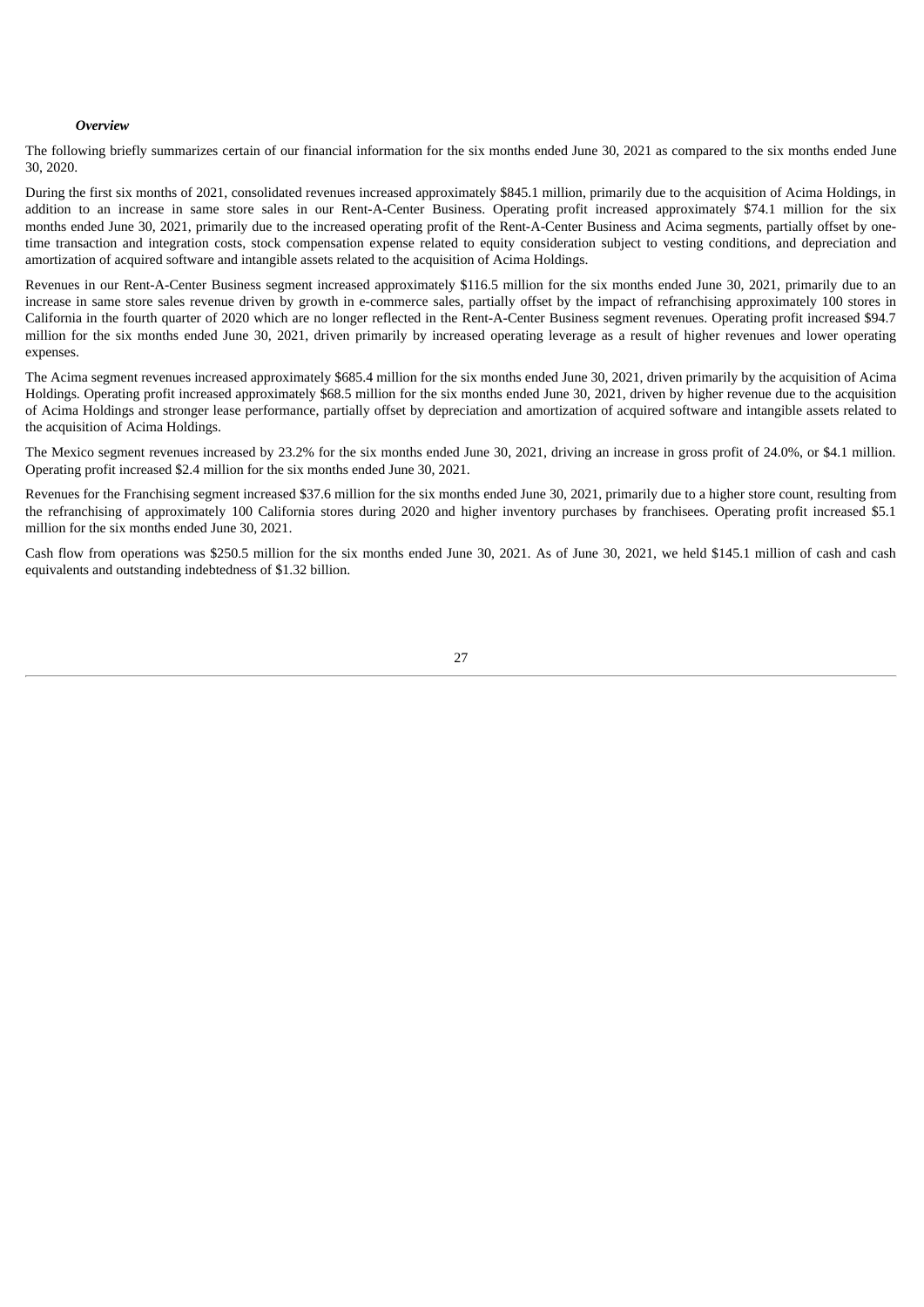The following table is a reference for the discussion that follows.

|                                        |               | <b>Three Months Ended</b><br><b>June 30,</b> |                         | <b>Change</b> |                     | <b>Six Months Ended</b><br><b>June 30,</b> | Change        |           |  |
|----------------------------------------|---------------|----------------------------------------------|-------------------------|---------------|---------------------|--------------------------------------------|---------------|-----------|--|
| (dollar amounts in thousands)          | 2021          | 2020                                         | \$                      | $\%$          | 2021                | 2020                                       | \$            | $\%$      |  |
| <b>Revenues</b>                        |               |                                              |                         |               |                     |                                            |               |           |  |
| <b>Store</b>                           |               |                                              |                         |               |                     |                                            |               |           |  |
| Rentals and fees                       | 916,405<br>\$ | $\mathbb{S}$<br>534,737                      | 381,668<br>$\mathbb{S}$ |               | 71.4 % \$ 1,661,939 | \$1,102,737                                | 559,202<br>\$ | 50.7%     |  |
| Merchandise sales                      | 221,229       | 108,080                                      | 113,149                 | 104.7%        | 454,022             | 209,460                                    | 244,562       | 116.8 %   |  |
| Installment sales                      | 18,191        | 17,643                                       | 548                     | 3.1%          | 35,964              | 32,390                                     | 3,574         | 11.0 %    |  |
| Other                                  | 1,035         | 775                                          | 260                     | 33.5 %        | 1,953               | 1,497                                      | 456           | 30.5 %    |  |
| Total store revenue                    | 1,156,860     | 661,235                                      | 495,625                 | 75.0 %        | 2,153,878           | 1,346,084                                  | 807,794       | 60.0%     |  |
| Franchise                              |               |                                              |                         |               |                     |                                            |               |           |  |
| Merchandise sales                      | 29,616        | 18.047                                       | 11,569                  | 64.1 %        | 62,671              | 30,484                                     | 32,187        | 105.6%    |  |
| Royalty income and fees                | 7,499         | 4,464                                        | 3,035                   | 68.0%         | 14,208              | 9,117                                      | 5,091         | 55.8%     |  |
| <b>Total revenues</b>                  | 1,193,975     | 683,746                                      | 510,229                 | 74.6 %        | 2,230,757           | 1,385,685                                  | 845,072       | 61.0%     |  |
| Cost of revenues                       |               |                                              |                         |               |                     |                                            |               |           |  |
| <b>Store</b>                           |               |                                              |                         |               |                     |                                            |               |           |  |
| Cost of rentals and fees               | 320,873       | 157,124                                      | 163,749                 | 104.2 %       | 567,908             | 322,579                                    | 245,329       | 76.1 %    |  |
| Cost of merchandise sold               | 249,853       | 102,960                                      | 146,893                 | 142.7%        | 489,959             | 201,717                                    | 288,242       | 142.9 %   |  |
| Cost of installment sales              | 6,234         | 6,092                                        | 142                     | 2.3 %         | 12,275              | 11,117                                     | 1,158         | 10.4 %    |  |
| Total cost of store revenues           | 576,960       | 266,176                                      | 310,784                 | 116.8 %       | 1,070,142           | 535,413                                    | 534,729       | 99.9 %    |  |
| Franchise cost of merchandise<br>sold  | 29,543        | 18,038                                       | 11,505                  | 63.8%         | 62,620              | 30,562                                     | 32,058        | 104.9%    |  |
| Total cost of revenues                 | 606,503       | 284,214                                      | 322,289                 | 113.4 %       | 1,132,762           | 565,975                                    | 566,787       | 100.1%    |  |
| Gross profit                           | 587,472       | 399,532                                      | 187,940                 | 47.0 %        | 1,097,995           | 819,710                                    | 278,285       | 33.9 %    |  |
| <b>Operating expenses</b>              |               |                                              |                         |               |                     |                                            |               |           |  |
| Store expenses                         |               |                                              |                         |               |                     |                                            |               |           |  |
| Labor                                  | 159,337       | 129,929                                      | 29,408                  | 22.6 %        | 316,044             | 283,723                                    | 32,321        | 11.4 %    |  |
| Other store expenses                   | 181,012       | 160,756                                      | 20,256                  | 12.6 %        | 351,145             | 322,474                                    | 28,671        | 8.9%      |  |
| General and administrative<br>expenses | 54,385        | 32,943                                       | 21,442                  | 65.1 %        | 103,510             | 72,118                                     | 31,392        | 43.5 %    |  |
| Depreciation and amortization          | 13,566        | 14,348                                       | (782)                   | (5.5)%        | 26,959              | 29,261                                     | (2,302)       | (7.9)%    |  |
| Other charges                          | 72,653        | 7,921                                        | 64,732                  | 817.2 %       | 123,772             | 9,624                                      | 114,148       | 1,186.1 % |  |
| Total operating expenses               | 480,953       | 345,897                                      | 135,056                 | 39.0 %        | 921,430             | 717,200                                    | 204,230       | 28.5 %    |  |
| Operating profit                       | 106,519       | 53,635                                       | 52,884                  | 98.6 %        | 176,565             | 102,510                                    | 74,055        | 72.2 %    |  |
| Debt refinancing charges               |               |                                              |                         | $-$ %         | 8,743               |                                            | 8,743         | 100.0%    |  |
| Interest, net                          | 20,391        | 3,896                                        | 16,495                  | 423.4 %       | 32,307              | 8,199                                      | 24,108        | 294.0 %   |  |
| Earnings before income taxes           | 86,128        | 49,739                                       | 36,389                  | 73.2 %        | 135,515             | 94,311                                     | 41,204        | 43.7%     |  |
| Income tax expense                     | 24,819        | 11,246                                       | 13,573                  | 120.7%        | 31,654              | 6,526                                      | 25,128        | 385.0%    |  |
| Net earnings                           | \$<br>61,309  | \$<br>38,493                                 | \$<br>22,816            | 59.3%         | 103,861<br>\$       | \$<br>87,785                               | \$<br>16,076  | 18.3 %    |  |

#### *Three Months Ended June 30, 2021, compared to Three Months Ended June 30, 2020*

*Store Revenue.* Total store revenue increased by \$495.7 million, or 75.0%, to \$1,156.9 million for the three months ended June 30, 2021, from \$661.2 million for the three months ended June 30, 2020. This increase was primarily due to increases of approximately \$444.0 million and \$46.6 million in revenues in the Acima and Rent-A-Center Business segments, respectively, as discussed further in the section "Segment Performance" below.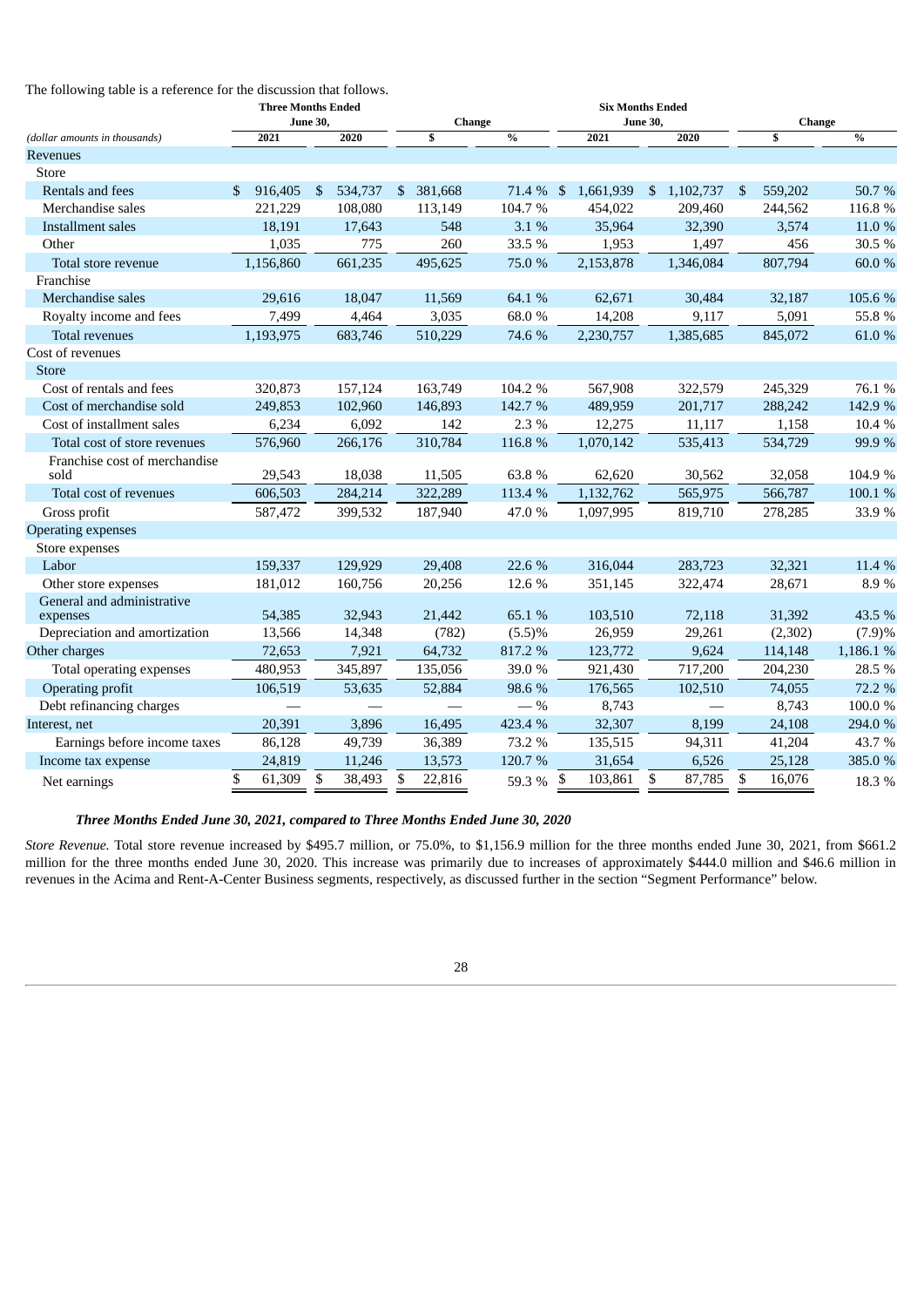*Cost of Rentals and Fees.* Cost of rentals and fees consists primarily of depreciation of rental merchandise. Cost of rentals and fees for the three months ended June 30, 2021, increased by \$163.8 million, or 104.2%, to \$320.9 million as compared to \$157.1 million in 2020. This increase in cost of rentals and fees was primarily attributable to increases of \$149.2 million and \$13.5 million in the Acima and Rent-A-Center Business segments, respectively, as discussed further in the section "Segment Performance" below. Cost of rentals and fees expressed as a percentage of rentals and fees revenue was 35.0% for the three months ended June 30, 2021, as compared to 29.4% in 2020.

*Cost of Merchandise Sold.* Cost of merchandise sold increased by \$146.9 million, or 142.7%, to \$249.9 million for the three months ended June 30, 2021, from \$103.0 million in 2020, primarily attributable to an increase of \$154.8 million in the Acima segment, partially offset by a decrease of \$8.2 million in the Rent-A-Center Business segment as discussed further in the section "Segment Performance" below. The gross margin percent of merchandise sales decreased to (12.9)% for the three months ended June 30, 2021, from 4.7% in 2020.

*Gross Profit.* Gross profit increased by \$188.0 million, or 47.0%, to \$587.5 million for the three months ended June 30, 2021, from \$399.5 million in 2020, due primarily to increases of \$140.0 million and \$41.1 million in the Acima and Rent-A-Center Business segments, respectively, as discussed further in the section "Segment Performance" below. Gross profit as a percentage of total revenue decreased to 49.2% for the three months ended June 30, 2021, as compared to 58.4% in 2020.

*Store Labor.* Store labor increased by \$29.4 million, or 22.6%, to \$159.3 million, for the three months ended June 30, 2021, as compared to \$129.9 million in 2020, primarily due to increases of \$17.5 million and \$10.8 million in the Acima and Rent-A-Center Business segments, respectively, as discussed further in the section "Segment Performance" below. Store labor expressed as a percentage of total store revenue was 13.8% for the three months ended June 30, 2021, as compared to 19.6% in 2020.

*Other Store Expenses.* Other store expenses increased by \$20.2 million, or 12.6%, to \$181.0 million for the three months ended June 30, 2021, as compared to \$160.8 million in 2020, primarily due to an increase of \$28.4 million in the Acima segment, partially offset by a decrease of \$9.4 million in the Rent-A-Center Business segment, as discussed further in the section "Segment Performance" below. Other store expenses expressed as a percentage of total store revenue were 15.6% for the three months ended June 30, 2021, compared to 24.3% in 2020.

*General and Administrative Expenses.* General and administrative expenses increased by \$21.5 million, or 65.1%, to \$54.4 million for the three months ended June 30, 2021, as compared to \$32.9 million in 2020, primarily due to higher labor overhead as a result of the acquisition of Acima Holdings and higher incentive compensation in 2021, combined with the impact of cost savings initiatives implemented in response to COVID-19 in 2020. General and administrative expenses expressed as a percentage of total revenue were 4.6% for the three months ended June 30, 2021, compared to 4.8% in 2020.

*Other Charges.* Other charges increased by \$64.8 million, to \$72.7 million for the three months ended June 30, 2021, as compared to \$7.9 million in 2020. Other charges for the three months ended June 30, 2021 primarily included stock compensation expense related to equity consideration subject to vesting conditions, depreciation and amortization of acquired software and intangible assets, and other one-time transaction and integration costs related to the acquisition of Acima Holdings. Other charges for the three months ended June 30, 2020 primarily related to legal settlement and state sales tax assessment reserves, cost savings initiatives, inventory losses resulting from damage related to social unrest, employee payroll and incremental sanitation costs in connection with COVID-19, and store closures impacts, partially offset by rent abatements and insurance proceeds

*Operating Profit.* Operating profit increased by \$52.9 million, to \$106.5 million for the three months ended June 30, 2021, as compared to \$53.6 million in 2020, primarily due to the increase in gross profit, partially offset by increases in general and administrative expenses and other charges, as described above. Operating profit expressed as a percentage of total revenue was 8.9% for the three months ended June 30, 2021, compared to 7.8% in 2020.

*Income Tax Expense.* Income tax expense for the three months ended June 30, 2021 was \$24.8 million, as compared to \$11.2 million in 2020. The effective tax rate was 28.8% for the three months ended June 30, 2021, compared to 22.6% in 2020.

#### *Six Months Ended June 30, 2021, compared to Six Months Ended June 30, 2020*

*Store Revenue.* Total store revenue increased by \$807.8 million, or 60.0%, to \$2,153.9 million for the six months ended June 30, 2021, from \$1,346.1 million for the six months ended June 30, 2020. This increase was primarily due to increases of approximately \$685.4 million and \$116.5 million in the Acima and Rent-A-Center Business segments, respectively, as discussed further in the section "Segment Performance" below.

*Cost of Rentals and Fees.* Cost of rentals and fees consists primarily of depreciation of rental merchandise. Cost of rentals and fees for the six months ended June 30, 2021, increased by \$245.3 million, or 76.1%, to \$567.9 million as compared to \$322.6

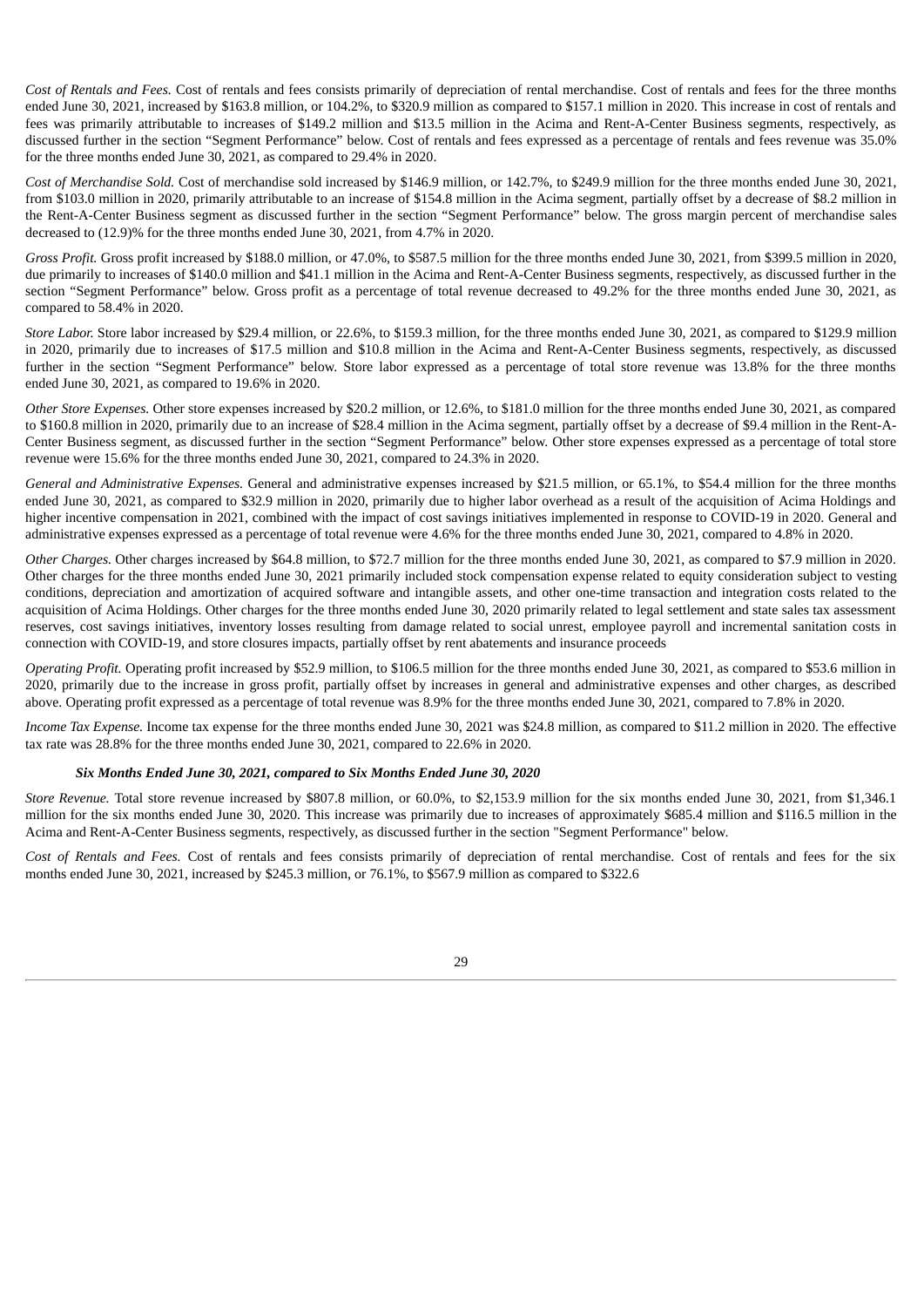million in 2020. This increase in cost of rentals and fees was primarily attributable to increases of \$220.7 million and \$23.5 million in the Acima and Rent-A-Center Business segments, respectively, as discussed further in the section "Segment Performance" below. Cost of rentals and fees expressed as a percentage of rentals and fees revenue increased to 34.2% for the six months ended June 30, 2021 as compared to 29.3% in 2020.

*Cost of Merchandise Sold.* Cost of merchandise sold increased by \$288.3 million, or 142.9%, to \$490.0 million for the six months ended June 30, 2021, from \$201.7 million in 2020, primarily attributable to increases of \$278.7 million and \$9.2 million in the Acima and Rent-A-Center Business segments, respectively, as discussed further in the section "Segment Performance" below. The gross margin percent of merchandise sales decreased to (7.9)% for the six months ended June 30, 2021, from 3.7% in 2020.

*Gross Profit.* Gross profit increased by \$278.3 million, or 33.9%, to \$1,098.0 million for the six months ended June 30, 2021, from \$819.7 million in 2020, due primarily to increases of \$185.9 million and \$82.8 million in the Acima and Rent-A-Center Business segments, respectively, as discussed further in the section "Segment Performance" below. Gross profit as a percentage of total revenue decreased to 49.2% for the six months ended June 30, 2021, as compared to 59.2% in 2020.

*Store Labor.* Store labor increased by \$32.3 million, or 11.4%, to \$316.0 million, for the six months ended June 30, 2021, as compared to \$283.7 million in 2020, primarily attributable to increases of \$20.6 million and \$10.6 million in the Acima and Rent-A-Center Business segments, respectively, as discussed further in the section "Segment Performance" below. Store labor expressed as a percentage of total store revenue was 14.7% for the six months ended June 30, 2021, as compared to 21.1% in 2020.

*Other Store Expenses.* Other store expenses increased by \$28.6 million, to \$351.1 million for the six months ended June 30, 2021, as compared to \$322.5 million in 2020, primarily attributable to an increase of \$46.4 million in the Acima segment, partially offset by a decrease of \$19.4 million in the Rent-A-Center Business segment, as discussed further in the section "Segment Performance" below. Other store expenses expressed as a percentage of total store revenue were 16.3% for the six months ended June 30, 2021, compared to 24.0% in 2020.

*General and Administrative Expenses.* General and administrative expenses increased by \$31.4 million, or 43.5%, to \$103.5 million for the six months ended June 30, 2021, as compared to \$72.1 million in 2020, primarily due to higher labor overhead as a result of the acquisition of Acima Holdings and higher incentive compensation in 2021, combined with the impact of cost savings initiatives implemented in response to COVID-19 in 2020. General and administrative expenses expressed as a percentage of total revenue were 4.6% for the six months ended June 30, 2021, compared to 5.2% in 2020.

*Other Charges.* Other charges increased by \$114.2 million, to \$123.8 million for the six months ended June 30, 2021, as compared to \$9.6 million in 2020. Other charges for the six months ended June 30, 2021 primarily included stock compensation expense related to equity consideration subject to vesting conditions, depreciation and amortization of acquired software and intangible assets, and one-time transaction and integration costs related to the acquisition of Acima Holdings. Other gains and charges for the six months ended June 30, 2020 primarily related to legal settlement and state sales tax assessment reserves, cost savings initiatives, inventory losses resulting from damage and looting related to social unrest, employee payroll and sanitation costs in connection with COVID-19, and store closure impacts, partially offset by rent abatements and insurance proceeds.

*Operating Profit.* Operating profit increased by \$74.1 million, to \$176.6 million for the six months ended June 30, 2021, as compared to \$102.5 million in 2020, primarily due to the increase in gross profit, partially offset by increases in general and administrative expenses and other charges, as described above. Operating profit expressed as a percentage of total revenue was 7.9% for the six months ended June 30, 2021, compared to 7.4% in 2020.

*Income Tax Expense.* Income tax expense for the six months ended June 30, 2021 was \$31.7 million, as compared to \$6.5 million in 2020. The effective tax rate was 23.4% for the six months ended June 30, 2021, compared to 6.9% in 2020. The increase in the effective tax rate is primarily related to the tax benefit of net operating loss carrybacks at a 35% tax rate as a result of changes from the Coronavirus Aid, Relief, and Economic Security Act (the "CARES Act") in 2020 in response to COVID-19.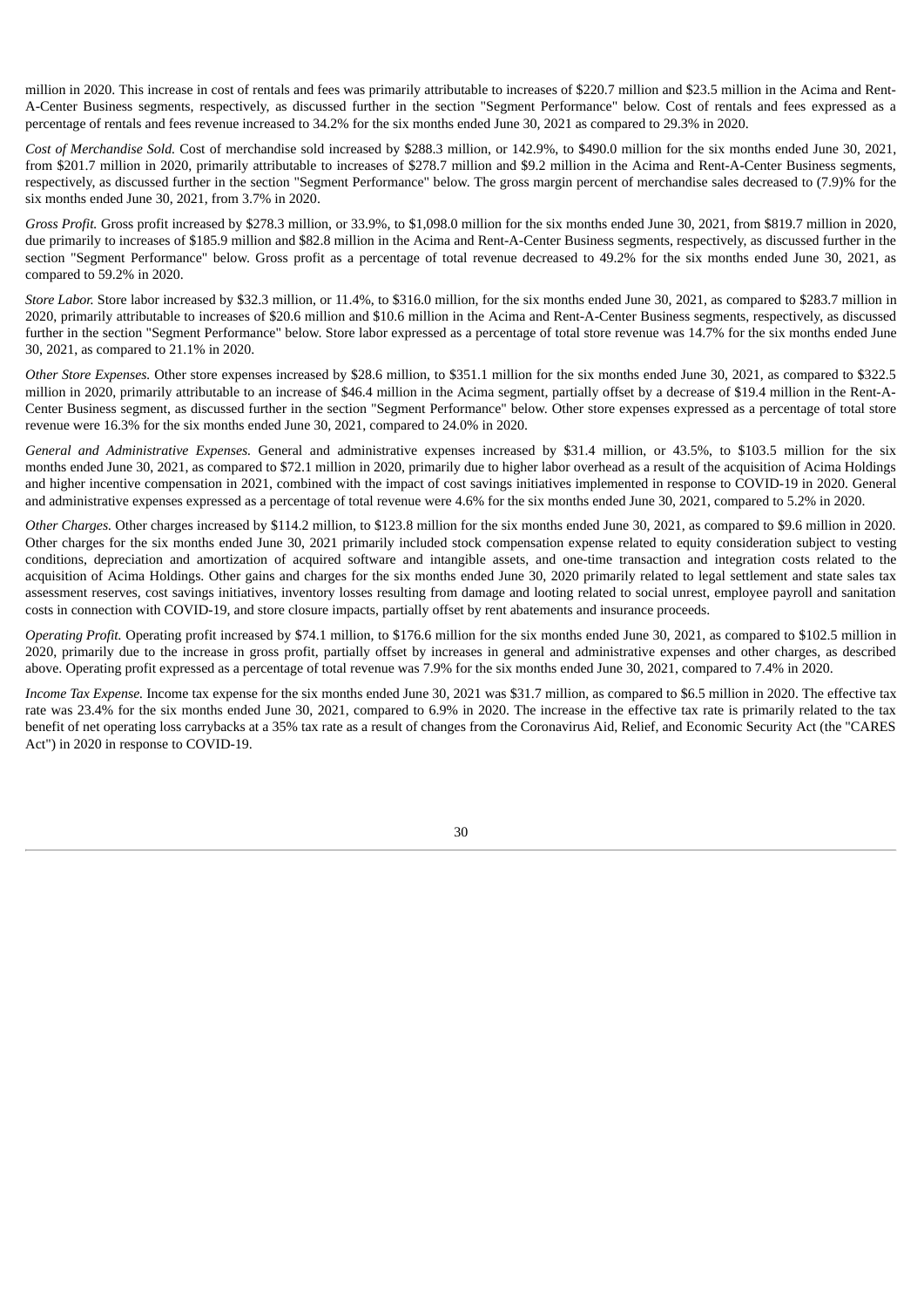#### *Segment Performance*

#### *Rent-A-Center Business segment*

|                                                            | <b>Three Months Ended</b> |         |  |         |  |        |  |        | <b>Six Months Ended</b> |                 |         |         |        |  |
|------------------------------------------------------------|---------------------------|---------|--|---------|--|--------|--|--------|-------------------------|-----------------|---------|---------|--------|--|
|                                                            | <b>June 30,</b>           |         |  |         |  | Change |  |        |                         | <b>June 30.</b> |         | Change  |        |  |
| (dollar amounts in thousands)                              |                           | 2021    |  | 2020    |  |        |  | $\%$   | 2021                    |                 | 2020    |         | $\%$   |  |
| <b>Revenues</b>                                            |                           | 505,834 |  | 459,192 |  | 46.642 |  | 10.2 % | 1,030,700               |                 | 914,157 | 116,543 | 12.7 % |  |
| Gross profit                                               |                           | 357,187 |  | 316,047 |  | 41,140 |  | 13.0 % | 716.356                 |                 | 633,605 | 82,751  | 13.1 % |  |
| Operating profit                                           |                           | 126,487 |  | 85,132  |  | 41,355 |  | 48.6 % | 247,764                 |                 | 153,075 | 94,689  | 61.9 % |  |
| Change in same store revenue                               |                           |         |  |         |  |        |  | 16.6 % |                         |                 |         |         | 20.0 % |  |
| Stores in same store revenue<br>calculation <sup>(1)</sup> |                           |         |  |         |  |        |  | 1,509  |                         |                 |         |         | 1,509  |  |

 $^{(1)}$  Same store sales generally represents revenue earned in stores that were operated by us for 13 months or more and are reported on a constant currency basis as a percentage of total revenue earned in stores of the s during the indicated period. We exclude from the same store sales base any store that receives a certain level of customer accounts from closed stores or acquisitions. The receiving store will be eligible for inclusion in same store sales base in the 30<sup>th</sup> full month following account transfer. Due to the COVID-19 pandemic and related temporary store closures, all 32 stores in Puerto Rico were excluded starting in March 2020 and will remain excluded through September 2021.

*Revenues.* The increase in revenue for the three and six months ended June 30, 2021, as compared to 2020, was primarily due to an increase in same store sales revenue driven by growth in e-commerce sales, partially offset by the impact of refranchising approximately 100 stores in California in the fourth quarter of 2020.

*Gross Profit.* Gross profit increased for the three and six months ended June 30, 2021, as compared to 2020, driven primarily by increased segment revenue as discussed above. Gross profit as a percentage of segment revenues was 70.6% and 69.5% for the three and six months ended June 30, 2021, as compared to 68.8% and 69.3% for the corresponding period in 2020.

*Operating Profit.* Operating profit as a percentage of segment revenues was 25.0% and 24.0% for the three and six months ended June 30, 2021, compared to 18.5% and 16.7% for the respective periods in 2020. The increase in operating profit for the three and six months ended June 30, 2021, as compared to 2020 was driven primarily by increased operating leverage as a result of higher revenues and lower operating expenses, including lower merchandise losses. Charge-offs in our Rent-A-Center Business lease-to-own stores due to customer stolen merchandise, expressed as a percentage of Rent-A-Center Business lease-to-own revenues, were approximately 2.6% and 2.8% for the three and six months ended June 30, 2021, compared to 3.7% and 3.8% for the respective periods in 2020. Charge-offs in our Rent-A-Center Business lease-to-own stores due to other merchandise losses, expressed as a percentage of Rent-A-Center Business lease-to-own revenues, were approximately 1.5% and 1.4% for the three and six months ended June 30, 2021, compared to 1.7% and 1.4% for the respective periods in 2020. Other merchandise losses include unrepairable and missing merchandise, and loss/damage waiver claims.

#### *Acima segment*

| <b>Three Months Ended</b>     |  |         |  |         |  |         |  |         |                 | <b>Six Months Ended</b> |        |         |  |         |  |         |
|-------------------------------|--|---------|--|---------|--|---------|--|---------|-----------------|-------------------------|--------|---------|--|---------|--|---------|
| <b>June 30.</b>               |  |         |  | ∑hange  |  |         |  |         | <b>June 30.</b> |                         | Change |         |  |         |  |         |
| (dollar amounts in thousands) |  | 2021    |  | 2020    |  |         |  | $\%$    |                 | 2021                    |        | 2020    |  |         |  | ℅       |
| Revenues                      |  | 635,280 |  | 191.243 |  | 444.037 |  | 232.2 % |                 | .092.729                |        | 407,370 |  | 685,359 |  | 168.2 % |
| Gross profit                  |  | 211.404 |  | 71.391  |  | 140.013 |  | 196.1 % |                 | 345.654                 |        | 159.706 |  | 185,948 |  | 116.4 % |
| Operating profit              |  | 68,099  |  | 6,233   |  | 61,866  |  | 992.6 % |                 | 92,913                  |        | 24,455  |  | 68,458  |  | 279.9 % |

*Revenues.* The increase in revenue for the three and six months ended June 30, 2021 compared to 2020, was driven primarily by the acquisition of Acima Holdings.

*Gross Profit.* Gross profit increased for the three and six months ended June 30, 2021, compared to 2020, driven by higher revenue, discussed above, partially offset by lower gross profit margin due to higher mix of rental agreements generated from our virtual business model primarily related to the recent acquisition of Acima Holdings. Gross profit as a percentage of segment revenues decreased to 33.3% and 31.6% for the three and six months ended June 30, 2021, compared to 37.3% and 39.2% for the respective periods in 2020.

*Operating Profit.* Operating profit increased for the three and six months ended June 30, 2021, as compared to 2020, primarily driven by higher revenue due to the Acima Holdings acquisition and stronger lease performance. Charge-offs in our Acima locations due to customer stolen merchandise, expressed as a percentage of revenues, were approximately 8.7% for both the three and six months ended June 30, 2021, compared to 18.4% and 15.1% for the respective periods in 2020. Charge-offs in our Acima locations due to other merchandise losses, expressed as a percentage of revenues, were approximately 0.1% and 0.2%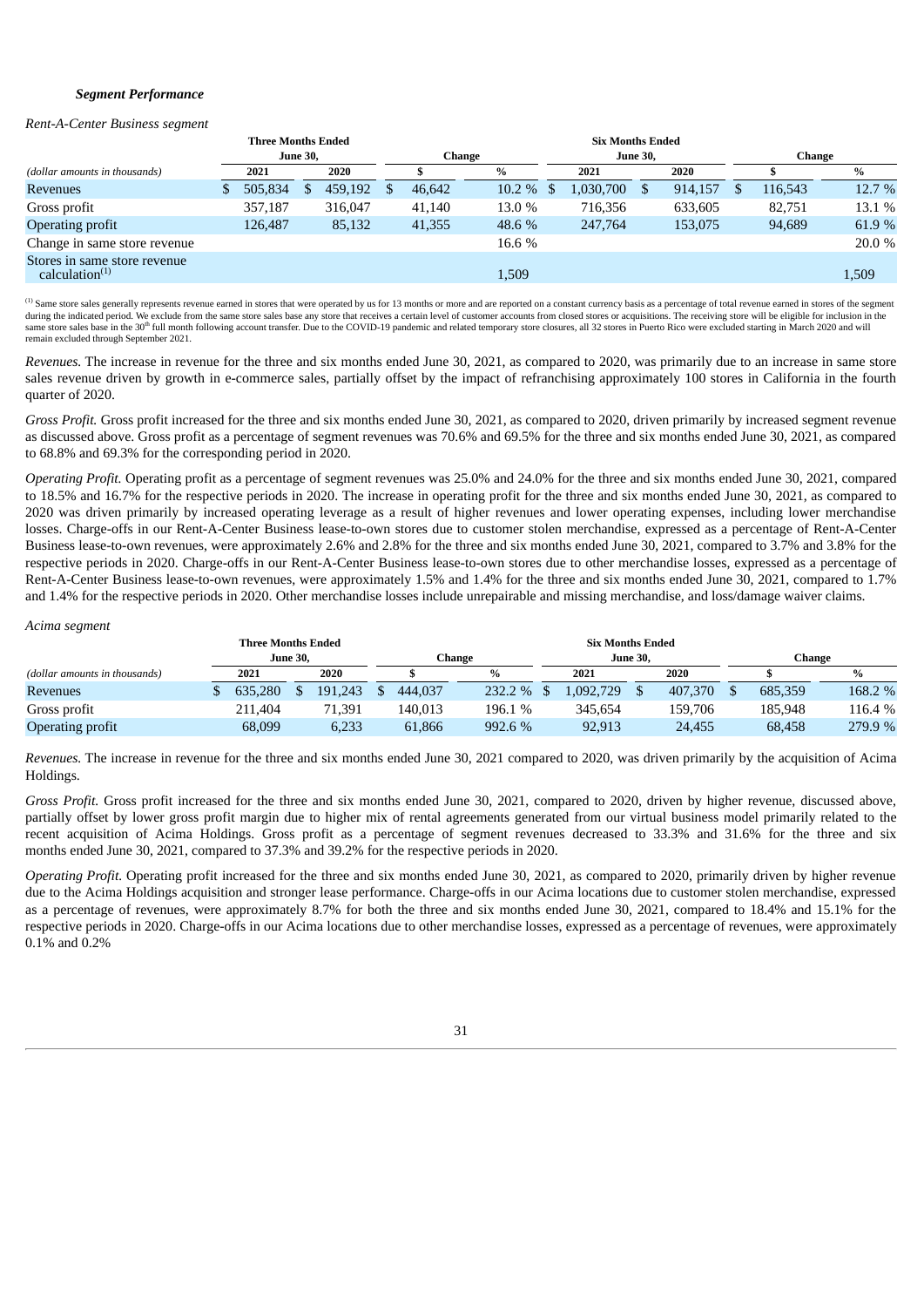for the six months ended June 30, 2021, compared to 0.3% in both of the respective periods in 2020. Operating profit as a percentage of segment revenues increased to 10.7% and 8.5% for the three and six months ended June 30, 2021, compared to 3.3% and 6.0% for the respective periods in 2020.

*Mexico segment*

|                                                         | <b>Six Months Ended</b> |                 |        |  |        |  |               |  |        |                 |        |        |       |  |         |
|---------------------------------------------------------|-------------------------|-----------------|--------|--|--------|--|---------------|--|--------|-----------------|--------|--------|-------|--|---------|
|                                                         |                         | <b>June 30,</b> |        |  | Change |  |               |  |        | <b>June 30,</b> |        | Change |       |  |         |
| (dollar amounts in thousands)                           | 2021                    |                 | 2020   |  |        |  | $\frac{9}{6}$ |  | 2021   |                 | 2020   |        |       |  | $\%$    |
| Revenues                                                | 15,255                  |                 | 10,611 |  | 4,644  |  | 43.8 %        |  | 29,753 |                 | 24,157 |        | 5,596 |  | 23.2 %  |
| Gross profit                                            | 10.818                  |                 | 7,432  |  | 3,386  |  | 45.6 %        |  | 21,030 |                 | 16,960 |        | 4,070 |  | 24.0 %  |
| Operating profit                                        | 2.420                   |                 | 1,052  |  | 1,368  |  | 130.0 %       |  | 4.374  |                 | 2,019  |        | 2,355 |  | 116.6 % |
| Change in same store revenue                            |                         |                 |        |  |        |  | 21.6 %        |  |        |                 |        |        |       |  | 15.4 %  |
| Stores in same store revenue<br>$cal$ calculation $(1)$ |                         |                 |        |  |        |  | 112           |  |        |                 |        |        |       |  | 112     |

 $^{(1)}$  Same store sales generally represents revenue earned in stores that were operated by us for 13 months or more and are reported on a constant currency basis as a percentage of total revenue earned in stores of the s during the indicated period. We exclude from the same store sales base any store that receives a certain level of customer accounts from closed stores or acquisitions. The receiving store will be eligible for inclusion in same store sales base in the 30<sup>th</sup> full month following account transfer.

*Revenues.* Exchange rate fluctuations resulted in positive impacts on revenues of approximately \$2.1 million and \$1.6 million for the three and six months ended June 30, 2021, as compared to the same periods in 2020. On a constant currency basis, revenues for the three and six months ended June 30, 2021 increased approximately \$2.6 million and \$4.0 million, compared to the same periods in 2020.

*Gross Profit.* Exchange rate fluctuations resulted in positive impacts on gross profit of approximately \$1.5 million and \$1.1 million for the three and six months ended June 30, 2021, as compared to the same periods in 2020. On a constant currency basis, gross profit for the three and six months ended June 30, 2021 increased by approximately \$1.9 million and \$2.9 million as compared to the same periods in 2020. Gross profit as a percentage of segment revenues was 70.9% and 70.7% for the three and six months ended June 30, 2021, compared to 70.0% and 70.2% for the respective periods in 2020.

*Operating Profit.* Exchange rate fluctuations resulted in positive impacts to operating profit of approximately \$0.3 million and \$0.2 million for the three and six months ended June 30, 2021, as compared to the same periods in 2020. On a constant currency basis, operating profit for the three and six months ended June 30, 2021 increased by approximately \$1.0 million and \$2.2 million, respectively, as compared to the same periods in 2020. Operating profit as a percentage of segment revenues increased to 15.9% and 14.7% for the three and six months ended June 30, 2021, compared to 9.9% and 8.4% for the respective periods in 2020.

#### *Franchising segment*

|                               | <b>Three Months Ended</b> |                 |        |        |        |   | <b>Six Months Ended</b> |  |        |                 |        |  |               |        |  |
|-------------------------------|---------------------------|-----------------|--------|--------|--------|---|-------------------------|--|--------|-----------------|--------|--|---------------|--------|--|
|                               |                           | <b>June 30.</b> |        | Change |        |   |                         |  |        | <b>June 30.</b> |        |  | <b>Change</b> |        |  |
| (dollar amounts in thousands) | 2021                      |                 | 2020   |        |        | % |                         |  | 2021   |                 | 2020   |  |               | %      |  |
| <b>Revenues</b>               | 37,606                    |                 | 22,700 |        | 14.906 |   | 65.7 %                  |  | 77.575 |                 | 40,001 |  | 37,574        | 93.9 % |  |
| Gross profit                  | 8,063                     |                 | 4,662  |        | 3,401  |   | 73.0 %                  |  | 14,955 |                 | 9,439  |  | 5,516         | 58.4 % |  |
| Operating profit              | 5,694                     |                 | 3,029  |        | 2,665  |   | 88.0 %                  |  | 10,679 |                 | 5,548  |  | 5,131         | 92.5 % |  |

*Revenues.* Revenues increased for the three and six months ended June 30, 2021 compared to the respective periods in 2020, primarily due to a higher store count, resulting from the refranchising of approximately 100 California stores during 2020 and higher inventory purchases by franchisees.

*Gross Profit.* Gross profit as a percentage of segment revenues was 21.4% and 19.3% for the three and six months ended June 30, 2021, compared to 20.5% and 23.6% for the respective periods in 2020. The increase for the three months ended June 30, 2021 was primarily due to a higher percentage of royalty income and fees included in revenues, compared to the respective period in 2020. Conversely the decrease for the six months ended June 30, 2021, was primarily due to a lower percentage of royalty income and fees included in the revenues, compared to the respective period in 2020.

*Operating Profit.* Operating profit as a percentage of segment revenues was 15.1% and 13.8%, for the three and six months ended June 30, 2021 compared to 13.3% and 13.9% for the respective periods in 2020. The increase for the three months ended June 30, 2021 compared to the respective period in 2020 was primarily due to the increase in gross profit as a percentage of segment revenues described above. Conversely, the decrease for the six months ended June 30, 2021, compared

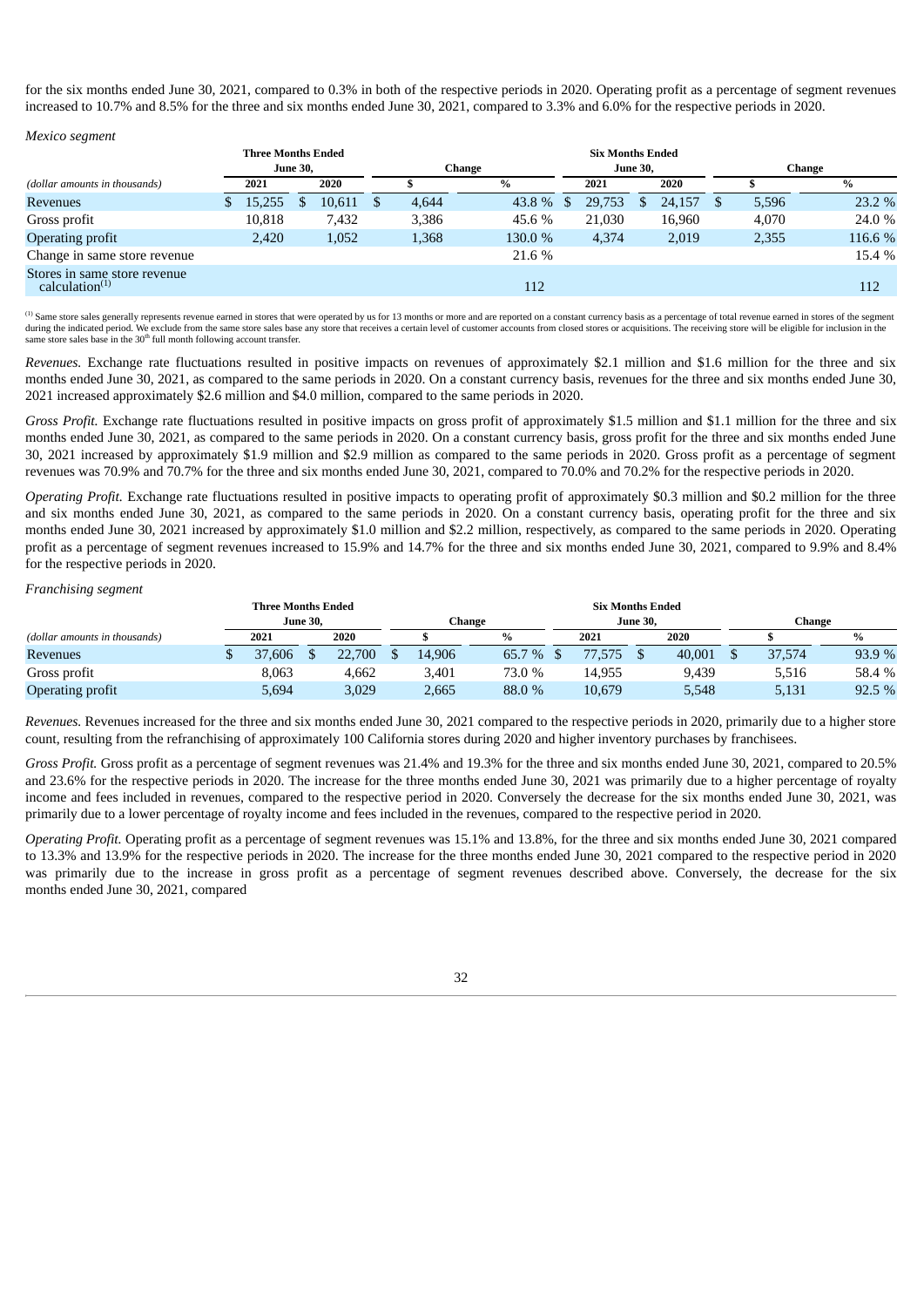to the respective period in 2020 was primarily due to the decrease in gross profit as a percentage of segment revenues described above, in addition to an increase in operating expenses compared to the respective period in 2020.

#### **Liquidity and Capital Resources**

*Overview.* For the six months ended June 30, 2021, we generated \$250.5 million in operating cash flow. We used cash in the amount of \$1,273.5 million for acquisitions, \$46.1 million for debt issuance costs, \$35.1 million for dividends, and \$25.4 million for capital expenditures. We ended the second quarter of 2021 with \$145.1 million of cash and cash equivalents and outstanding indebtedness of \$1.32 billion.

*Analysis of Cash Flow.* Cash provided by operating activities decreased by \$4.2 million to \$250.5 million for the six months ended June 30, 2021, from \$254.7 million in 2020, primarily due to an increase in inventory purchases, in addition to cost savings initiatives implemented by the Company in response to COVID-19 and benefits from the CARES Act in 2020.

Cash used in investing activities was \$1,298.9 million for the six months ended June 30, 2021, compared to \$14.4 million in 2020, a change of \$1,284.5 million, primarily due to the Acima Holdings acquisition in February 2021.

Cash provided by (used in) financing activities was \$1,033.9 million for the six months ended June 30, 2021, compared to \$(102.7) in 2020, representing a change of \$1,136.6 million, primarily due to an increase in debt proceeds of \$1,292.0 million during the six months ended June 30, 2021 to fund the Acima Holdings acquisition in February 2021.

*Liquidity Requirements*. Our primary liquidity requirements are for rental merchandise purchases. Other capital requirements include expenditures for property assets, debt service, and dividends. Our primary sources of liquidity have been cash provided by operations.

We utilize our ABL Credit Facility for the issuance of letters of credit, as well as to manage normal fluctuations in operational cash flow caused by the timing of cash receipts. In that regard, we may from time to time draw funds under the ABL Credit Facility for general corporate purposes. Amounts are drawn as needed due to the timing of cash flows and are generally paid down as cash is generated by our operating activities. We believe cash flow generated from operations and availability under our ABL Credit Facility will be sufficient to fund our operations during the next 12 months. At July 29, 2021, we had approximately \$138.1 million in cash on hand, and \$462.6 million available under our ABL Credit Facility.

We deferred approximately \$23 million in employer payroll taxes to future periods as part of the benefits received from the CARES Act passed by the U.S. Federal government in response to COVID-19. We expect to repay approximately \$12 million in deferred employer taxes during the second half of 2021.

*Deferred Taxes.* Certain federal tax legislation enacted during the period 2009 to 2017 permitted bonus first-year depreciation deductions ranging from 50% to 100% of the adjusted basis of qualified property placed in service during such years. The depreciation benefits associated with these tax acts are now reversing. The Protecting Americans from Tax Hikes Act of 2015 ("PATH") extended the 50% bonus depreciation to 2015 and through September 26, 2017, when it was updated by the Tax Cuts and Jobs Act of 2017 ("Tax Act"). The Tax Act allows 100% bonus depreciation for certain property placed in service between September 27, 2017 and December 31, 2022, at which point it will begin to phase out. The bonus depreciation provided by the Tax Act resulted in an estimated benefit of \$211 million for us in 2020. We estimate the remaining tax deferral associated with bonus depreciation from these Acts is approximately \$260 million at December 31, 2020, of which approximately 80%, or \$207 million, will reverse in 2021, and the majority of the remainder will reverse between 2022 and 2023.

*Merchandise Losses*. Merchandise losses consist of the following:

|                                            | Three Months Ended June 30.<br>Six Months Ended June 30. |        |  |        |      |         |  |         |  |  |
|--------------------------------------------|----------------------------------------------------------|--------|--|--------|------|---------|--|---------|--|--|
| (in thousands)                             | 2021                                                     |        |  | 2020   | 2021 |         |  | 2020    |  |  |
| Customer stolen merchandise <sup>(1)</sup> |                                                          | 69.088 |  | 54,519 |      | 125.676 |  | 101,429 |  |  |
| Other merchandise losses <sup>(2)</sup>    |                                                          | 8.086  |  | 8,153  |      | 16.760  |  | 14.244  |  |  |
| Total merchandise losses                   |                                                          | 77,174 |  | 62,672 |      | 142.436 |  | 115,673 |  |  |

<sup>(1)</sup> Includes incremental losses related to COVID-19

 $(2)$  Other merchandise losses include unrepairable and missing merchandise, and loss/damage waiver claims.

*Capital Expenditures*. We make capital expenditures in order to maintain our existing operations, acquire new capital assets in new and acquired stores and invest in information technology. We spent \$25.4 million and \$14.8 million on capital expenditures during the six months ended June 30, 2021 and 2020, respectively.

*Acquisitions and New Location Openings.* During the first six months of 2021, we acquired one rent-to-own store location and customer accounts for an aggregate purchase price of approximately \$0.3 million. The store location remained open upon acquisition as part of our Rent-A-Center Business segment.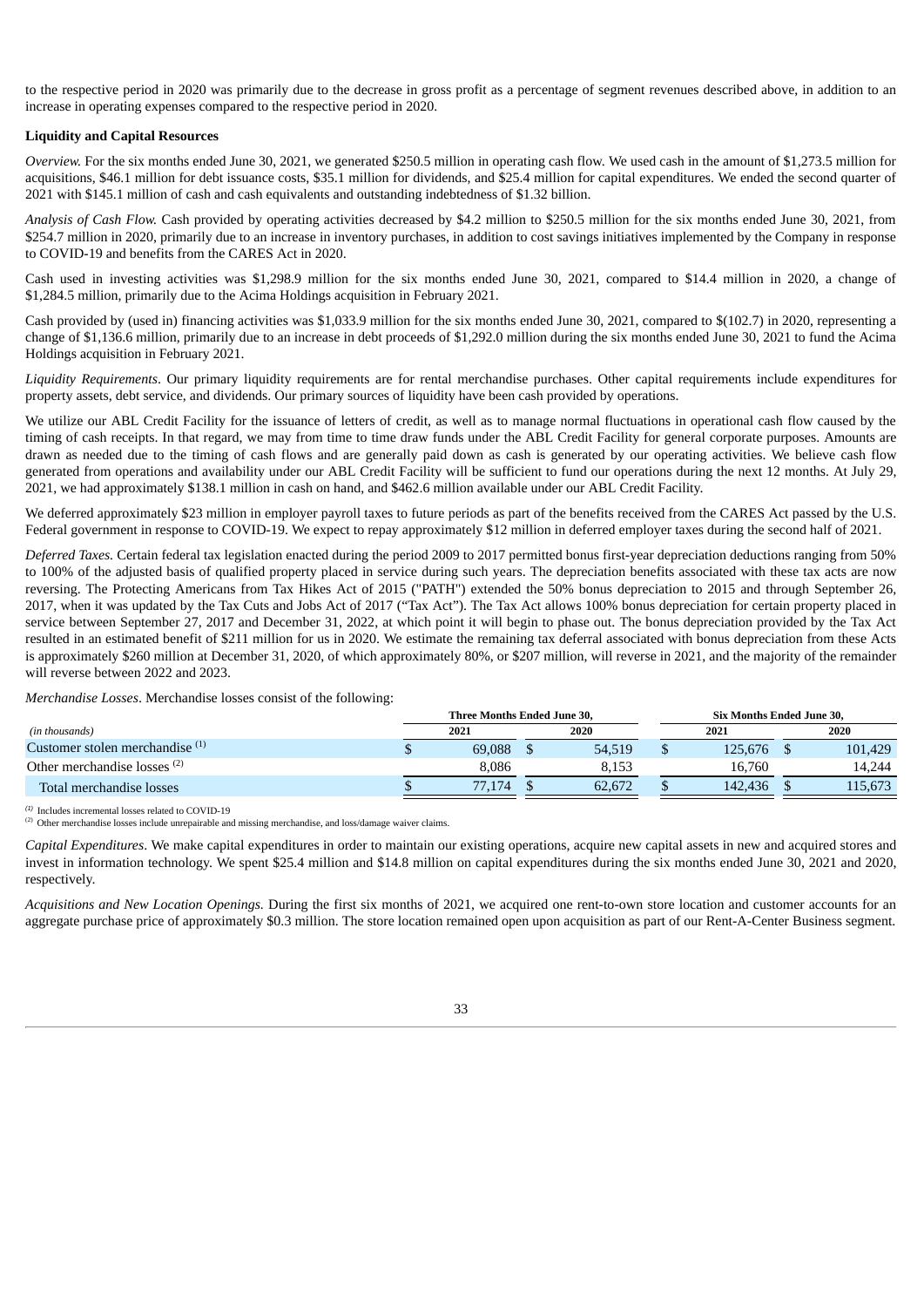The table below summarizes the store location activity for the six-month period ended June 30, 2021 for our Rent-A-Center Business, Mexico and Franchising operating segments.

| <b>Business</b> | Mexico               | Franchising       | <b>Total</b> |
|-----------------|----------------------|-------------------|--------------|
| 1,845           | 121                  | 462               | 2,428        |
|                 |                      |                   |              |
|                 |                      | $\left( 1\right)$ |              |
|                 |                      |                   |              |
| (5)             |                      |                   | (5)          |
|                 |                      | (3)               | (3)          |
| 1,841           | 121                  | 461               | 2,423        |
|                 | <b>Rent-A-Center</b> |                   |              |

 $<sup>(1)</sup>$  Does not include locations in our Acima segment.</sup>

*Senior Debt.* On February 17, 2021, we entered into a credit agreement with JPMorgan Chase Bank, N.A., as administrative agent, and lenders party thereto, that provides for a five-year asset-based revolving credit facility with commitments of \$550 million and a letter of credit sublimit of \$150 million, which commitments may be increased, at our option and under certain conditions, by up to an additional \$125 million in the aggregate (the "ABL Credit Facility"). Under the ABL Credit Facility, we may borrow only up to the lesser of the level of the then-current borrowing base and the aggregate amount of commitments under the ABL Credit Facility. The borrowing base is tied to the amount of eligible installment sales accounts, inventory and eligible rental contracts, reduced by reserves. The ABL Credit Facility bears interest at a fluctuating rate determined by reference to the eurodollar rate plus an applicable margin of 1.50% to 2.00%, which margin, as of February 19, 2021, was 2.125%. A commitment fee equal to 0.250% to 0.375% of the unused portion of the ABL Credit Facility fluctuates dependent upon average utilization for the prior month as defined by a pricing grid included in the documentation governing the ABL Credit Facility. Loans under the ABL Credit Facility may be borrowed, repaid and re-borrowed until February 17, 2026, at which time all amounts borrowed must be repaid. The obligations under the ABL Credit Facility are guaranteed by us and certain of our wholly owned domestic restricted subsidiaries, subject to certain exceptions. The obligations under the ABL Credit Facility and such guarantees are secured on a first-priority basis by all of our and the subsidiary guarantors' accounts, inventory, deposit accounts, securities accounts, cash and cash equivalents, rental agreements, general intangibles (other than equity interests in o subsidiaries), chattel paper, instruments, documents, letter of credit rights, commercial tort claims related to the foregoing and other related assets and all proceeds thereof related to the foregoing, subject to permitted liens and certain exceptions (such assets, collectively, the "ABL Priority Collateral") and a second-priority basis in substantially all other present and future tangible and intangible personal property of ours and the subsidiary guarantors, subject to certain exceptions.

At July 29, 2021, we had outstanding borrowings of \$872.8 million and available commitments of \$462.6 million under our ABL Credit Facility, net of letters of credit.

On February 17, 2021, we also entered into a term loan credit agreement with JPMorgan Chase Bank, N.A., as administrative agent, and lenders party thereto, that provides for a seven-year \$875 million senior secured term loan facility (the "Term Loan Facility"). Subject in each case to certain restrictions and conditions, we may add up to \$500 million of incremental term loan facilities to the Term Loan Facility or utilize incremental capacity under the Term Loan Facility at any time by issuing or incurring incremental equivalent term debt. Interest on borrowings under the Term Loan Facility is payable at a fluctuating rate of interest determined by reference to the eurodollar rate plus an applicable margin of 4.00%, subject to a 0.75% LIBOR floor. Borrowings under the Term Loan Facility amortize in equal quarterly installments in an amount equal to 1.000% per annum of the original aggregate principal amount thereof, with the remaining balance due at final maturity. The Term Loan Facility is secured by a first-priority security interest in substantially all of present and future tangible and intangible personal property of ours and the subsidiary guarantors, other than the ABL Priority Collateral, and by a second-priority security interest in the ABL Priority Collateral, subject to certain exceptions. The obligations under the Term Loan Facility are guaranteed by us and our material wholly-owned domestic restricted subsidiaries that also guarantee the ABL Credit Facility.

The Term Loan Facility was fully drawn at the closing of the Acima Holdings acquisition to fund a portion of the Aggregate Cash Consideration, repay certain of our outstanding indebtedness and our subsidiaries, repay all outstanding indebtedness of Acima and its subsidiaries and pay certain fees and expenses incurred in connection with the Acima Holdings acquisition. A portion of such proceeds were used to repay \$197.5 million outstanding under our prior term loan facility, dated as of August 5, 2019, among us, JPMorgan Chase Bank, N.A., as administrative agent, and the lenders party thereto (the "Prior Term Loan Facility"), which Prior Term Loan Facility was terminated in connection with such repayment. At February 19, 2021, we had outstanding borrowings of \$875 million under the Term Loan Facility.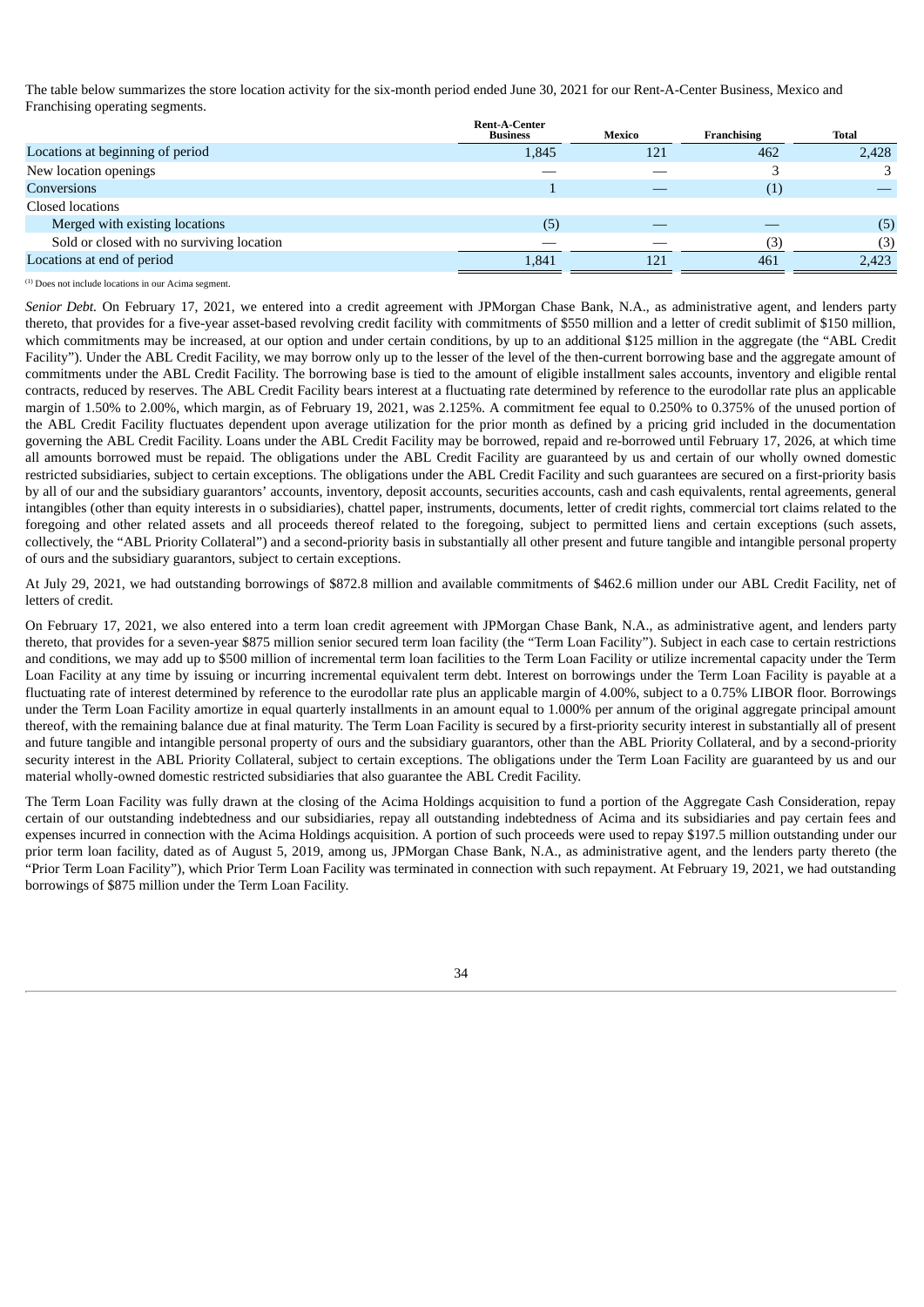*Senior Notes*. On February 17, 2021, we issued \$450.0 million in senior unsecured notes due February 15, 2029, at par value, bearing interest at 6.375% (the "Notes"), the proceeds of which were used to fund a portion of the Aggregate Cash Consideration upon closing of the Acima Holdings acquisition. Interest on the Notes is payable in arrears on February 15 and August 15 of each year, beginning on August 15, 2021. We may redeem some or all of the Notes at any time on or after February 15, 2024 for cash at the redemption prices set forth in the indenture governing the Notes, plus accrued and unpaid interest to, but not including, the redemption date. Prior to February 15, 2024, we may redeem up to 40% of the aggregate principal amount of the Notes with the proceeds of certain equity offerings at a redemption price of 106.375% plus accrued and unpaid interest to, but not including, the redemption date. In addition, we may redeem some or all of the Notes prior to February 15, 2024, at a redemption price of 100% of the principal amount of the Notes plus accrued and unpaid interest to, but not including, the redemption date, plus a "make-whole" premium. If we experience specific kinds of change of control, it will be required to offer to purchase the Notes at a price equal to 101% of the principal amount thereof plus accrued and unpaid interest.

*Operating Leases*. We lease space for all of our Rent-A-Center Business and Mexico stores under operating leases expiring at various times through 2027. In addition we lease space for certain support facilities under operating leases expiring at various times through 2032. Most of our store leases are five year leases and contain renewal options for additional periods ranging from three to five years at rental rates adjusted according to agreed-upon formulas. As of June 30, 2021, our total remaining obligation for existing store lease contracts was approximately \$337.9 million.

We lease vehicles for all of our Rent-A-Center Business stores under operating leases with lease terms expiring 12 months after the start date of the lease. We classify these leases as short-term and have elected the short-term lease exemption for our vehicle leases, and have therefore excluded them from our operating lease right-of-use assets within our Condensed Consolidated Balance Sheet. As of June 30, 2021, our total remaining minimum obligation for existing Rent-A-Center Business vehicle lease contracts was approximately \$1.9 million.

We also lease vehicles for all of our Mexico stores which have terms expiring at various times through 2025 with rental rates adjusted periodically for inflation. As of June 30, 2021, our total remaining obligation for existing Mexico vehicle lease contracts was approximately \$0.7 million.

See Note 5 of our consolidated financial statements for additional discussion of our store operating leases.

*Uncertain Tax Position.* As of June 30, 2021, we have recorded \$21.9 million in uncertain tax positions. Although these positions represent a potential future cash liability to us, the amounts and timing of such payments are uncertain.

*Seasonality.* Our revenue mix is moderately seasonal, with the first quarter of each fiscal year generally providing higher merchandise sales than any other quarter during a fiscal year. Generally, our customers will more frequently exercise the early purchase option on their existing rental purchase agreements or purchase pre-leased merchandise off the showroom floor during the first quarter of each fiscal year, primarily due to the receipt of federal income tax refunds. Furthermore, we tend to experience slower growth in the number of rental purchase agreements in the third quarter of each fiscal year compared to other quarters throughout the year.

#### **New Accounting Pronouncements**

<span id="page-36-0"></span>From time to time, new accounting pronouncements are issued by the FASB or other standards setting bodies that we adopt as of the specified effective date. As of June 30, 2021, we believe the impact of any recently issued standards that are not yet effective are either not applicable to us at this time, or will not have a material impact on our consolidated financial statements upon adoption.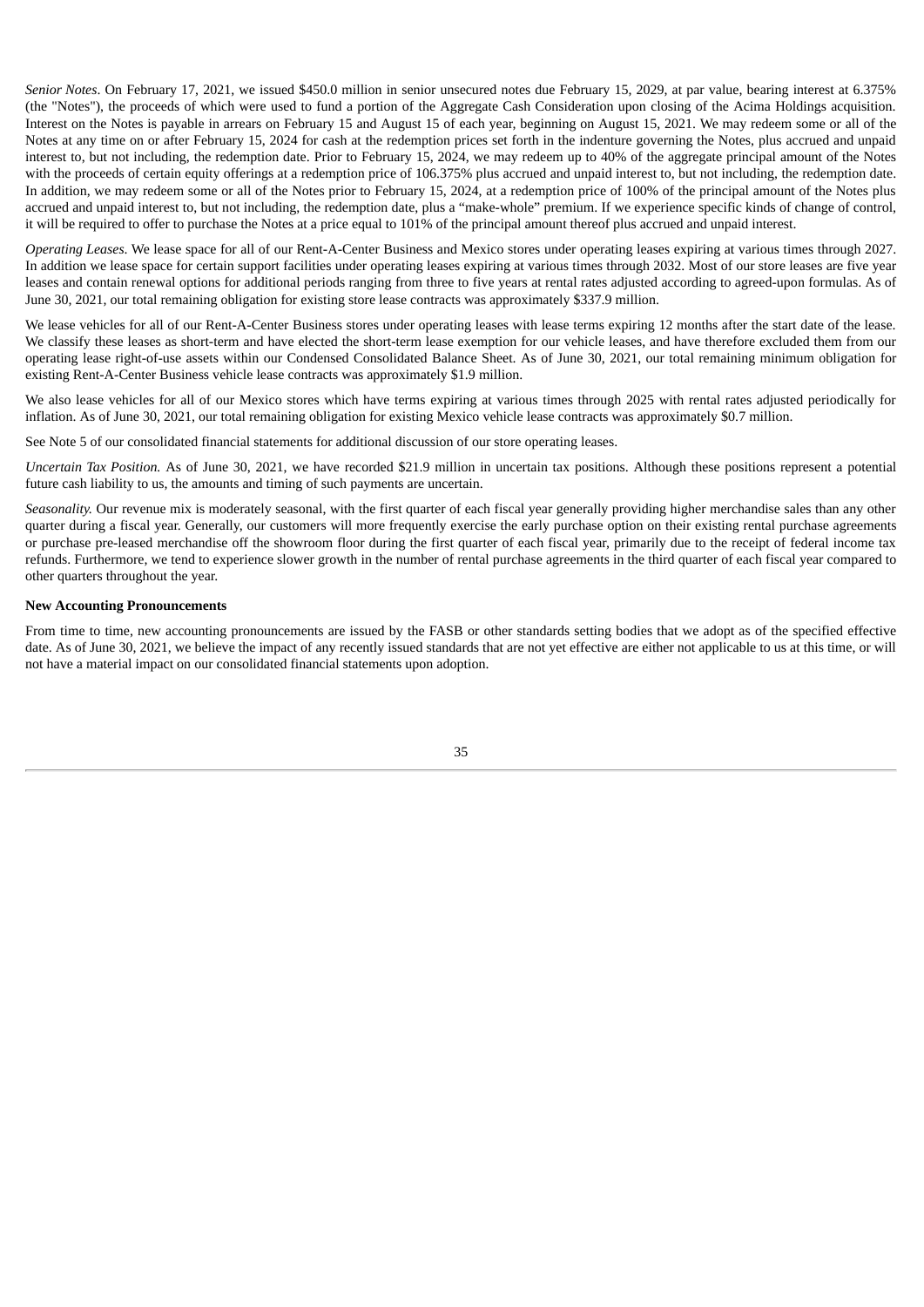#### **Item 3. Quantitative and Qualitative Disclosures About Market Risk.**

#### **Market Risk**

Market risk is the potential change in an instrument's value caused by fluctuations in interest rates. Our primary market risk exposure is fluctuations in interest rates. Monitoring and managing this risk is a continual process carried out by our senior management. We manage our market risk based on an ongoing assessment of trends in interest rates and economic developments, giving consideration to possible effects on both total return and reported earnings. As a result of such assessment, we may enter into swap contracts or other interest rate protection agreements from time to time to mitigate this risk.

As of June 30, 2021, we had \$872.8 million outstanding under our term loan credit agreement at an interest rate indexed to the Eurodollar rate, which exposes us to the risk of increased interest costs if interest rates rise. Based on our overall interest rate exposure at June 30, 2021, a hypothetical 1.0% increase or decrease in market interest rates would have the effect of causing an additional \$8.8 million annualized pre-tax charge or credit to interest expense in our consolidated statement of operations. We have not entered into any interest rate swap agreements as of June 30, 2021.

#### **Foreign Currency Translation**

We are exposed to market risk from foreign exchange rate fluctuations of the Mexican peso to the U.S. dollar as the financial position and operating results of our stores in Mexico are translated into U.S. dollars for consolidation. Resulting translation adjustments are recorded as a separate component of stockholders' equity.

#### <span id="page-37-0"></span>**Item 4. Controls and Procedures.**

*Disclosure control and procedures*. In accordance with Rule 13a-15(b) under the Securities Exchange Act of 1934, an evaluation was performed under the supervision and with the participation of our management, including our Chief Executive Officer and Chief Financial Officer, of the effectiveness of the design and operation of our disclosure controls and procedures (as defined in Rules 13a–15(e) and 15d–15(e) under the Securities Exchange Act of 1934) as of the end of the period covered by this Quarterly Report on Form 10-Q. Based on this evaluation, our management, including our Chief Executive Officer and our Chief Financial Officer, concluded that, as of June 30, 2021, our disclosure controls and procedures (as defined in Rules 13a– 15(e) and 15d–15(e) under the Securities Exchange Act of 1934) were effective.

*Changes in internal controls over financial reporting*. In February 2021, we acquired Acima Holdings. We are currently in the process of integrating Acima Holdings into our assessment of our internal control over financial reporting. Management's assessment and conclusions on the effectiveness of our disclosure controls and procedures as of June 30, 2021 excludes an assessment of the internal control over financial reporting of Acima Holdings. Acima Holdings represents approximately 34% and 28% of the Company's total revenues for the three and six months ended June 30, 2021, respectively.

For the quarter ended June 30, 2021, there have been no changes in our internal control over financial reporting (as defined in Rule 13a-15(f) under the Securities Exchange Act of 1934) that have materially affected, or are reasonably likely to materially affect, our internal control over financial reporting.

#### <span id="page-37-1"></span>**PART II – Other Information**

#### <span id="page-37-2"></span>**Item 1. Legal Proceedings**

From time to time, we, along with our subsidiaries, are party to various legal proceedings and governmental inquiries arising in the ordinary course of business. We reserve for loss contingencies that are both probable and reasonably estimable. We regularly monitor developments related to these legal proceedings, and review the adequacy of our legal reserves on a quarterly basis. We do not currently expect these losses to have a material impact on our consolidated financial statements if and when such losses are incurred. Nevertheless, we cannot predict the impact of future developments affecting our claims and lawsuits, and any resolution of a claim or lawsuit or reserve within a particular fiscal period may materially and adversely impact our results of operations for that period. In addition, claims and lawsuits against us may seek injunctive or other relief that requires changes to our business practices or operations and it is possible that any required changes may materially and adversely impact our business, financial condition, results of operations or reputation. Please reference Note 13 in the Notes to our Financial Statements for additional discussion of our legal proceedings.

#### <span id="page-37-3"></span>**Item 1A. Risk Factors**

<span id="page-37-4"></span>There have been no material changes to the risk factors disclosed in Item 1A of Part 1, "Risk Factors" of our Annual Report on Form 10-K for the year ended December 31, 2020.

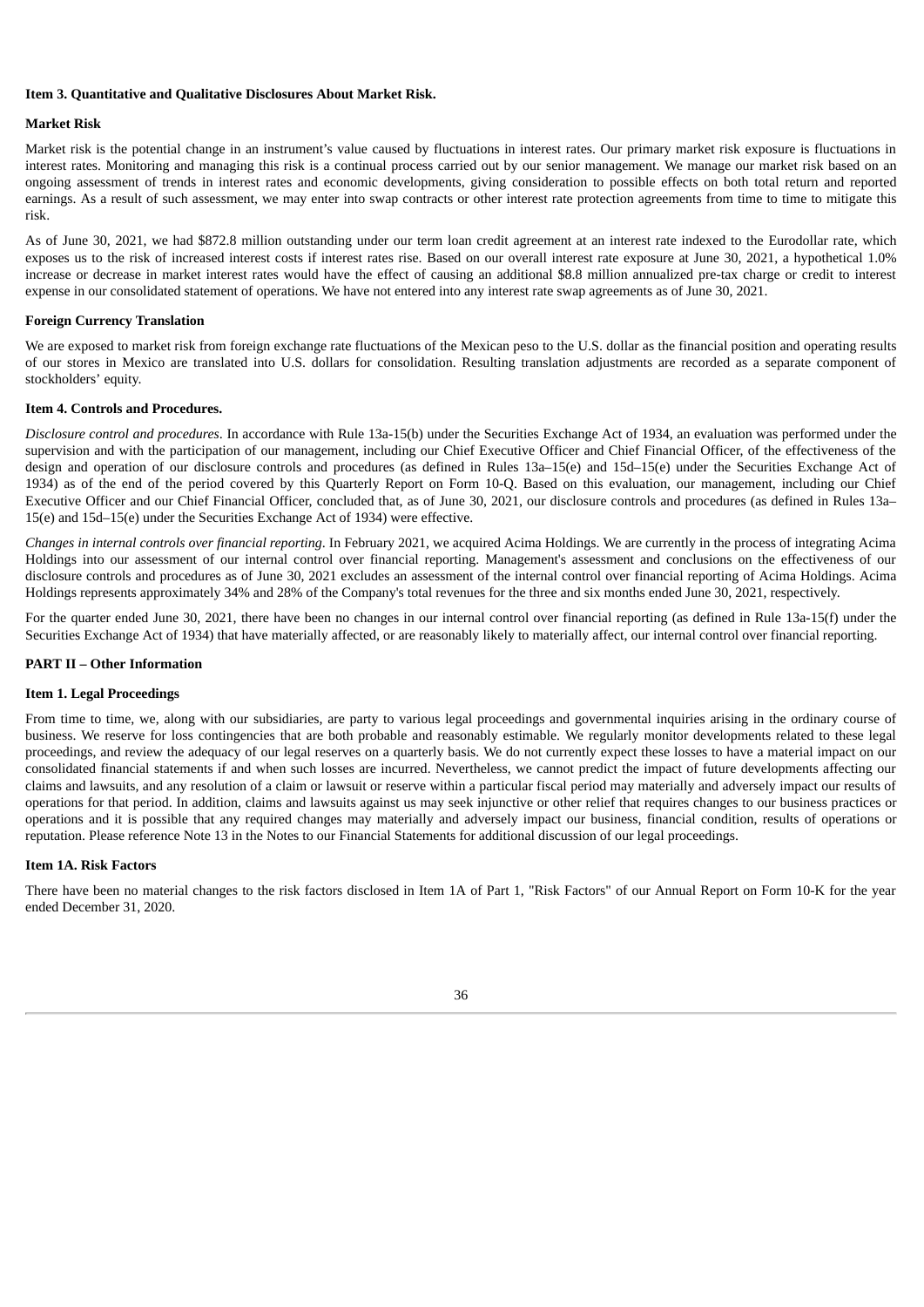## **Item 2. Unregistered Sales of Equity Securities and Use of Proceeds**

None.

## <span id="page-38-0"></span>**Item 3. Defaults Upon Senior Securities**

None.

## <span id="page-38-1"></span>**Item 4. Mine Safety Disclosures**

Not applicable.

## <span id="page-38-2"></span>**Item 5. Other Information**

<span id="page-38-3"></span>None.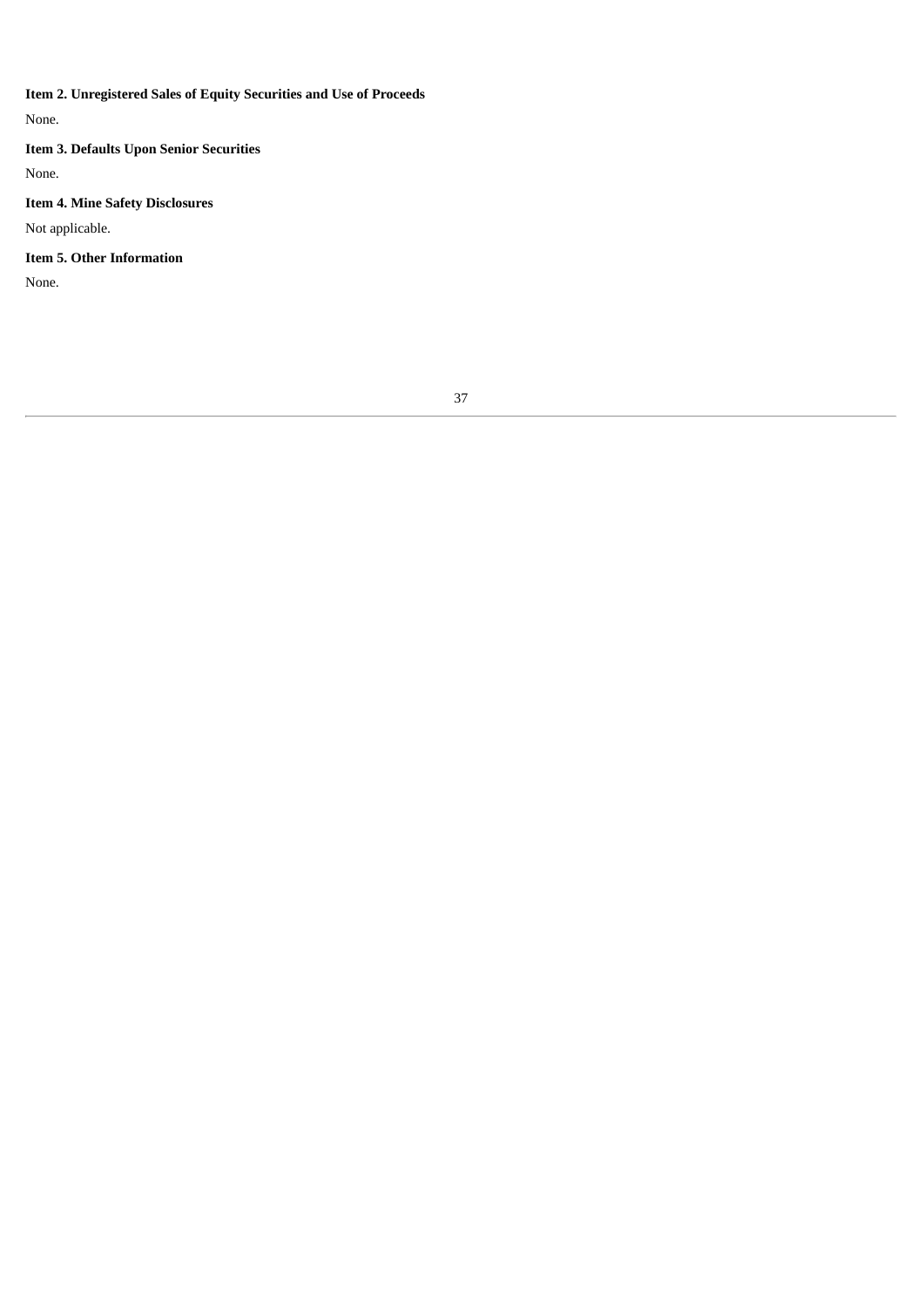#### **Item 6. Exhibits.**

#### **Exhibit No. Description**

#### 3.1 Certificate of Incorporation of [Rent-A-Center,](http://www.sec.gov/Archives/edgar/data/933036/000095013402016210/d02215exv3w1.txt) Inc., as amended (incorporated herein by reference to Exhibit 3.1 to the registrant's Current Report on Form 8-K dated as of December 31, 2002)

- 3.2 Certificate of Amendment to the Certificate of Incorporation of [Rent-A-Center,](http://www.sec.gov/Archives/edgar/data/933036/000095013404010948/d17068exv3w2.txt) Inc., dated May 19, 2004 (incorporated herein by reference to Exhibit 3.2 to the registrant's Quarterly Report on Form 10-Q for the quarter ended June 30, 2004)
- 3.3 Certificate of Amendment to the Certificate of Incorporation of [Rent-A-Center,](http://www.sec.gov/Archives/edgar/data/0000933036/000110465921078652/tm2119045d1_ex3-1.htm) Inc., dated June 8, [2021](http://www.sec.gov/Archives/edgar/data/0000933036/000110465921078652/tm2119045d1_ex3-1.htm) (incorporated herein by reference to Exhibit 3[.1](http://www.sec.gov/Archives/edgar/data/0000933036/000110465921078652/tm2119045d1_ex3-1.htm) to the [registrant's](http://www.sec.gov/Archives/edgar/data/0000933036/000110465921078652/tm2119045d1_ex3-1.htm) [Current](http://www.sec.gov/Archives/edgar/data/0000933036/000110465921078652/tm2119045d1_ex3-1.htm) Report on [Form](http://www.sec.gov/Archives/edgar/data/0000933036/000110465921078652/tm2119045d1_ex3-1.htm) [8-K](http://www.sec.gov/Archives/edgar/data/0000933036/000110465921078652/tm2119045d1_ex3-1.htm) [dated](http://www.sec.gov/Archives/edgar/data/0000933036/000110465921078652/tm2119045d1_ex3-1.htm) as of June 8, [2021\)](http://www.sec.gov/Archives/edgar/data/0000933036/000110465921078652/tm2119045d1_ex3-1.htm)
- 3.4 Certificate of Designations of Series D Preferred Stock of [Rent-A-Center,](http://www.sec.gov/Archives/edgar/data/933036/000093303617000022/exhibit31march282017america.htm) Inc. (incorporated herein by reference to Exhibit 3.1 to the registrant's Current Report on Form 8-K dated as of March 29, 2017)
- 3.5 Amended and Restated Bylaws of [Rent-A-Center,](http://www.sec.gov/Archives/edgar/data/933036/000093303620000119/ex-32amendedandrestate.htm) Inc. (incorporated herein by reference to Exhibit 3.2 to the registrant's Current Report on Form 8-K dated as of December 1, 2020[\)](http://www.sec.gov/Archives/edgar/data/933036/000093303620000119/ex-32amendedandrestate.htm)
- 10.1 [Rent-A-Center,](http://www.sec.gov/Archives/edgar/data/0000933036/000110465921078652/tm2119045d1_ex10-1.htm) Inc. 2021 Long-Term Incentive Plan [\(i](http://www.sec.gov/Archives/edgar/data/0000933036/000110465921078652/tm2119045d1_ex10-1.htm)ncorporated herein by reference to Exhibit 10.1 to the registrant's Current Report on Form 8-K dated as of June 8, 202[1\)](http://www.sec.gov/Archives/edgar/data/0000933036/000110465921078652/tm2119045d1_ex10-1.htm)
- 10.2 Form of [Rent-A-Center,](http://www.sec.gov/Archives/edgar/data/0000933036/000110465921078652/tm2119045d1_ex10-2.htm) Inc. 2021 Long-Term Incentive Plan Restricted Stock Unit Award Agreement [\(in](http://www.sec.gov/Archives/edgar/data/0000933036/000110465921078652/tm2119045d1_ex10-2.htm)corporated herein by reference to Exhibit 10[.2](http://www.sec.gov/Archives/edgar/data/0000933036/000110465921078652/tm2119045d1_ex10-2.htm) to the [registrant's](http://www.sec.gov/Archives/edgar/data/0000933036/000110465921078652/tm2119045d1_ex10-2.htm) Current Report on Form 8-K dated as of June 8, 202[1\)](http://www.sec.gov/Archives/edgar/data/0000933036/000110465921078652/tm2119045d1_ex10-2.htm)
- 10.3 Form of [Rent-A-Center,](http://www.sec.gov/Archives/edgar/data/0000933036/000110465921078652/tm2119045d1_ex10-3.htm) Inc. 2021 Long-Term Incent[i](http://www.sec.gov/Archives/edgar/data/0000933036/000110465921078652/tm2119045d1_ex10-3.htm)ve Plan Performance Stock Unit Award Agreement (incorporated herein by reference to Exhibit 10.3 to the registrant's Current Report on Form 8-K dated as of June 8, 202[1\)](http://www.sec.gov/Archives/edgar/data/0000933036/000110465921078652/tm2119045d1_ex10-3.htm)
- 10.4 Form of [Rent-A-Center,](http://www.sec.gov/Archives/edgar/data/0000933036/000110465921078652/tm2119045d1_ex10-4.htm) Inc. 2021 Long-Term Incentive Plan Stock Option Award Agreement ([i](http://www.sec.gov/Archives/edgar/data/0000933036/000110465921078652/tm2119045d1_ex10-4.htm)ncorporated herein by reference to Exhibit 10.4 to the registrant's Current Report on Form 8-K dated as of June 8, 2021[\)](http://www.sec.gov/Archives/edgar/data/0000933036/000110465921078652/tm2119045d1_ex10-4.htm)
- 10.5 Form of [Rent-A-Center,](http://www.sec.gov/Archives/edgar/data/0000933036/000110465921078652/tm2119045d1_ex10-5.htm) Inc. 2021 Long-Term Incentive Plan Deferred Stock Unit Award Agreement (Incorporated herein by reference to Exhibit 10.5 to the registrant's Current Report on Form 8-K dated as of June 8, 2021.)
- 31.1\* Certification pursuant to Rule 13a-14(a) of the Securities Exchange Act of 1934 implementing Section 302 of the [Sarbanes-Oxley](#page-41-0) Act of 2002 by Mitchell E. Fadel
- 31.2\* Certification pursuant to Rule 13a-14(a) of the Securities Exchange Act of 1934 implementing Section 302 of the [Sarbanes-Oxley](#page-42-0) Act of 2002 by Maureen B. Short
- 32.1\* Certification pursuant to 18 U.S.C. Section 1350 as adopted pursuant to Section 906 of the [Sarbanes-Oxley](#page-43-0) Act of 2002 by Mitchell E. Fadel
- 32.2\* Certification pursuant to 18 U.S.C. Section 1350 as adopted pursuant to Section 906 of the [Sarbanes-Oxley](#page-44-0) Act of 2002 by Maureen B. **Short**
- 101.INS\* XBRL Instance Document The instance document does not appear in the interactive data files because its XBRL tags are embedded within the inline XBRL document
- 101.SCH\* XBRL Taxonomy Extension Schema Document
- 101.CAL\* XBRL Taxonomy Extension Calculation Linkbase Document
- 101.DEF\* XBRL Taxonomy Extension Definition Linkbase Document
- 101.LAB\* XBRL Taxonomy Extension Label Linkbase Document
- <span id="page-39-0"></span>101.PRE\* XBRL Taxonomy Extension Presentation Linkbase Document
	- 104\* Cover page Interactive Data File (embedded within the inline XBRL document contained in Exhibit 101)
		- \* Filed herewith.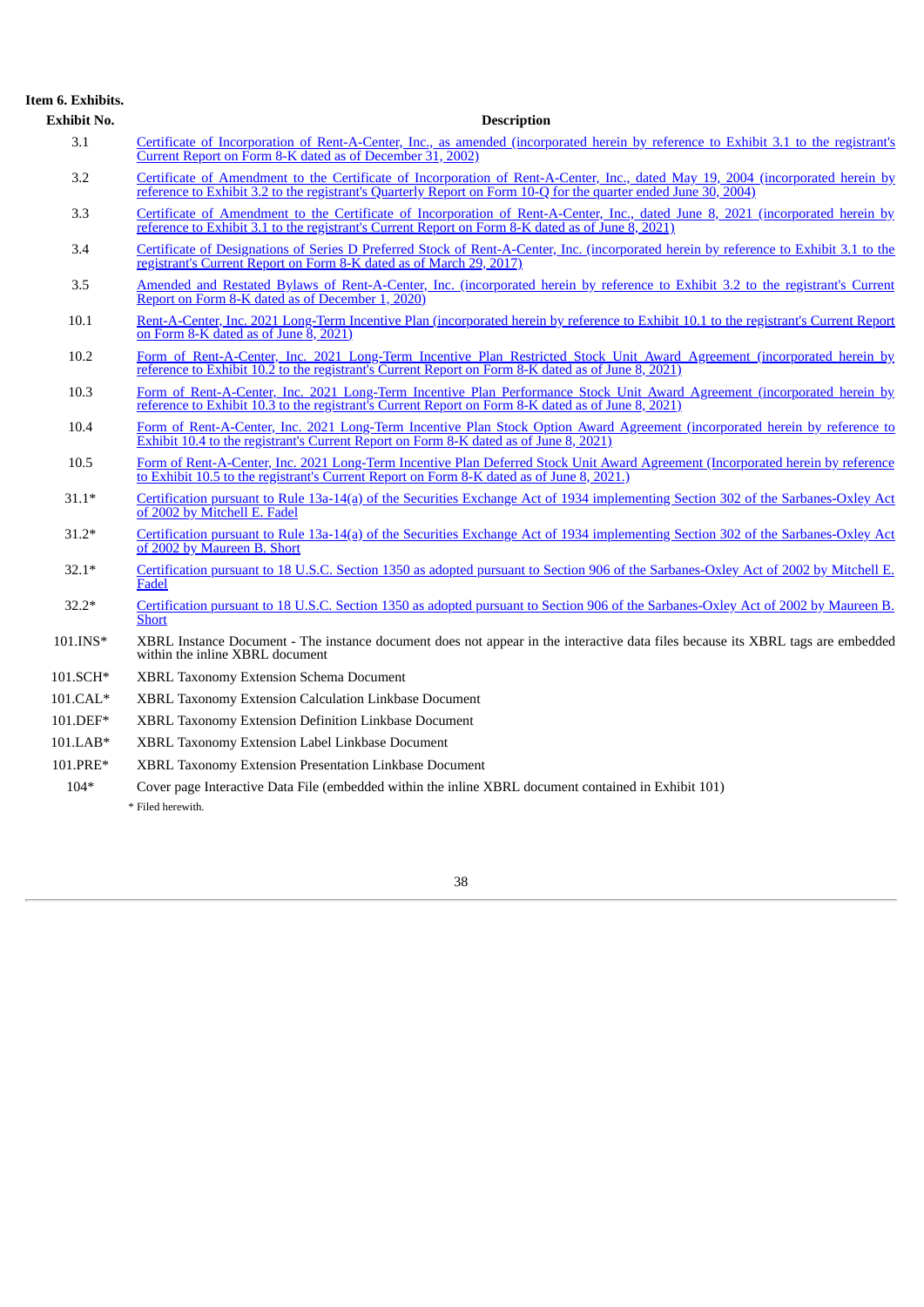#### **SIGNATURE**

Pursuant to the requirements of the Securities Exchange Act of 1934, the registrant has duly caused this report to be signed on its behalf by the undersigned, thereunto duly authorized.

RENT-A-CENTER, INC.

By: /S/ MAUREEN B. SHORT Maureen B. Short *EVP, Chief Financial Officer*

Date: August 5, 2021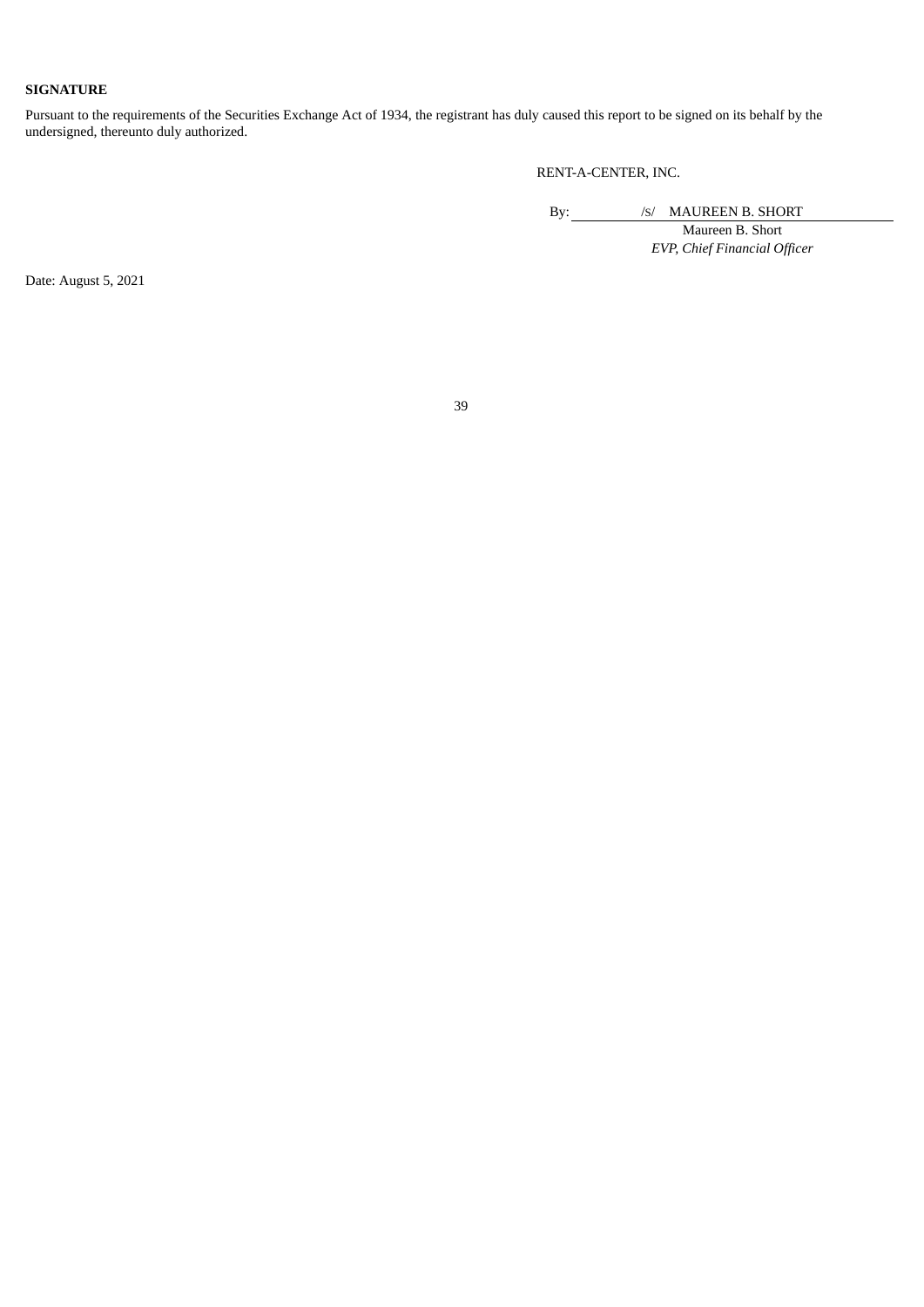#### <span id="page-41-0"></span>I, Mitchell E. Fadel, certify that:

1. I have reviewed this Quarterly Report on Form 10-Q of Rent-A-Center, Inc.;

2. Based on my knowledge, this report does not contain any untrue statement of a material fact or omit to state a material fact necessary to make the statements made, in light of the circumstances under which such statements were made, not misleading with respect to the period covered by this report;

3. Based on my knowledge, the financial statements, and other financial information included in this report, fairly present in all material respects the financial condition, results of operations and cash flows of the registrant as of, and for, the periods presented in this report;

4. The registrant's other certifying officer(s) and I are responsible for establishing and maintaining disclosure controls and procedures (as defined in Exchange Act Rules 13a-15(e) and 15d-15(e)) and internal control over financial reporting (as defined in Exchange Act Rules 13a-15(f) and 15d-15(f)) for the registrant and have:

- (a) Designed such disclosure controls and procedures, or caused such disclosure controls and procedures to be designed under our supervision, to ensure that material information relating to the registrant, including its consolidated subsidiaries, is made known to us by others within those entities, particularly during the period in which this report is being prepared;
- (b) Designed such internal control over financial reporting, or caused such internal control over financial reporting to be designed under our supervision, to provide reasonable assurance regarding the reliability of financial reporting and the preparation of financial statements for external purposes in accordance with generally accepted accounting principles;
- (c) Evaluated the effectiveness of the registrant's disclosure controls and procedures and presented in this report our conclusions about the effectiveness of the disclosure controls and procedures, as of the end of the period covered by this report based on such evaluation; and
- (d) Disclosed in this report any change in the registrant's internal control over financial reporting that occurred during the registrant's most recent fiscal quarter (the registrant's fourth fiscal quarter in the case of an annual report) that has materially affected, or is reasonably likely to materially affect, the registrant's internal control over financial reporting; and

5. The registrant's other certifying officer(s) and I have disclosed, based on our most recent evaluation of internal control over financial reporting, to the registrant's auditors and the audit committee of the registrant's board of directors (or persons performing the equivalent functions):

- (a) All significant deficiencies and material weaknesses in the design or operation of internal control over financial reporting which are reasonably likely to adversely affect the registrant's ability to record, process, summarize and report financial information; and
- (b) Any fraud, whether or not material, that involves management or other employees who have a significant role in the registrant's internal control over financial reporting.

Date: August 5, 2021

/s/ Mitchell E. Fadel Mitchell E. Fadel Chief Executive Officer and Director (Principal Executive Officer)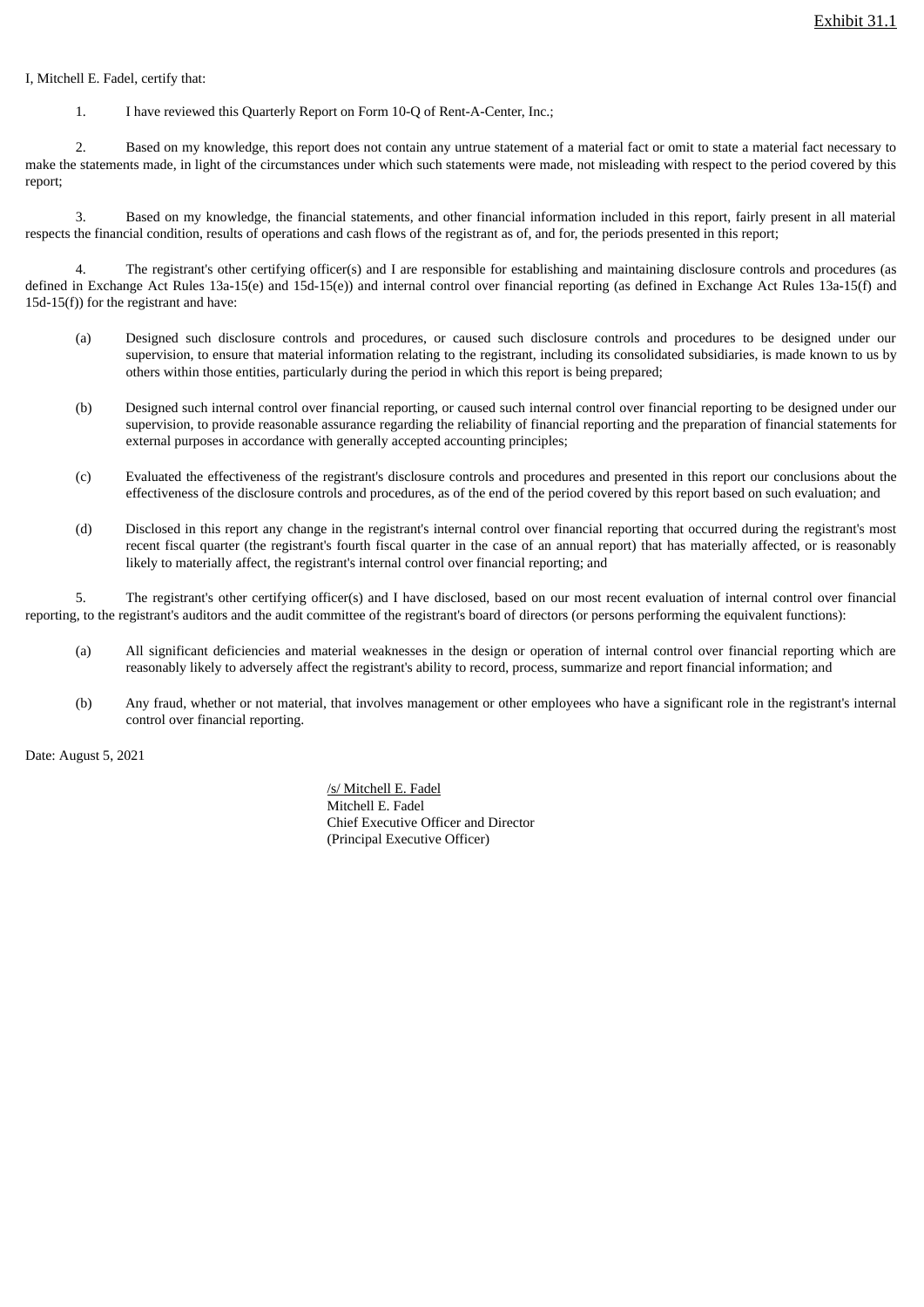#### <span id="page-42-0"></span>I, Maureen B. Short, certify that:

1. I have reviewed this Quarterly Report on Form 10-Q of Rent-A-Center, Inc.;

2. Based on my knowledge, this report does not contain any untrue statement of a material fact or omit to state a material fact necessary to make the statements made, in light of the circumstances under which such statements were made, not misleading with respect to the period covered by this report;

3. Based on my knowledge, the financial statements, and other financial information included in this report, fairly present in all material respects the financial condition, results of operations and cash flows of the registrant as of, and for, the periods presented in this report;

4. The registrant's other certifying officer(s) and I are responsible for establishing and maintaining disclosure controls and procedures (as defined in Exchange Act Rules 13a-15(e) and 15d-15(e)) and internal control over financial reporting (as defined in Exchange Act Rules 13a-15(f) and 15d-15(f)) for the registrant and have:

- (a) Designed such disclosure controls and procedures, or caused such disclosure controls and procedures to be designed under our supervision, to ensure that material information relating to the registrant, including its consolidated subsidiaries, is made known to us by others within those entities, particularly during the period in which this report is being prepared;
- (b) Designed such internal control over financial reporting, or caused such internal control over financial reporting to be designed under our supervision, to provide reasonable assurance regarding the reliability of financial reporting and the preparation of financial statements for external purposes in accordance with generally accepted accounting principles;
- (c) Evaluated the effectiveness of the registrant's disclosure controls and procedures and presented in this report our conclusions about the effectiveness of the disclosure controls and procedures, as of the end of the period covered by this report based on such evaluation; and
- (d) Disclosed in this report any change in the registrant's internal control over financial reporting that occurred during the registrant's most recent fiscal quarter (the registrant's fourth fiscal quarter in the case of an annual report) that has materially affected, or is reasonably likely to materially affect, the registrant's internal control over financial reporting; and

5. The registrant's other certifying officer(s) and I have disclosed, based on our most recent evaluation of internal control over financial reporting, to the registrant's auditors and the audit committee of the registrant's board of directors (or persons performing the equivalent functions):

- (a) All significant deficiencies and material weaknesses in the design or operation of internal control over financial reporting which are reasonably likely to adversely affect the registrant's ability to record, process, summarize and report financial information; and
- (b) Any fraud, whether or not material, that involves management or other employees who have a significant role in the registrant's internal control over financial reporting.

Date: August 5, 2021

/s/ Maureen B. Short Maureen B. Short Executive Vice President - Chief Financial Officer (Principal Financial and Accounting Officer)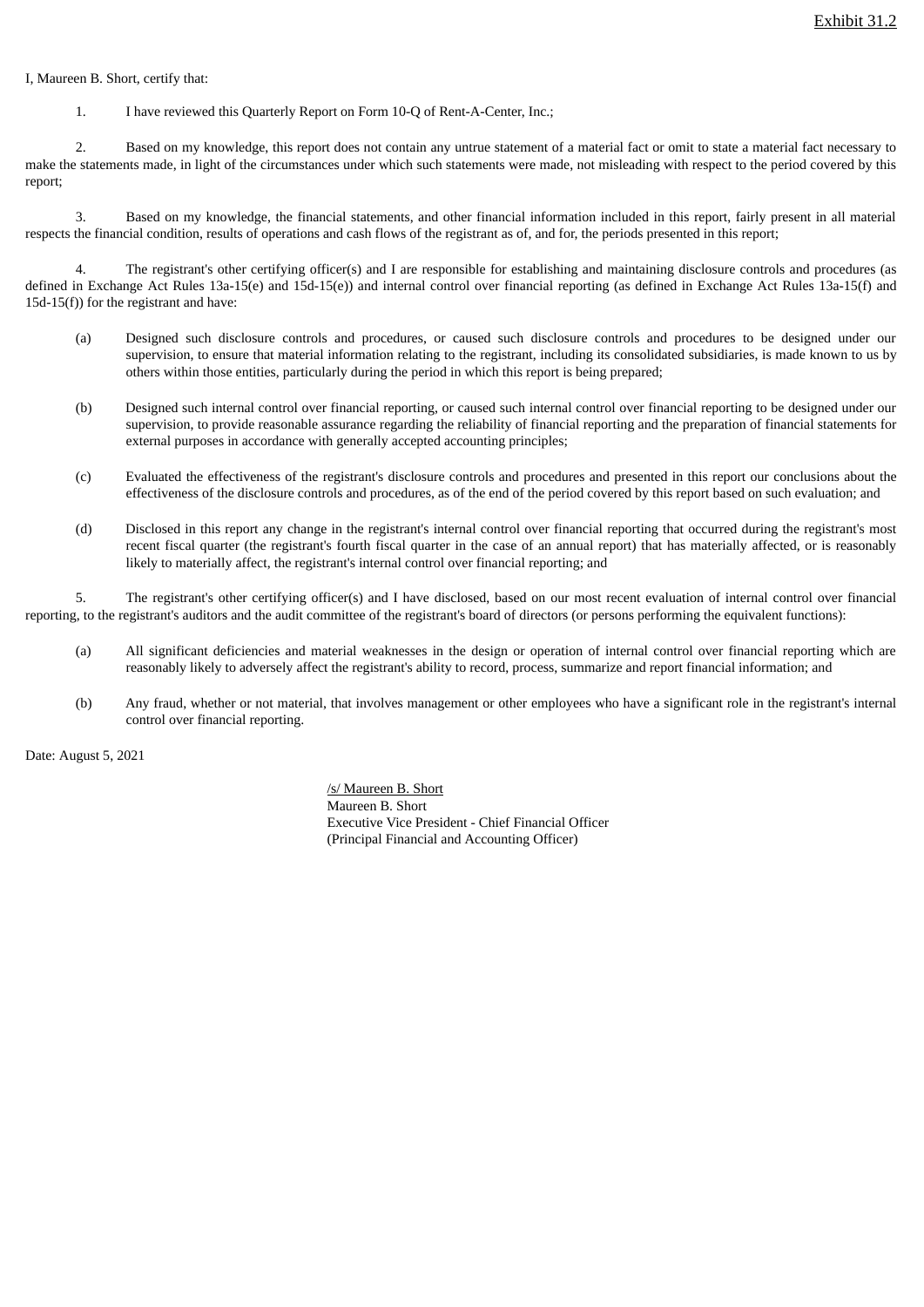## CERTIFICATION PURSUANT TO 18 U.S.C. SECTION 1350, AS ADOPTED PURSUANT TO SECTION 906 OF THE SARBANES-OXLEY ACT OF 2002

<span id="page-43-0"></span>In connection with the Quarterly Report on Form 10-Q of Rent-A-Center, Inc. (the "*Company*") for the period ended June 30, 2021, as filed with the Securities and Exchange Commission on the date hereof (the "*Report*"), I, Mitchell E. Fadel, Chief Executive Officer and Director of the Company, hereby certify, pursuant to 18 U.S.C. Section 1350, as adopted pursuant to Section 906 of the Sarbanes-Oxley Act of 2002, that, to the best of my knowledge:

- (1) The Report fully complies with the requirements of Section 13(a) or 15(d) of the Securities Exchange Act of 1934; and
- (2) The information contained in the Report fairly presents, in all material respects, the financial condition and results of operations of the Company.

/s/ Mitchell E. Fadel Mitchell E. Fadel Chief Executive Officer and Director

Dated: August 5, 2021

A signed original of this written statement required by Section 906 has been provided to Rent-A-Center, Inc. and will be retained by Rent-A-Center, Inc. and furnished to the Securities and Exchange Commission or its staff upon request. The foregoing certification is being furnished solely pursuant to 18 U.S.C. Section 1350 and is not being filed as part of the Report or as a separate disclosure document.